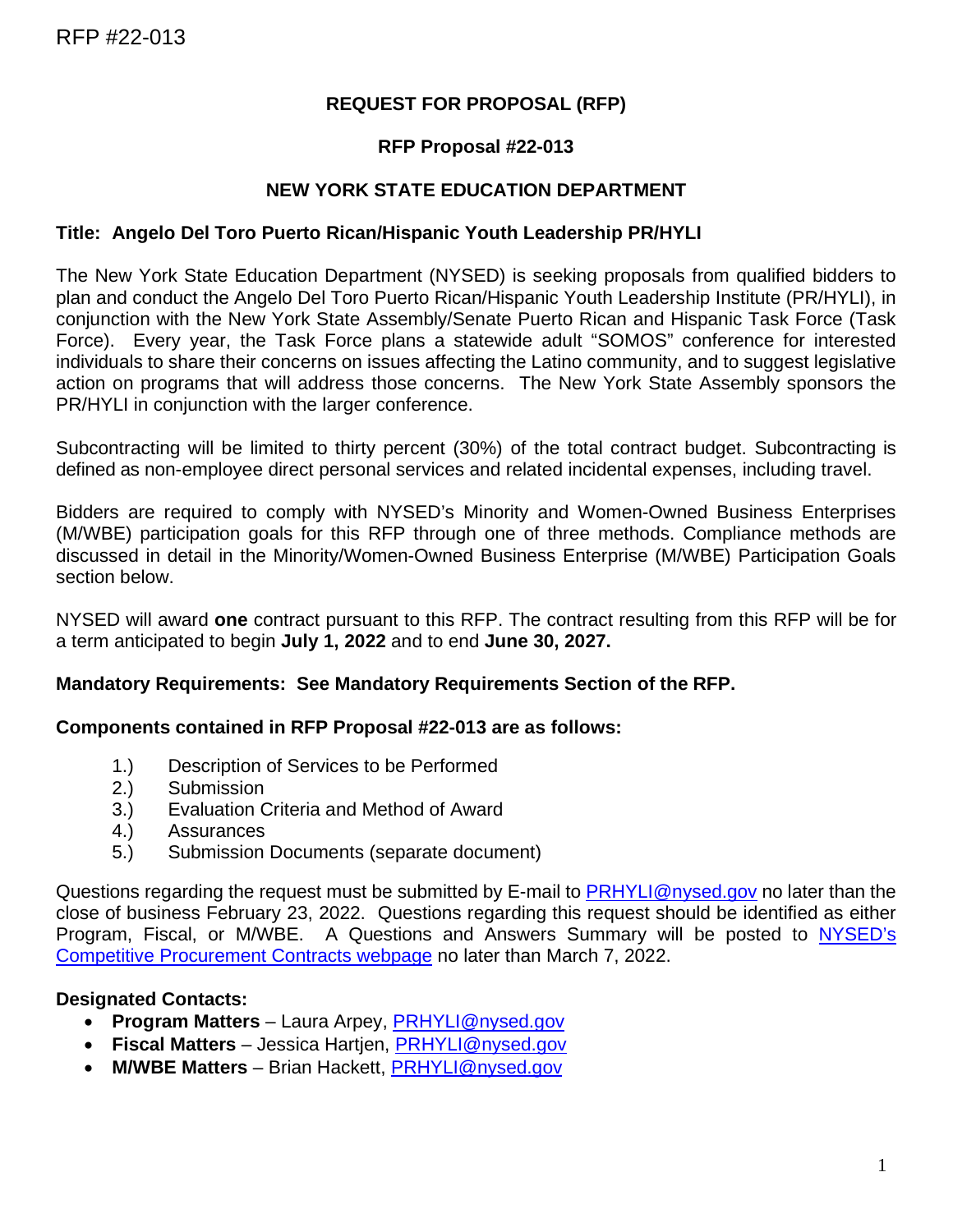The following documents should be submitted by email as separate files, as detailed in the Submission section of the RFP, and must be received at NYSED no later than **March 21, 2022 at 3:00 PM Eastern Time**:

- **1.** Submission Documents labeled **[name of bidder] Submission Documents RFP #22-013**
- **2.** Technical Proposal labeled **[name of bidder] Technical Proposal RFP #22-013**
- **3.** Cost Proposal labeled **[name of bidder] Cost Proposal RFP #22-013**
- **4.** M/WBE Documents labeled **[name of bidder] M/WBE Documents RFP #22-013**

The technical, cost, submission and M/WBE proposals should be submitted using Microsoft Office or editable PDF. The email address for all the documentation is [cau@nysed.gov.](mailto:cau@nysed.gov)

Bidders are requested to submit their bids electronically. Please see the information below for instructions on submitting an electronic bid.

- 1. As indicated in the RFP, technical and cost proposal documents should be submitted in Microsoft Office. PDF files that are editable and Optical Character Recognition (OCR) searchable are acceptable. Please do not submit the technical or cost proposal as a scanned PDF.
- 2. Submission documents requiring a signature must be signed using one of the methods listed below, and may be submitted in as a Microsoft Office, PDF, or JPG document. A scanned PDF is acceptable for these documents.
- 3. The following forms of e-signatures are acceptable:
	- a. handwritten signatures on faxed or scanned documents
	- b. e-signatures that have been authenticated by a third-party digital software, such as DocuSign and Adobe Sign
	- c. stored copies of the images of signatures that are placed on a document by copying and pasting or otherwise inserting them into the documents
- 4. Unacceptable forms of e-signatures include:
	- a. a typed name, including a signature created by selecting a script or calligraphy font for the typed name of the person "signing"
- 5. To identify the signer and indicate that the signer understood and intended to agree to the terms of the signed document, the signer will sign beside or provide by email the following attestation: "I agree, and it is my intent, to sign this document by [describe the signature solution used] and by electronically submitting this document to [name of recipient individual or entity]. I understand that my signing and submitting this document is the legal equivalent of having placed my handwritten signature on the submitted document and this attestation. I understand and agree that by electronically signing and submitting this document I am affirming to the truth of the information contained therein."
- 6. In order to ensure the timely receipt of your bid, please use the subject line "BID SUBMISSION RFP 22-013" - failure to appropriately label your bid or submitting a bid to any email address other than the one identified above may result in the bid not being received by the deadline and considered for award.
- **7. Bids received after 3:00 pm Eastern Time on the due date will be disqualified.**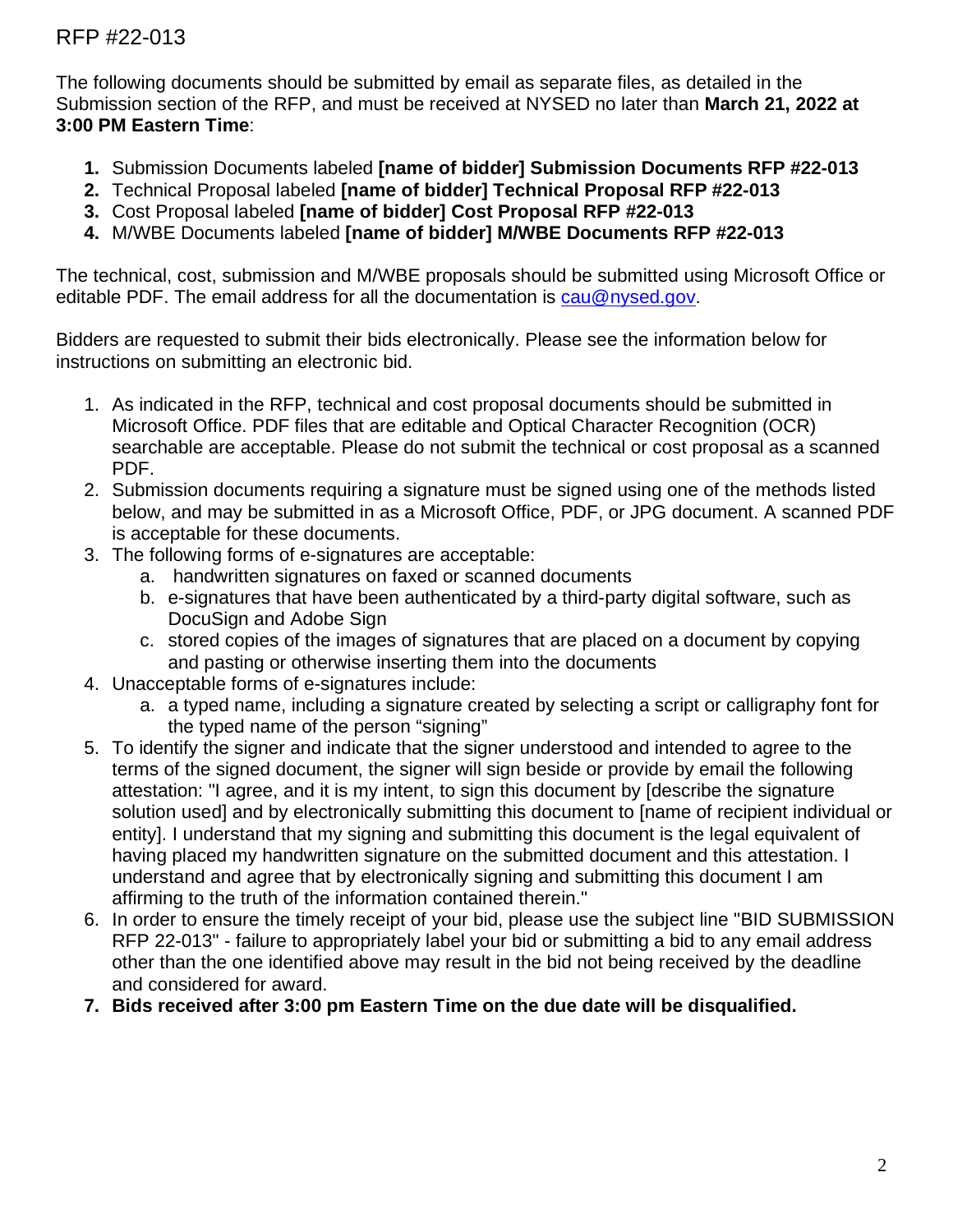# **1.) Description of Services to be Performed**

#### **Work Statement and Specifications**

This section of the bid package details the services and products to be acquired. Please note that the contract process also includes general New York State administrative terms and conditions, as well as terms and conditions required by New York State law. These terms and conditions address issues related to both the submission of bids and any subsequent contract; they are included separately in this bid package for your information. Please review all terms and conditions.

#### **Mandatory Requirements:**

The Mandatory Requirements Certification Form (located in section 5. Submission Documents) must be filled out, signed and submitted with the Technical Proposal. **Bids that do not include the signed Mandatory Requirements Certification Form will be disqualified.** By signing this form, the contractor certifies that they can provide and/or meet all of the items listed below:

#### **Mandatory Staffing Requirements:**

1. One (1) full-time Program Coordinator must be designated to manage all aspects of the program and to serve as the liaison with staff of NYSED.

Any staffing needs beyond the mandatory, full-time Program Coordinator are to be determined by the bidder. This includes hotel security staff to oversee the hotel floors when students are at the institute, and a part-time assistant to support the full-time Program Coordinator during the months leading up to the institute.

#### **MINORITY AND WOMEN-OWNED BUSINESS ENTERPRISE (M/WBE) PARTICIPATION GOALS PURSUANT TO ARTICLE 15-A OF THE NEW YORK STATE EXECUTIVE LAW**

For purposes of this procurement, NYS Education Department hereby establishes an overall goal of 30% of the total contract amount for M/WBE participation, 17% for Minority-Owned Business Enterprises ("MBE") participation and 13% for Women-Owned Business Enterprises ("WBE") participation based on the current availability of qualified MBEs and WBEs. All bidders must document good faith efforts to provide meaningful participation by MWBEs as subcontractors or suppliers in the performance of this Contract. Minority and Women-Owned Business Enterprise (M/WBE) participation includes any and all services, materials or supplies purchased from New York State certified minority and women-owned firms. Utilization of certified Minority and Women-Owned firms will be applied toward the goals. Bidders can achieve compliance with NYSED's Minority and Women-Owned Business Enterprise goals as described below.

#### **ACHIEVE FULL COMPLIANCE WITH PARTICIPATION GOALS (PREFERRED)**

Bidders should submit subcontracting/supplier forms that meet or exceed NYSED's participation goals for this procurement. All subcontracting/supplier forms must be submitted with the bid proposal. In addition, bidders must complete and submit **M/WBE 100:** Utilization Plan, **M/WBE 102:** Notice of Intent to Participate and **EEO 100:** Staffing Plan. Instructions and copies of these forms are located in the Submission Documents. All firms utilized must be certified with the NYS Division of Minority and Women Business Development before beginning any work on this contract. For additional information and a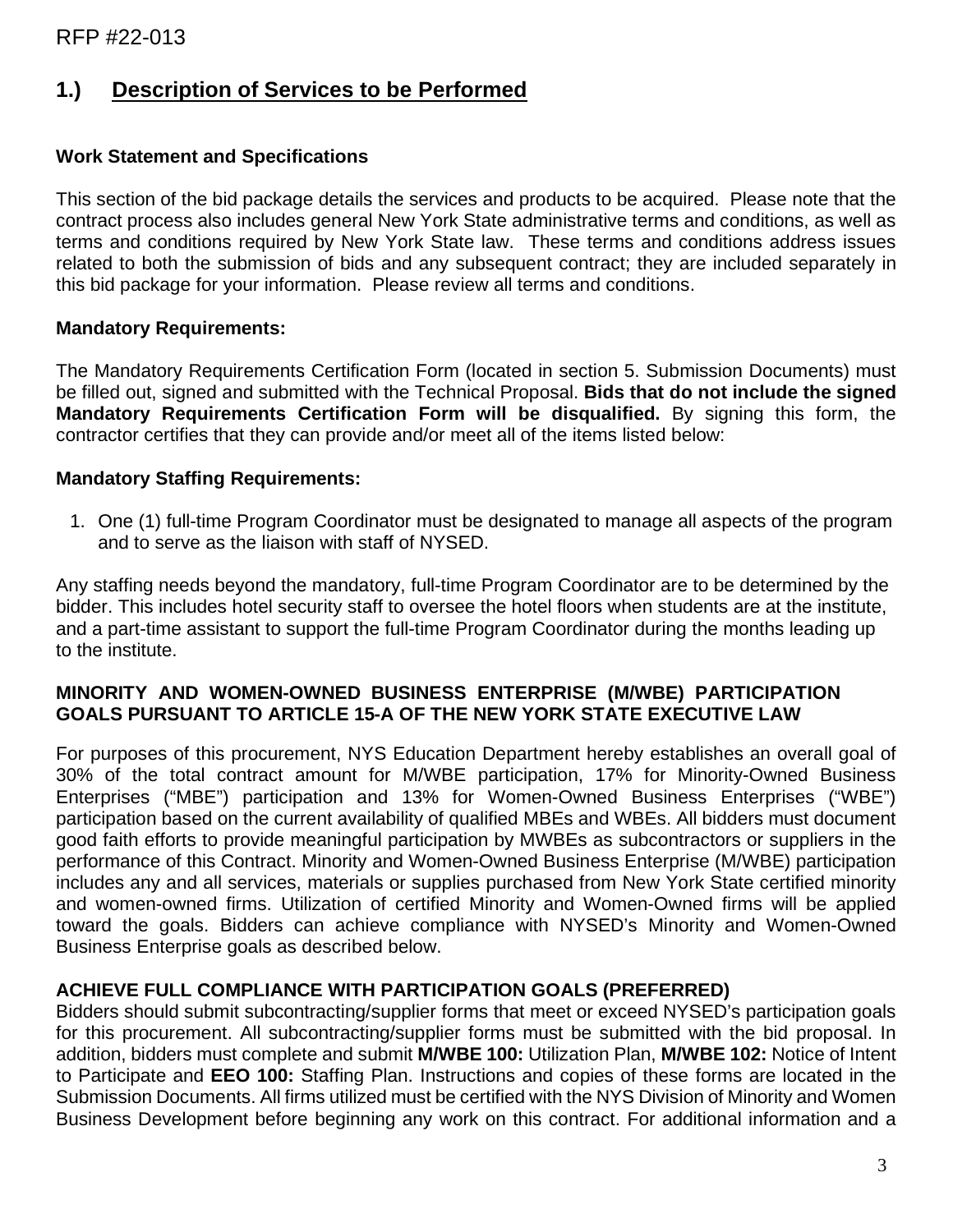listing of currently certified M/WBEs, see the NYS Directory of Certified Minority and Women-Owned [Business Enterprises](https://ny.newnycontracts.com/FrontEnd/VendorSearchPublic.asp?TN=ny&XID=4687)**.** 

The contact person on M/WBE matters is available throughout the application and procurement process to assist bidders in meeting the M/WBE goals. NYSED reserves the right to approve the addition or deletion of subcontractors or suppliers to enable bidders to comply with the M/WBE goals, provided such addition or deletion does not impact the technical proposal and/or increase the total cost of the bid proposal.

#### **DOCUMENTATION OF GOOD FAITH EFFORTS**

Bidders must undertake a good faith effort to solicit NYS Certified M/WBE firms as subcontractors and/or suppliers in fulfillment of this procurement. Means of solicitation may include but are not limited to: advertisements in minority centered publications; solicitation of vendors found in the NYS Directory [of Certified Minority and Women-Owned Business Enterprises;](https://ny.newnycontracts.com/FrontEnd/VendorSearchPublic.asp?TN=ny&XID=4687) and the solicitation of minority and women-oriented trade and labor organizations. Bidders will be required to certify and attest to their good faith efforts by completing NYSED's Certification of Good Faith Efforts (Form **M/WBE 105**). See the M/WBE Submission Documents for detailed examples of and required forms to document good faith efforts.

NYSED reserves the right to reject any bid for failure to document "good faith efforts" to comply with the stated M/WBE goals.

#### **IN THE EVENT BIDDERS CANNOT COMPLY WITH NYSED DESIGNATED PARTICIPATION GOALS, SAID BIDDERS MUST DOCUMENT THEIR "GOOD FAITH EFFORTS" TO COMPLY AND SUBMIT ONE OF THE FOLLOWING REQUESTS:**

#### **REQUEST A PARTIAL WAIVER OF PARTICIPATION GOALS**

In order to request a partial waiver of the participation goals for this procurement, Bidders must provide documentation of their good faith efforts to obtain the use of certified M/WBE enterprises along with their bid proposal forms. The subcontracting forms must include the participation percentage(s) for which they seek approval. Bidders will be required to certify and attest to their good faith efforts. Bidders should submit a request for a partial waiver (Form **M/WBE 101**) and document their Good Faith Efforts (Form **M/WBE 105**) at the same time as the bid is submitted. Bidders must also complete and submit **M/WBE 100:** Utilization Plan, **M/WBE 102:** Notice of Intent to Participate and **EEO 100:** Staffing Plan. The M/WBE Coordinator is available throughout the procurement process to assist in all areas of M/WBE compliance.

#### **REQUEST A COMPLETE WAIVER OF PARTICIPATION GOALS**

In order to request a complete waiver of the participation goals for this procurement, Bidders must provide documentation of their Good Faith Efforts to obtain the use of certified M/WBE enterprises along with their bid proposal forms. Bidders will be required to certify and attest to their good faith efforts. Bidders should submit a request for a complete waiver on Form **M/WBE 101** and document their Good Faith Efforts (Form **M/WBE 105**) at the same time as they submit their bid. The M/WBE Coordinator is available throughout the procurement process to assist in all areas of M/WBE compliance.

All payments to Minority and Women-Owned Business Enterprise subcontractor(s) must be reported to NYSED M/WBE Program Unit using **M/WBE 103** Quarterly M/WBE Compliance Report. This report must be submitted on a quarterly basis and can be found at NYSED's [M/WBE Forms and](http://www.oms.nysed.gov/fiscal/MWBE/forms.html)  [Compliance Forms](http://www.oms.nysed.gov/fiscal/MWBE/forms.html) webpage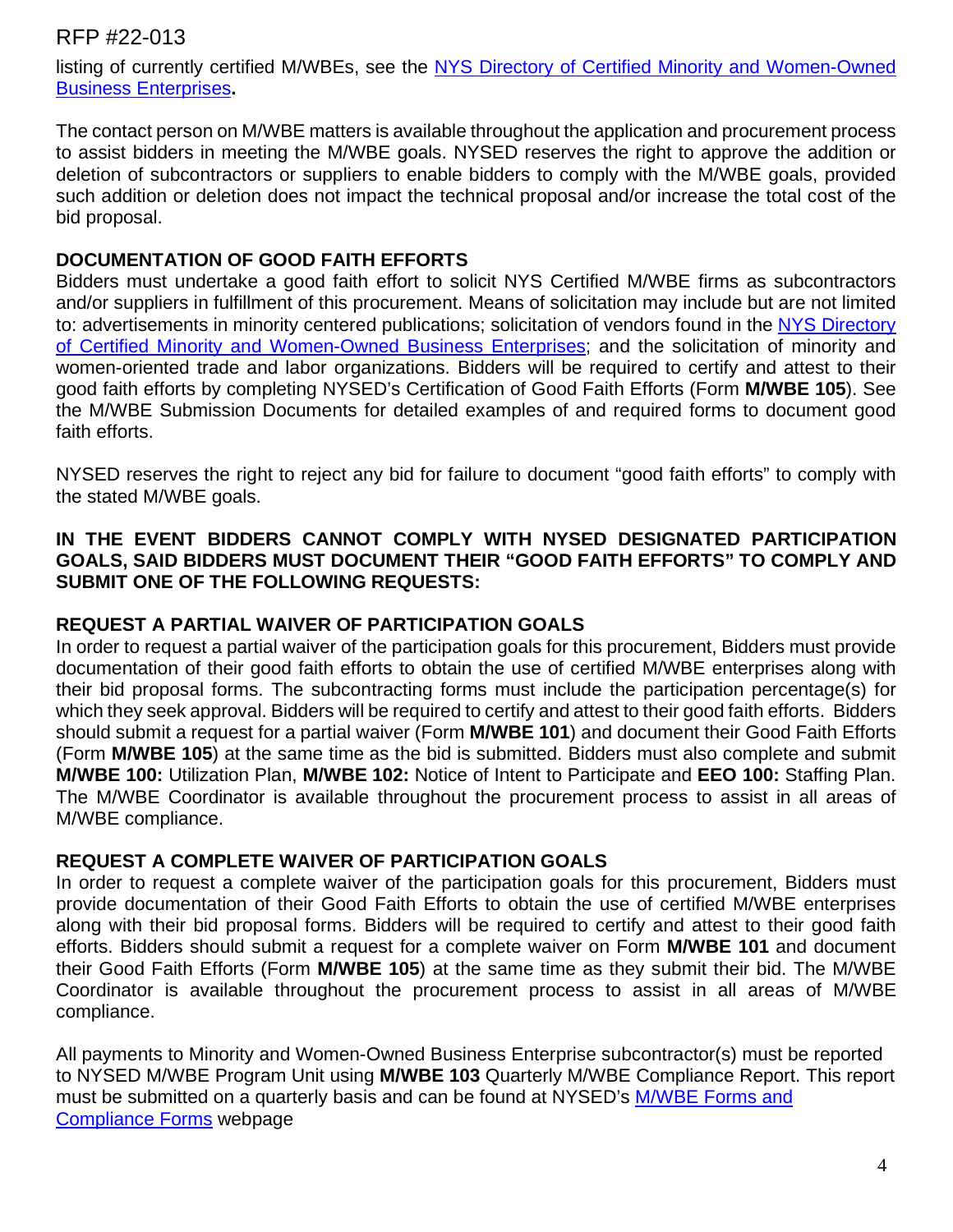#### **Service-Disabled Veteran-Owned Business (SDVOB) Participation Goals Pursuant to Article 17-B of New York State Executive Law**

Article 17-B of Executive Law was enacted to ensure that certified SDVOBs are provided opportunities for meaningful participation in the performance of state contracts. To this end, NYSED strongly encourages bidders to make maximum possible use of SDVOBs as subcontractors and/or suppliers under this contract, consistent with the requirements of State Finance Law and State procurement guidelines, as well as NYSED policies and procedures. Bidders should consider fulfilling the requirements of this contract through the participation of SDVOBs at a rate of 6%. For additional information about this program, including a list of SDVOBs, please visit the Office of General Services, please visit the [Office of General Services, Division of Service-Disabled Veterans' Business](http://www.ogs.ny.gov/Core/SDVOBA.asp)  [Development website.](http://www.ogs.ny.gov/Core/SDVOBA.asp)

### **Background**

The New York State Assembly/Senate Puerto Rican/Hispanic Task Force in conjunction with SOMOS el Futuro, Inc., coordinates an annual conference entitled "SOMOS". The "SOMOS" conference serves as a platform for legislators, scholars, business, educators and labor leaders to address various concerns pertinent to the Hispanic/Latino community. Thought-provoking workshops on key issues, such as entrepreneurship, health and education, new and existing legislation and programs aimed to address the needs of the Hispanic/Latino population of New York take place during the "SOMOS" conference.

The first Angelo Del Toro Puerto Rican/Hispanic Youth Leadership Institute (PR/HYLI) was held in 1990 under the leadership of late Assemblyman Angelo Del Toro. The institute was sponsored through the New York State Assembly/Senate Puerto Rican/Hispanic Task Force in collaboration with the New York State Education Department Office of Bilingual Education (now renamed the Office of Bilingual Education and World Languages).

The PR/HYLI seeks to empower the Hispanic student population through student planning and decision making. To this end, the PR/HYLI has the following major goals relative to the participating youth:

- The development of leadership skills in Latino/Hispanic youth;
- The creation of opportunities for Latino/Hispanic students to interact with positive role models such as Puerto Rican and other Hispanic/Latino elected officials, educators, and business leaders;
- The creation of partnerships and conversations among educators, business leaders and students, and
- The development of an in depth knowledge of the state legislative process.

### **The Angelo Del Toro PR/HYLI Description**

The Angelo Del Toro Puerto Rican/Hispanic Youth Leadership Institute is an innovative collaboration with the NYS Assembly/Senate Puerto Rican/Hispanic Task Force in conjunction with the annual "SOMOS" conference, the New York State Education Department Office of Bilingual Education and World Languages, the New York City Department of Education (NYCDOE), the Regional Bilingual Education Resource Networks (RBERNs), and other agencies as appropriate.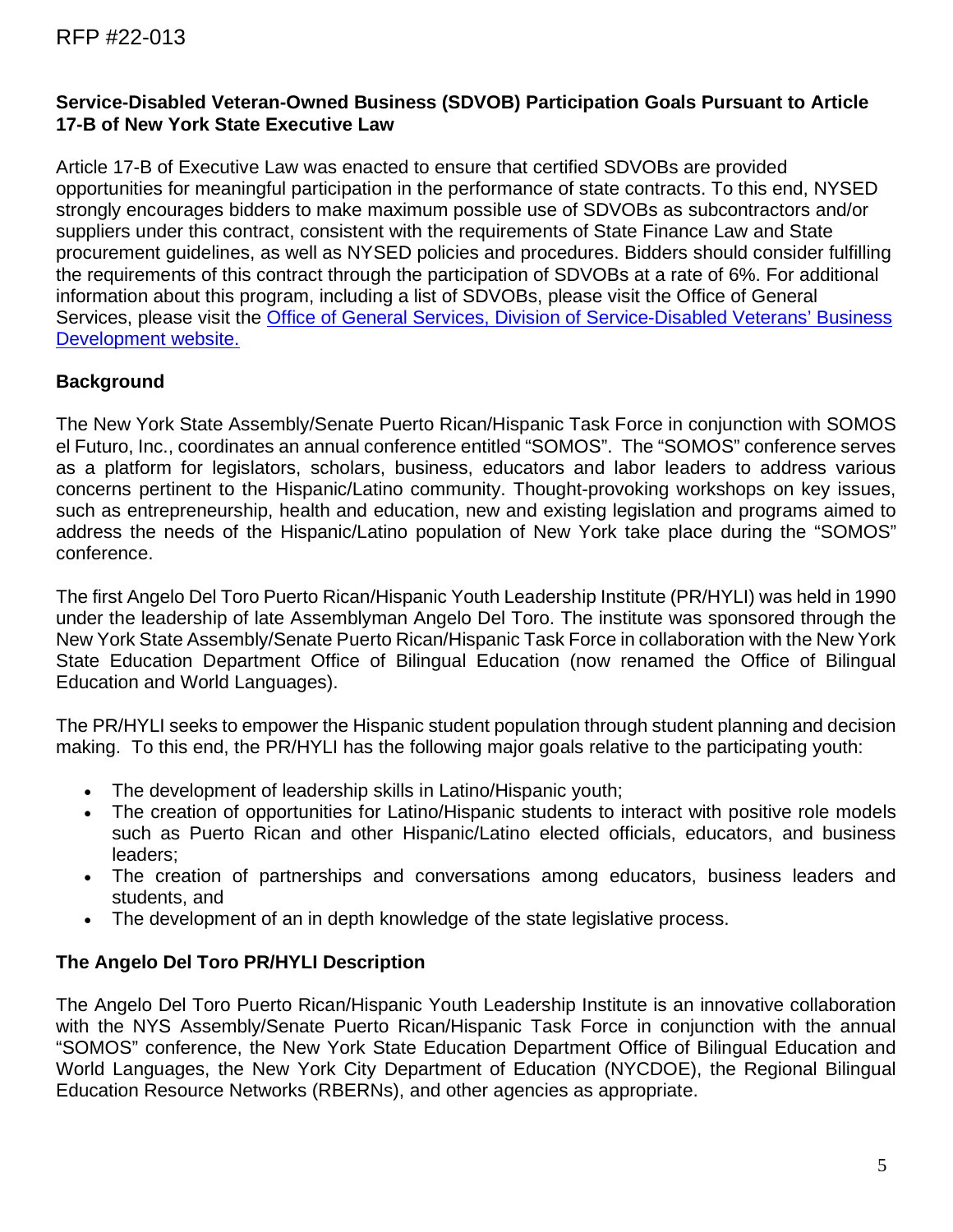In preparation for the annual Angelo Del Toro PR/HYLI, and under the leadership of the NYSED Office of Bilingual Education and World Languages (OBEWL), the contractor will manage and plan all aspects of the annual Institute.

The Angelo Del Toro PR/HYLI is held in Albany during the "SOMOS" Conference. The Institute takes place from Saturday through Monday (March or April of each year). The selected student delegates go through an intensive delegation training (a minimum of 30 hours) based on the Angelo Del Toro PR/HYLI Training Manual after delegation leaders and trainers go through a full day "Train the Trainer" session. Student Delegates from across NYS are selected to represent the following delegations:

Capital District Delegation Hudson Valley Delegation Long Island Delegation Monroe Delegation New York City Delegation Syracuse Delegation Western New York Delegation

## **Program Staffing**

The contractor will designate one (1) full-time program coordinator to manage all aspects of the program and to serve as the liaison with staff of NYSED.

Staffing needs beyond the program coordinator are to be determined by the contractor. This includes hotel security staff to oversee the hotel floors when students are at the institute, and a part-time assistant to support the full-time program coordinator during the months leading up to the institute.

### **Responsibilities of the PR/HYLI Program Coordinator**

The Angelo Del Toro PR/HYLI program coordinator will plan and manage all phases of the Institute to ensure that the Angelo Del Toro PR/HYLI will result in a high-quality educational experience for student delegates. These responsibilities include but are not limited to: updating the Angelo del Toro PR/HYLI Training Manual with best practices, updating the Angelo Del Toro PR/HYLI website, completing mock assembly seating arrangements, coordinating color guard (made up of student participants from different delegations) for the mock assembly, planning and developing the Angelo Del Toro PR/HYLI overall weekend program, coordinating meetings with suppliers, coordinating meetings with legislators, disseminating invitations, requesting welcome letters from legislators and other public officials to include in the Angelo Del Toro PR/HYLI weekend program, planning and facilitating debriefing meetings with the RBERN staff and statewide trainers and delegation leaders, identifying keynote and guest speakers, and visiting regional trainings to ensure that the Angelo Del Toro PR/HYLI Training Manual is being used.

The contractor will ensure that the necessary instructional supplies, such as pencils, pens, crayons, markers, notebooks, large book pads, and tape, are available. NYSED will provide some materials, such as: a full Training Manual, samples of application forms, scholarship application, samples of students' essays and evaluation criteria, and all other forms necessary to run the program; however, the contractor will have to tailor all the materials for each year's program. The contractor will have to create a main brochure, press releases, and various programs for the weekend Institute's activities. In addition, the contractor will put together a bag of resources for every student including books, college information, etc.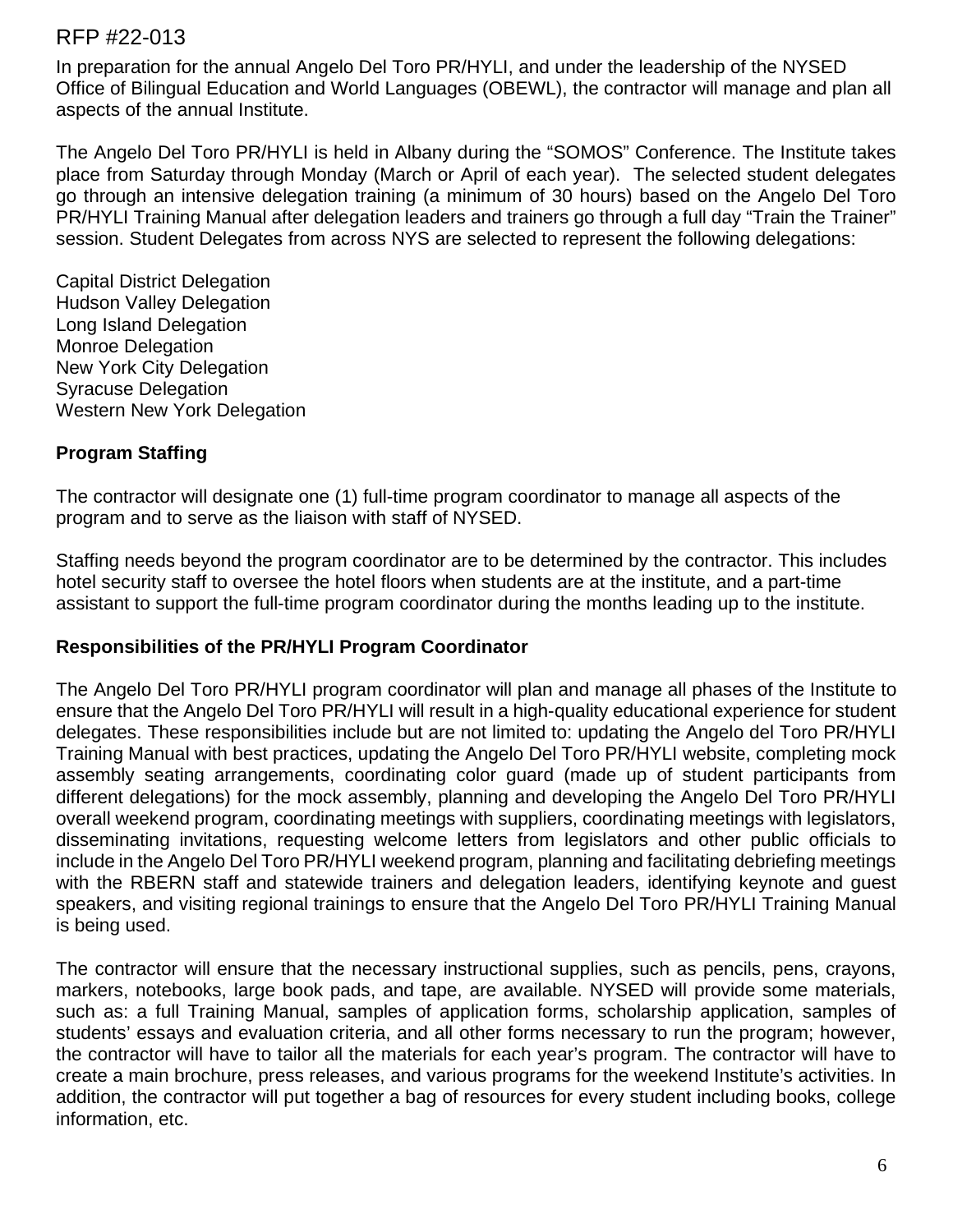In addition, the Angelo Del Toro PR/HYLI program coordinator will plan and direct a student trip to Washington D.C. to experience the federal legislative process, meet with members of Congress and other governmental officials, tour the various historical sites and share their experiences with their local delegation upon their return.

#### **Annual Cycle of the Angelo Del Toro PR/HYLI**

The Angelo Del Toro Puerto Rican/Hispanic Youth Leadership Institute consists of 4 main phases:

- **1. Train the Trainer, Selection of Delegates and Training in Regional Delegations:** Selected student delegates partake in a 30-hour preparatory training program based on the Angelo Del Toro PR/HYLI Training Manual. Activities and topics of study include but are not limited to: research of local issues, study of the NYS legislative process, parliamentary procedure, the study of selected bills, bilingual education topics including the NYS Seal of Biliteracy, social justice, advocacy and civic engagement. Prior to conducting regional trainings, delegation leaders and trainers partake in a one day "Train the Trainer" session.
- 2. **Participation in the 3-day Institute:** Two hundred and seventy five (275) students from 7 delegations statewide take part in key activities over the three-day weekend, which include but are not limited to: special projects on critical issues for Hispanic/Latino youth, team-building activities to develop cross delegation relationships, a mock assembly session which is conducted in the NYS Assembly chamber, and a student recognition dinner where winners of the Angelo Del Toro PR/HYLI scholarships and other awards are announced and presented.
- 3. **Extension and Refinement of Leadership Skills:** Student delegates return to their home base and take part in activities such as but not limited to: the Angelo Del Toro PR/HYLI reunion, presentations to Boards of Education and school audiences, informational booths at schools and Hispanic/Latino conferences and/or events, etc. In addition, student delegates who have received the designation of "Outstanding Student Delegate" will be invited to attend a three-day trip to Washington D.C. to further their leadership skills.
- 4. **A student trip to Washington D.C.** will be planned and implemented for a number of selected participants to experience the federal legislative process, meet with members of Congress and other governmental officials, tour the various historical sites and share their experiences with their local delegation upon their return.

#### **Phase 1: Train the Trainer, Selection of Delegates and Training in Regional Delegations**

#### **Train the Trainer**

In order to ensure that all delegation leaders/trainers provide a consistent training to all students across the 7 delegations across NYS, the contractor in consultation with NYSED will annually coordinate a minimum of two "Train the Trainer" sessions for approximately 25 delegation leaders/trainers from the RBERNs, districts and the New York City Department of Education.

The "Train the Trainer" sessions will ensure that:

• Training activities (oral or written) across New York State are consistent and rooted in the Angelo Del Toro PR/HYLI Training Manual.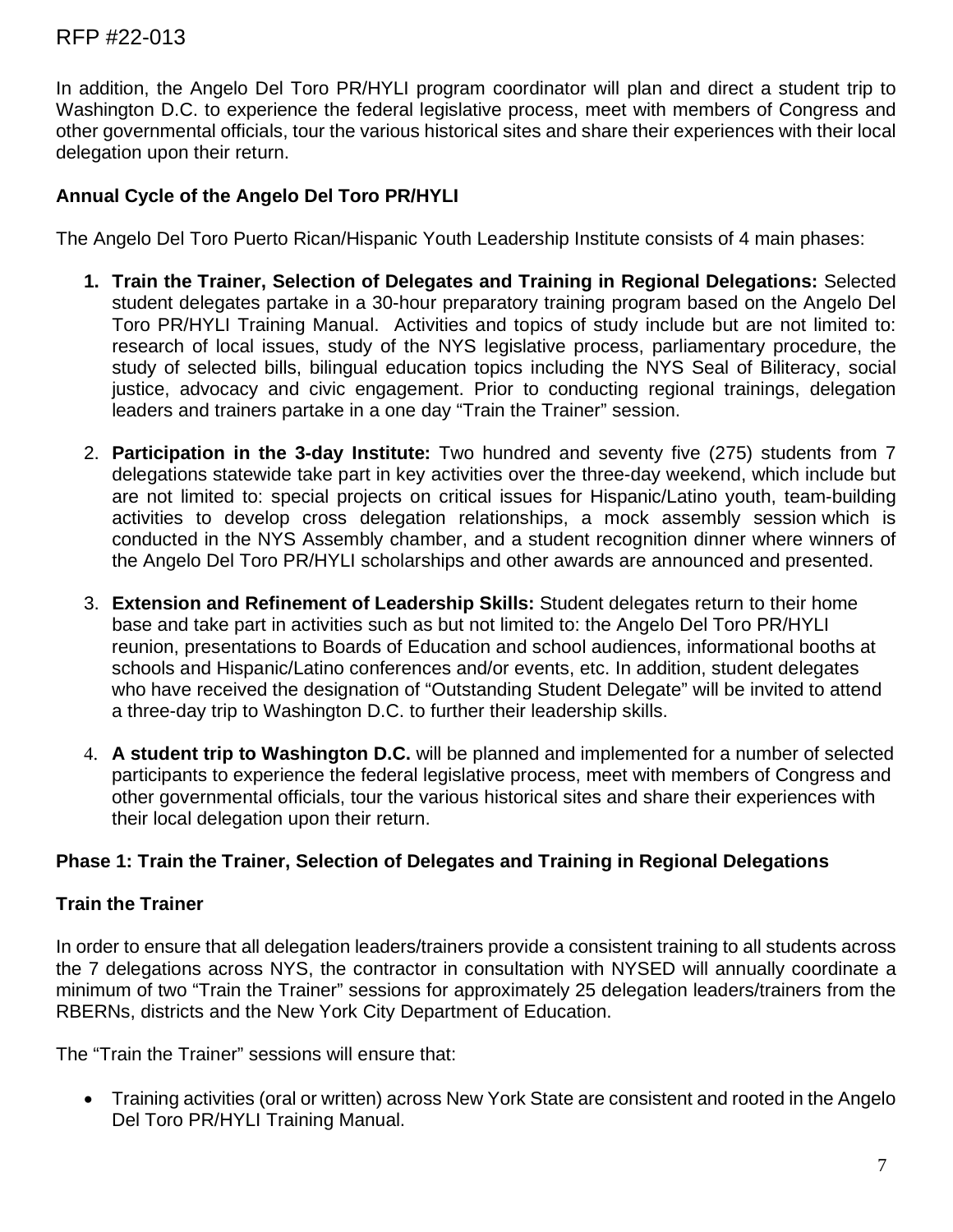- Learning experiences model best practices, including critical thinking strategies and brain based learning strategies to impact students' learning.
- Training activities are rooted in the Angelo Del Toro PR/HYLI Training Manual and aligned to NYS Learning Standards.
- Ensure that the necessary instructional supplies for the training are secured. Some materials will be provided by NYSED, others will be purchased by the contractor. Instructional supplies and materials are limited to ten percent (10%) of the annual contract budget.

The "Train the Trainer" sessions will entail a one-day in-depth training regarding up-to-date best practices, modeling and brain-based learning strategies to impact students' learning. These practices are reflected throughout The Angelo Del Toro PR/HYLI Training Manual. The manual provides a complete training program aligned to appropriate New York State Standards and goals of the Institute. The training materials integrate the objectives of the New York State Education Department's ELA and Literacy Standards, the Social Studies Framework: U.S. History and New York State History, U.S. History and Government, and Participation in Government.

During these sessions, delegation leaders/trainers will go over critical thinking based activities that integrate skills-based learning, content development and understanding. These activities will serve as a model of how to train the student delegates in preparation for the weekend institute.

## **Selection of Student Delegates**

Student delegates are juniors and seniors of Hispanic/Latino descent in good academic standing in their respective high schools. To promote the student delegate opportunity, NYSED will provide the contractor with a contact list to reach out to all New York State district superintendents and school principals. The contractor will also conduct a mailing for high school counselors. In addition, the contractor will work to send an announcement through the NYS Assembly Puerto Rican and Hispanic Task Force mailing list and post an announcement on the contractor's website. The overall selection of the student delegates is carried out by the program coordinator and representatives of the Regional Bilingual Education Resource Networks (RBERNs) and it is based primarily upon evaluation of an application. The RBERNs are divided in seven (7) regions to encompass the entire New York State. The regional selection process consists of but is not limited to a complete application, resume, HS transcripts, and letters of recommendation. Student delegates selected at the regional level to attend the institute must complete a statewide application and other required forms to include but not limited to a photo/media release form, a social contract for the weekend, and a medical consent form. NYSED will provide a packet of forms that have been developed in the past; however, the contractor will have to update these and create new forms as necessary.

### **Student Delegate Training**

The program coordinator, along with the RBERN and NYCDOE delegation leaders, will facilitate a minimum of 30 hours of training per region in preparation for The Angelo Del Toro PR/HYLI. The regional training sites will be determined at the discretion of the RBERNs and the NYCDOE. The program coordinator will conduct a monitoring visit to each of the regional training sites but will not attend all training sessions.

The regional trainings include approximately 150 Hispanic/Latino students from New York City and 250 Hispanic/Latino students from the rest of state. Of the students trained at the regional/home sites 275 are selected to participate in the Institute. The selection is conducted by the program coordinator and representatives of the Regional Bilingual Education Resource Networks (RBERNs).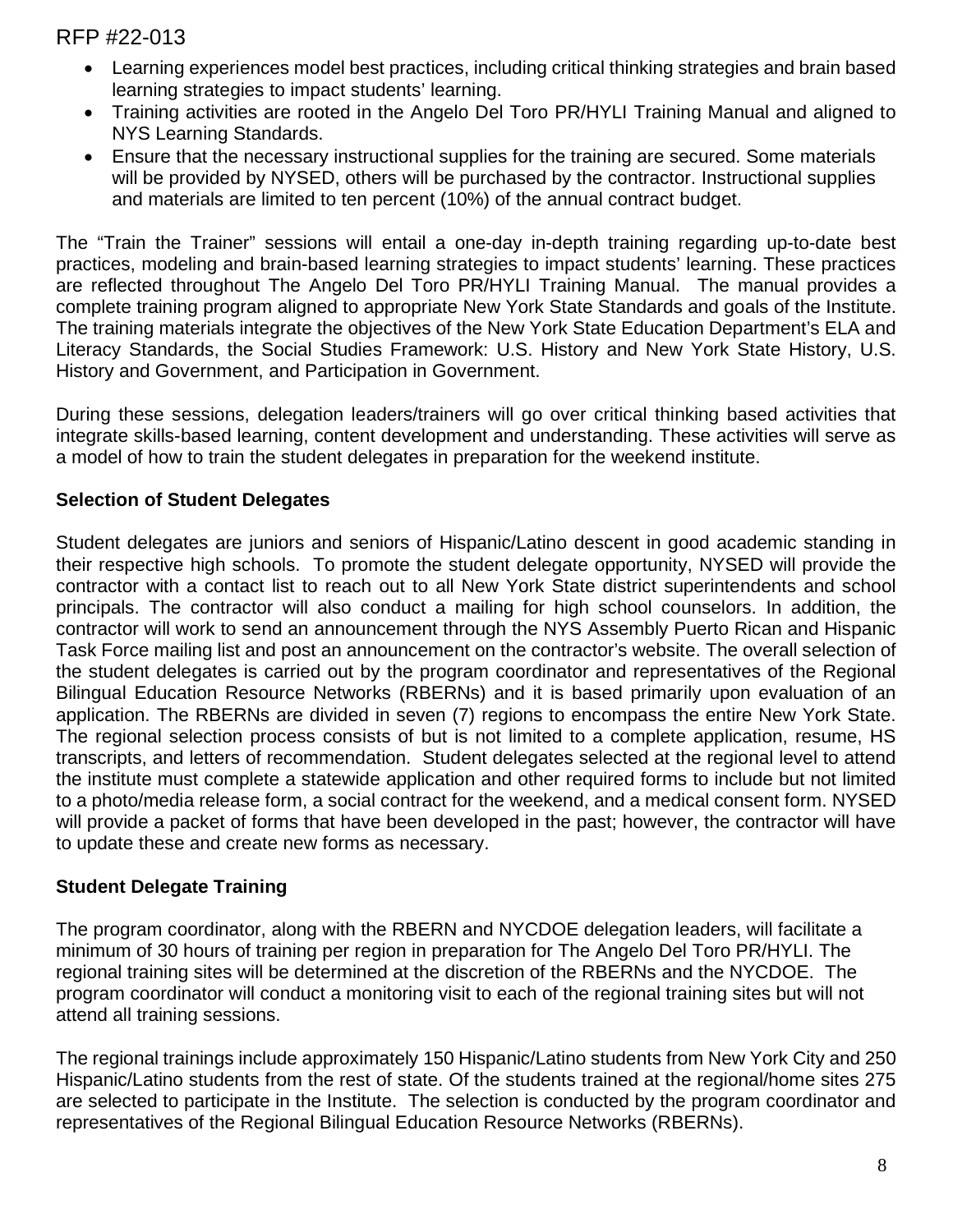During the trainings the delegation leaders/trainers will guide students in their critical thinking, leadership style, and public speaking skills. The training sessions will increase student understanding of the State's legislative process and parliamentary procedures. In addition, qualified seniors will receive writing workshops to assist in the completion of their scholarship application.

The regional training sessions must adhere to The Angelo Del Toro Training Manual. The modules are created to assist student delegates in fostering Critical Thinking Standards and Elements during their intensive research, dialogue, discussion, debate, and role-playing. The Manual will be provided to the contractor.

Trainers focus on:

- Researching issues affecting Hispanic/Latino youth,
- Developing students' leadership styles,
- Understanding of the legislative process,
- Studying selected bills,
- Debating bills using parliamentary procedures, and
- Understanding and using Critical Thinking Skills.

Each student delegate is assigned to a regional delegation based on the school he/she attends and/or the geographic community which he/she represents. Regional training helps students identify and unify with other Puerto Rican/Hispanic/Latino youth through discussion groups or "team building sessions" to share the important issues facing them.

During their home/regional training, students may prepare statements, recommendations, and/or resolutions about issues of importance to the Hispanic/Latino community. Outcomes may be presented to the responsible parties at the discretion of their delegation's leader during the Mock Assembly.

#### **Phase 2: Participation in the 4-day Institute**

The Angelo Del Toro PR/HYLI culminates in selected student delegates' participation at the four-day Angelo Del Toro PR/HYLI during the SOMOS Conference in Albany, NY. The students participate in activities which are specifically designed for them. Student delegates lead discussions, moderate panels, present opening and closing remarks, and in general, run all aspects of the Angelo Del Toro Puerto Rican/Hispanic Youth Leadership Institute. All lodging and meals for student delegates and chaperones are coordinated and provided by the contractor.

The contractor will coordinate all Institute activities during the weekend. The contractor will also coordinate lodging for all participants of the annual Angelo Del Toro PR/HYLI. The key activities by day include:

### **Friday**

On Friday, the contractor will work with the hotel to accommodate approximately 40 student delegates and six chaperones from the Western and Monroe Delegations.

#### **Saturday**

On Saturday, the contactor will coordinate hotel accommodations for the remainder of the student delegates and staff. Saturday events begin with the opening of the Institute by special guests, guest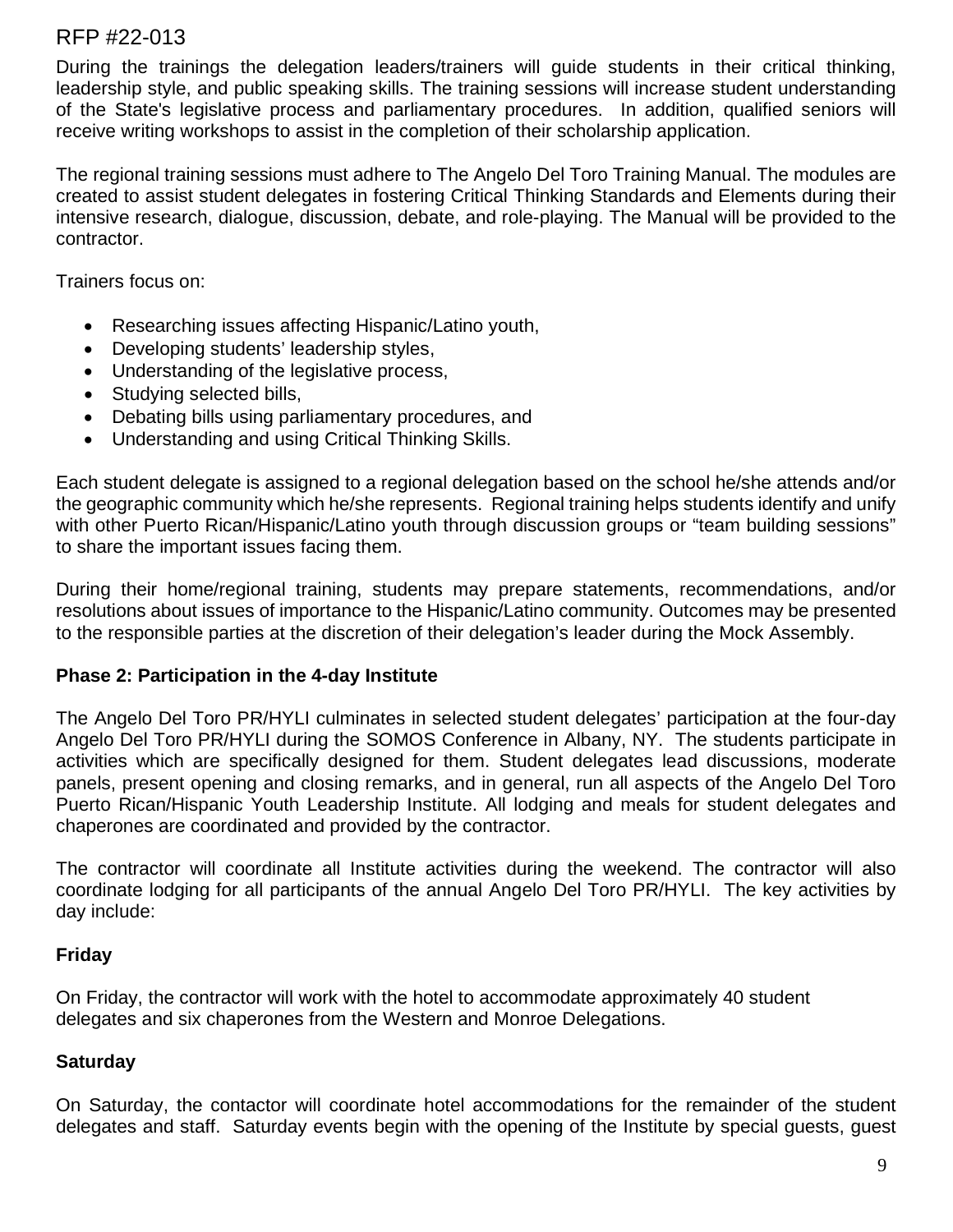speakers, State Education officials, and contractor staff. Saturday activities will focus on building a cohesive team among all student delegates participating in the Angelo Del Toro PR/HYLI. Events throughout the day may include but are not limited to: research-based presentations on the theme of the Institute, team-building activities, and issues that affect the Hispanic/Latino population at large. The contractor will be expected to find a suitable location or locations to conduct these activities.

## **Sunday**

### The Mock Assembly Session

This mock assembly session is convened in the New York State Assembly Chambers. Each member of the Assembly is represented by a student delegate. Given the number of students attending the Institute, students may be assigned a "student-counsel" during the deliberation. The students, who have been thoroughly prepared on both the issues and the legislative process during Phase 1, debate four bills that are currently under consideration before the New York State Assembly. Debate arguments are based on research and are text-based supporting the implementation of the appropriate New York Standards. Parliamentary procedures are followed throughout the debating process and the voting results.

### Student Delegate Recognition Dinner

Student delegates enjoy dining and networking in a professional atmosphere with elected officials while winners of The Angelo Del Toro PR/HYLI scholarships and other awards are announced. Student delegates have an opportunity to hear presentations from public officials, network with legislators, educators and business leaders in a professional, formal and social setting.

### **Monday**

### Student Development Workshops

These workshops are traditionally held at the hotel. The workshops are developed based on topics of interest expressed by the student delegates and delegation leaders and/or the theme of the Institute.

The format may include a panel of experts in the area under discussion, as well as legislators who have been invited to attend.

### Legislative Visits

Student delegates visit their local legislators and discuss issues that affect the Hispanic/Latino community in their schools and across NYS. Students also revisit bills that impact them.

### **Phase 3: Extension and Refinement of Leadership Skills/Post- Angelo Del Toro PR/HYLI**

Student delegates partake in the Angelo Del Toro PR/HYLI reunion/evaluation where students, parents of participating students, and alumni come together with the delegation leaders/trainers to reflect on the entire Angelo Del Toro PR/HYLI experience and how it has impacted their lives. Delegation leaders/trainers are also encouraged to continue to work to generate opportunities to develop leadership potential among their student delegates.

### **Phase 4: Student Trip to Washington, D.C.**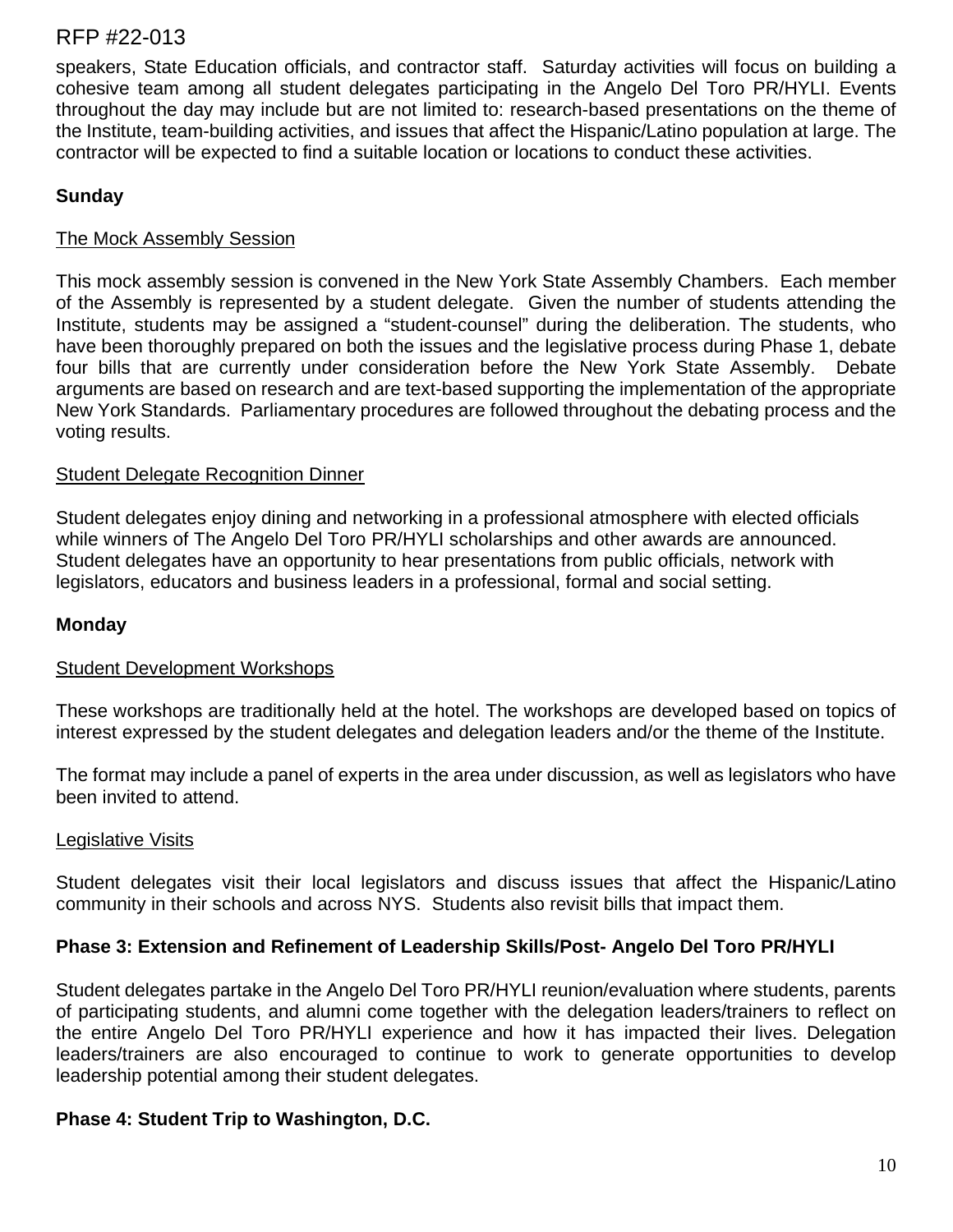Student delegates who have received the designation of "Outstanding Student Delegate" will be invited to attend a three-day trip to Washington D.C. Students will have the opportunity to meet members of Congress, tour the historical site of the nation's capital, and experience congress in action.

## **Program Evaluation**

The selected contractor is responsible for contracting with a qualified evaluator and developing an evaluation plan which will be approved by OBEWL. This evaluator will be responsible for completing an annual evaluation based on the completion of the deliverables outlined in the RFP.

The Angelo Del Toro PR/HYLI will be evaluated based on the following overarching criteria for their work with Hispanic and Latino youth by:

- 1. Meeting established participation targets;
- 2. The attendance and participation levels of the students; and
- 3. The quality of performance (work produced) by participants;

Evaluation Methodology and Data Gathering Methods:

The evaluation design will correspond to the four distinct phases of the program and utilize both quantitative and qualitative data from multiple sources in an effort to garner information regarding the intended effects of the Angelo Del Toro PR/HYLI program (outcome evaluation), as well as provide data related to the activities and practices that directly influence such outcomes (process evaluation). The data and information collected come from a variety of sources including: the evaluator's review of archival documents; evaluator observations of program activities; information sheets from delegation leaders; and surveys and interviews conducted by the evaluator with program staff, student participants, and alumni.

### **Contractor Responsibilities**

The contractor will be responsible for coordinating with all responsible parties including delegation leaders/trainers from the NYCDOE, districts, and the RBERNs across NYS, speakers, hotel staff, and legislative staff to ensure that all activities listed below are completed. The contractor will be responsible for the following activities during each year:

8 - 9 months prior to the Institute:

- Meet all parties involved to plan and collaborate for the upcoming Angelo Del Toro PR/HYLI weekend. Participants for this meeting include: the program coordinator and the lead regional trainers of each delegation and any volunteers.
- Distribute information to all delegations involved in the Angelo Del Toro PR/HYLI.
- Gather bids or otherwise identify suppliers for logistics (e.g. hotel, bus transportation, food). Hotel and food costs may not exceed State employee travel rates: www.gsa.gov. The contractor will be responsible for securing space for Saturday's activities.
- Make reservations/contracts with the designated vendors.
- Meet with designated hotel(s) and caterers to plan logistics for lodging, meals and facilities.
- Secure spaces for the 3 day weekend.
- Disseminate materials/information prior to regional recruitment and trainings for all delegations.
- Identify/contact legislative and other speakers for the Angelo Del Toro PR/HYLI program.
- Identify organizations for additional possible scholarships to be awarded to students who meet application requirements and who also excel on the written essay.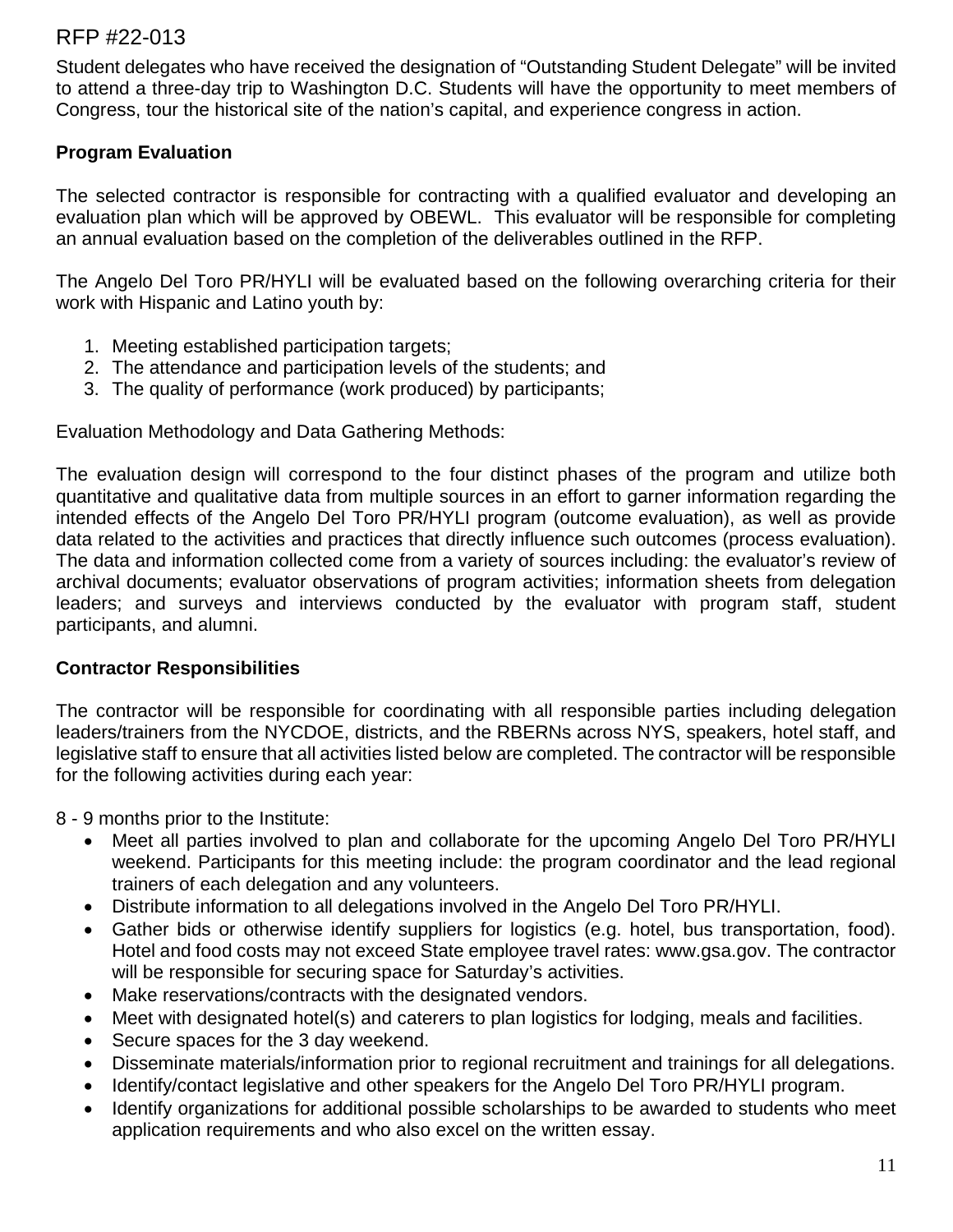- Align the latest Angelo Del Toro PR/HYLI Training Manual and activities with the appropriate New York Learning Standards.
- Coordinate "Train the Trainer" sessions for all Angelo Del Toro PR/HYLI delegation leaders/trainers to ensure consistency across delegations.
- Develop and maintain The Angelo Del Toro PR/HYLI statewide website that houses all required forms, videos, resources, and other items as required by the contract. These materials are currently maintained at [Angelo Del Toro Puerto Rican/Hispanic Youth Leadership Institute](http://prhyli.org/)  [\(PR/HYLI\) website.](http://prhyli.org/)
- Begin to coordinate plans for the Washington D.C. trip. Contact key personnel to organize visits.
- Contract with a qualified evaluator and develop an evaluation plan.

6 – 7 months prior to the Institute:

- Develop a "Save the Date" to disseminate to special quests, i.e., Board members, NYSED staff, etc.
- Plan, coordinate, and conduct the "Train the Trainer" sessions for delegation leaders/trainers.
- Coordinate roundtrip bus transportation for student delegates from their regions to Albany and within the Albany area during The Angelo Del Toro PR/HYLI weekend.
- Follow up with RBERNs on recruitment process, training dates, etc.
- Coordinate site visits to regional trainings.
- In addition to the materials provided by NYSED, the contractor will create and order other necessary conference materials for the Angelo Del Toro PR/HYLI weekend.
- Meet with chair of SOMOS el Futuro, Inc., and co-chairs of the Angelo Del Toro PR/HYLI to share information and provide updates regarding The Angelo Del Toro PR/HYLI weekend and their participation.
- Meet with designated hotel staff to discuss specifics of the weekend in Albany. This includes ensuring that security staff are hired to oversee the hotel areas each night of the institute.
- Maintain the Angelo Del Toro statewide website with current information on the institute.
- Follow up on securing spaces for the Angelo Del Toro PR/HYLI weekend.
- Prepare independent contracts for any consultants working with The Angelo Del Toro PR/HYLI.
- Align the Angelo Del Toro Training Manual activities to latest best practices and appropriate New York Standards.
- Send appropriate notification of all pertinent activities of the Angelo Del Toro PR/HYLI to the RBERNs, OBE-WL, NYSED, the Assembly/Senate Puerto Rican/Hispanic Task Force, SOMOS el Futuro, Inc., NYSED, etc.
- Coordinate training schedule requests by delegation leaders with statewide trainers.
- Develop a plan of action for the weekend with statewide trainers and volunteers.
- Meet with statewide trainers via telephone conference to address any issues pertaining to the regional trainings.
- Follow up with evaluator regarding evaluation plan.
- Request training rosters/training locations from all delegations.

4 - 5 months prior to Institute:

- Begin the identification/selection of bills.
- Establish initial contact with Sergeant at Arms of the NYS Legislature.
- Create/edit the Angelo Del Toro PR/HYLI program for the weekend institute.
- Update overall weekend agenda with locations, times, student roles, etc.
- Finalize the official "Save the Date" with all pertinent information for the Angelo Del Toro Puerto Rican/Hispanic Youth Leadership Institute weekend.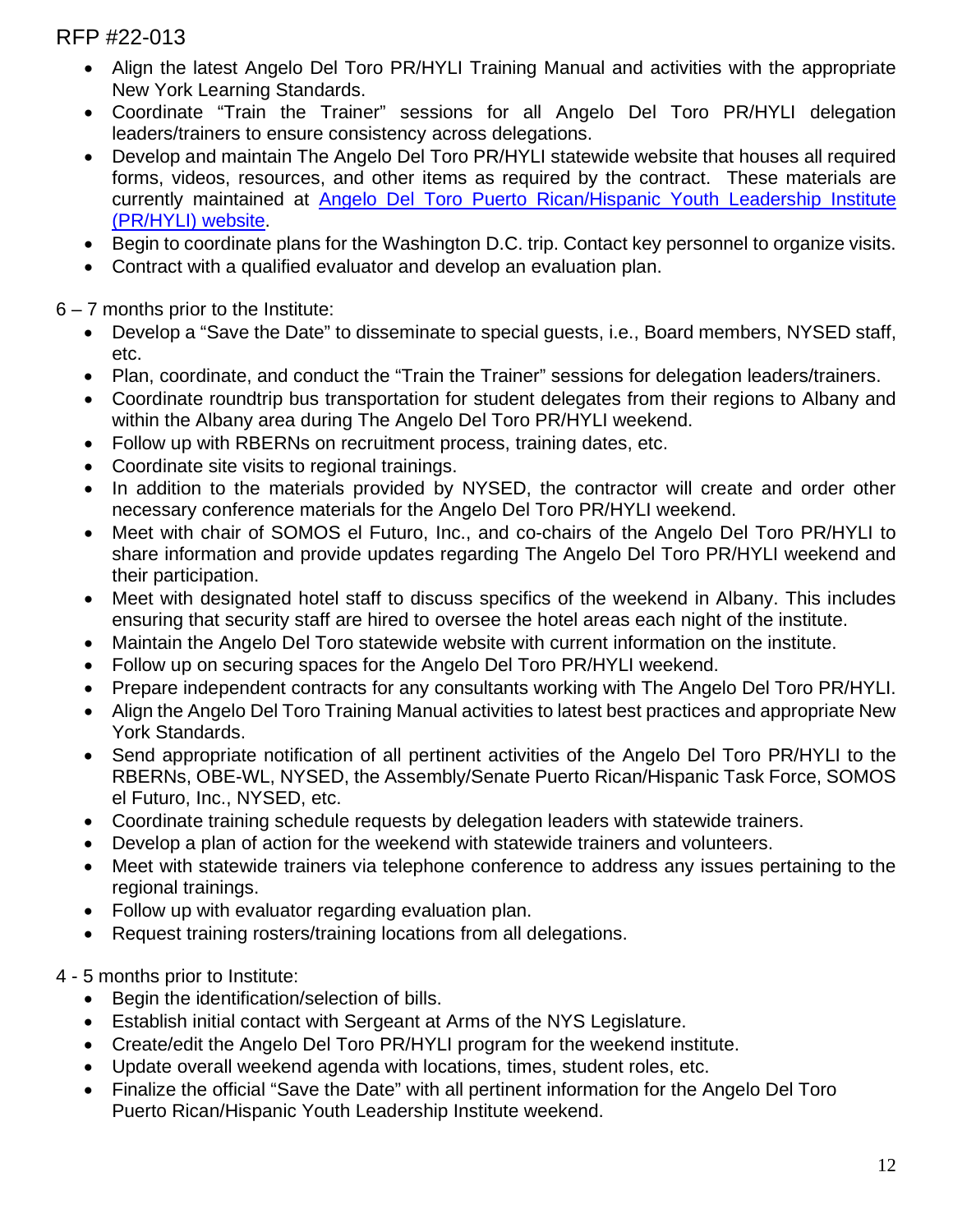- Send out "Save the Date" invitation to all NYS Assembly and Senate Members, members of the NYSED Board of Regents, the New York State Commissioner of Education and the Chancellor of the New York City Department of Education, United States Congressmen and the United States Secretary of Education regarding the Angelo Del Toro PR/HYLI weekend.
- Work with the New York State Assembly/Senate Puerto Rican/Hispanic Task Force to acquire approximately 275 copies of certificates of appreciation and participation to be distributed to conference participants.
- Meet with vendors, chair of SOMOS el Futuro, Inc., and co-chairs for the Angelo del Toro PR/HYLI to finalize proposals and plans for the weekend institute.
- Assign delegation's roles for the weekend institute.
- Order any additional materials needed for the Angelo Del Toro PR/HYLI.
- Follow up on existing orders, contracts, payments, etc.
- Coordinate any additional efforts across the delegations to establish the expectations for the weekend program.
- Request training rosters from delegation leaders and prepare a master list in preparation for the weekend institute.
- Provide follow up/support via email and telephone conferences to all requests of delegation leaders during their regional trainings.
- Coordinate telephone conference meetings with statewide trainers to follow up on any pressing issues with the local trainings.

No later than 3 months prior to Institute:

- Meet with vendors, chair of SOMOS el Futuro, Inc., and co-chairs for the Angelo Del Toro PR/HYLI to finalize proposals and plans for the weekend institute.
- Organize/update the Angelo Del Toro PR/HYLI weekend program.
- Provide follow up/support via email and telephone conferences to all requests of delegation leaders during their regional trainings.
- Coordinate telephone conference meetings with statewide trainers to follow up on any pressing issues with the local trainings.
- Follow up with training rosters and numbers of delegations in preparation of the weekend institute.
- Order any additional materials needed for the Angelo Del Toro PR/HYLI.
- Follow up on existing orders, contracts, payments, etc.
- Follow up on the "Save the Date" invitations.
- Coordinate efforts with the chair of SOMOS el Futuro, Inc., and the Angelo Del Toro PR/HYLI chair(s) to request welcome letters for the weekend program.

2 months prior to Institute:

- Work on seating arrangements in mock assembly.
- Coordinate color guard for Mock Assembly.
- Coordinate scholarship application review/selection process.
- Create calendar for mock assembly.
- Create chaperone contact list.
- Present a draft of the Angelo Del Toro PR/HYLI weekend program to the office of OBE-WL.
- Coordinate scholarship essay scoring review process and identify scorers and scoring facilitator.

1 month prior to Institute:

- Finalize and confirm all hotel reservations/arrangements for all statewide participants.
- Work on seating arrangements and color guard for mock assembly.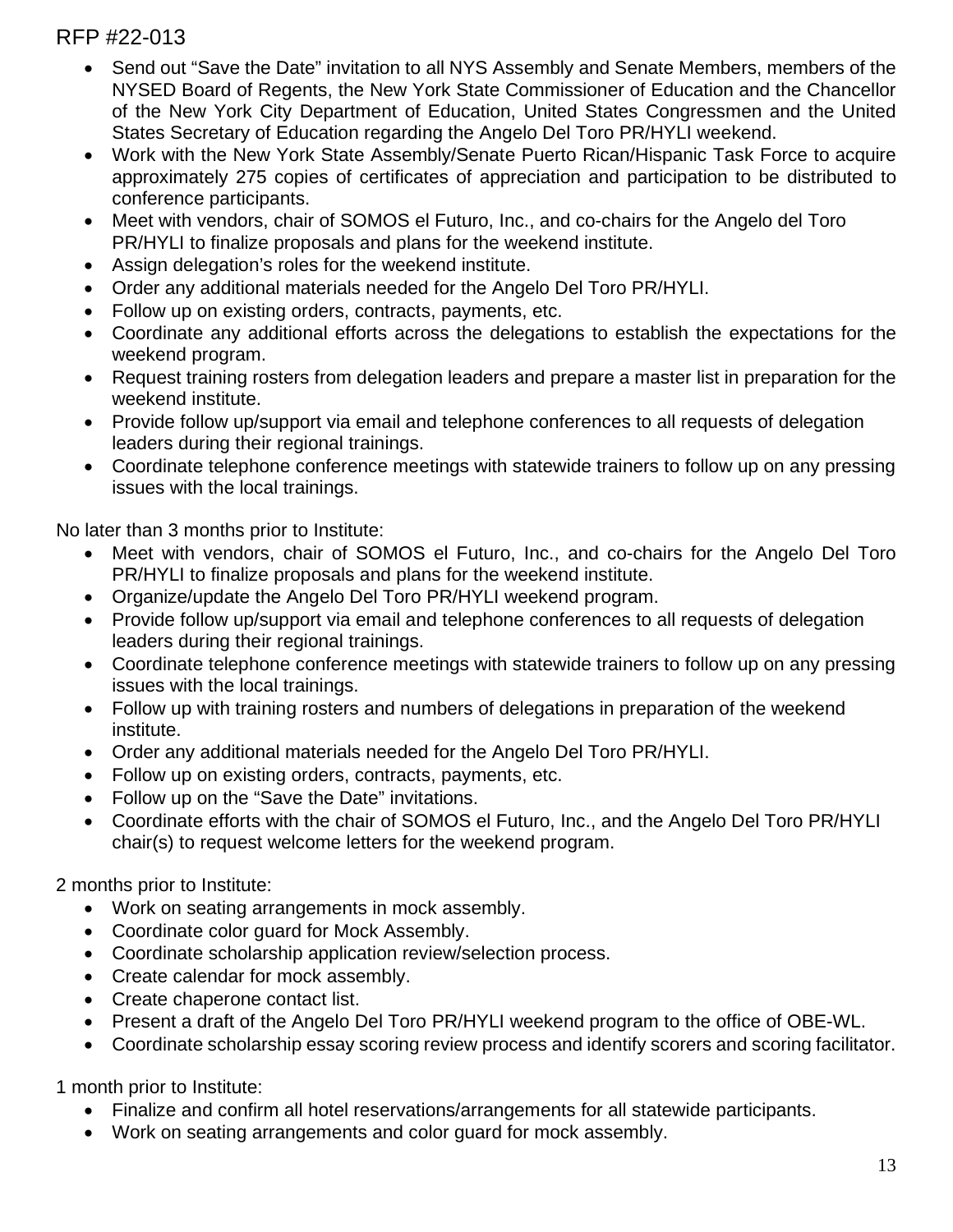- Provide final counts to all vendors.
- Complete the Angelo Del Toro PR/HYLI participant folders and check that all information is complete and accurate.
- Prepare conference bags for students.
- Obtain a final count of all legislators who will participate in weekend activities.
- Contractor will notify appropriate authorities (i.e. Legislators, State Police, Empire State Plaza officials, etc.) about the arrival and parking of the buses during the Angelo Del Toro PR/HYLI activities.
- Prepare roster lists for the Angelo Del Toro PR/HYLI weekend activity.
- Create student recognition dinner program.
- Order plaques for awards.
- Coordinate statewide scoring of scholarship essays.
- Work with scholarship committee to select the numbers of students to be awarded scholarships during the Sunday student recognition dinner (depending upon the scholarship amount provided by SOMOS el Futuro, Inc.)
- Finalize the Angelo Del Toro weekend program with all pertinent information.
- Work with volunteers to coordinate conference registration and all institute logistics. Volunteers include personnel from the BOCES, NYSED, school district, former delegates and parents from PR/HYLI's participants
- Organize legislative bills to be debated during the Mock Assembly
- Coordinate telephone conference meetings with statewide trainers to follow up on any pressing issues before the weekend institute.
- Coordinate delivery of materials needed for the weekend institute to the various locations.

1-3 months after the Institute:

- Plan and coordinate the Angelo Del Toro PR/HYLI statewide debriefing meeting.
- Work with contract evaluator to obtain a summary of the Angelo Del Toro PR/HYLI evaluation to present at debriefing meeting and to ensure that the final annual evaluation is submitted in a timely fashion.
- Follow up and disseminate scholarship checks.
- Process all final payments to vendors.
- Write and send thank you letters to legislators, participants, speakers, etc.
- Consolidate all the Angelo Del Toro PR/HYLI participant folders and check that all information is complete and accurate.
- Collect and summarize all information pertaining to the Angelo Del Toro PR/HYLI weekend to be presented to the SOMOS el Futuro, Inc., and the Angelo Del Toro PR/HYLI chairperson(s).
- Provide any requested information to the independent evaluator and assist in the evaluation process.

### **Phase 4: Trip to Washington D.C.**

The contractor will also be responsible for coordinating an educational trip to Washington DC with a selected number of students. Bidders must define the educational purpose and learning outcomes of the trip, including how it supports the curriculum/purpose of the school (or program). An appropriate number of program staff and chaperones must accompany the students. A chaperone can be a parent of a participating student.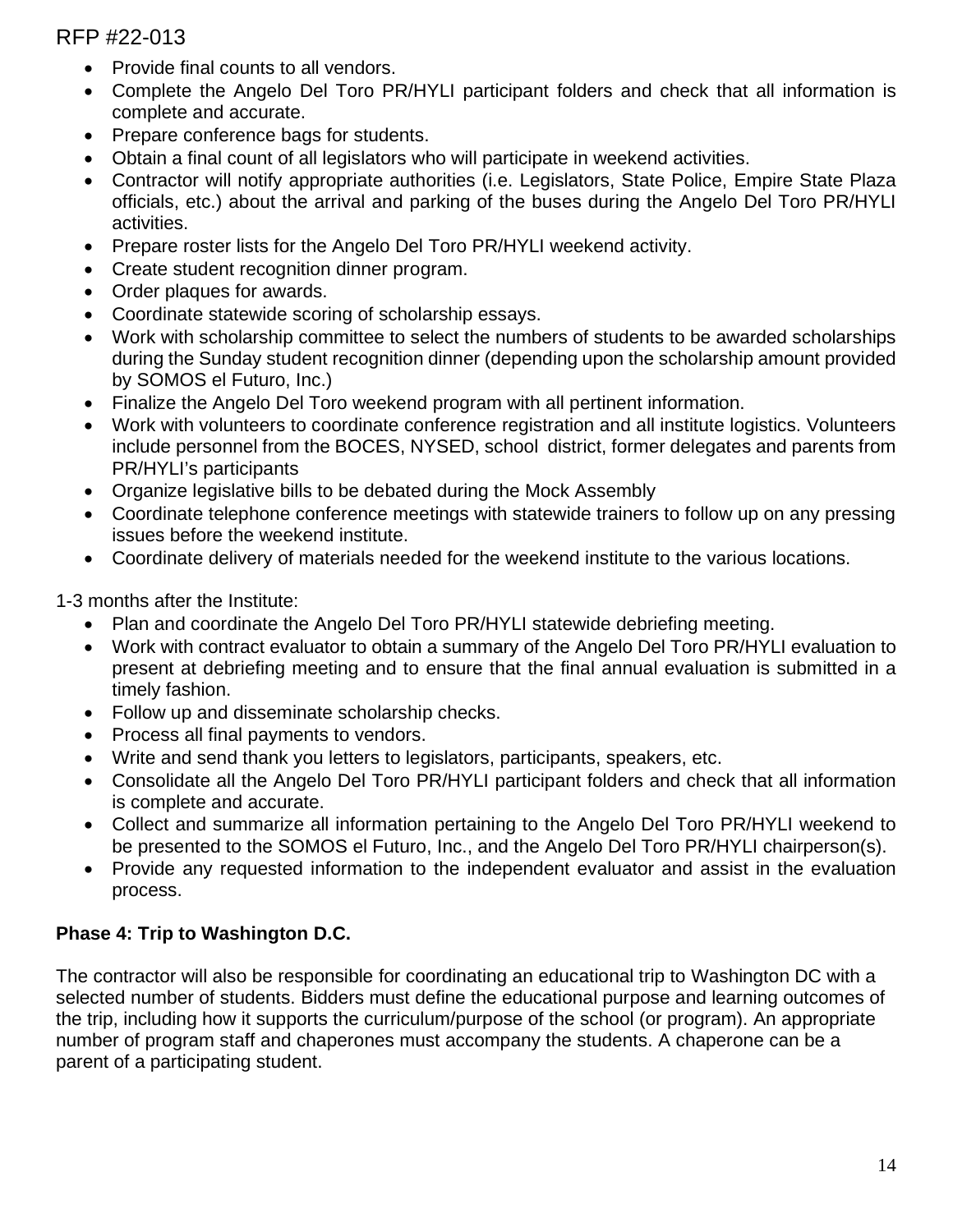- 1. A consent form, completed by the student's parents/guardians must be obtained for every participating student prior to departure. No student should be permitted to participate without a completed form.
- 2. The trip shall last for three days and will involve no more than 15 students. The expected types of costs will include lodging accommodations, transportation (bus) to Washington, food and activities (such as visiting important landmarks in the city). Expenses for travel, lodging, and subsistence shall be reimbursed at the per diem rate in effect at the time for New York State Management/Confidential employees.

#### **Budget**

It is expected that the greatest portion of the allocation be devoted to the provision of direct services to support the programs. Instructional supplies and materials are limited to ten percent (10%) of the annual contract budget. The bidder is not responsible for stipends to the teachers or substitute teacher costs.

The contractor should include in the budget the costs of hotel accommodations for approximately 50 participants on Friday night and approximately 275 participants on Saturday and Sunday nights. The contractor should base their projected hotel costs on double occupancy (i.e., 275 participants would require a total of approximate 138 rooms).

The contractor will also budget for the costs of all meals for all participants during the Angelo Del Toro PR/HYLI weekend as follows:

Friday:

• Dinner at designated hotel for approximately 50 members of the Western and Monroe Delegations.

Saturday:

- Breakfast at designated hotel for approximately 50 members of the Western and Monroe Delegations.
- Saturday lunch and snacks at designated location for approximately 275 participants.
- Saturday Dinner at designated location and late evening snacks at hotel for approximately 275 participants.

Sunday:

- Breakfast at designated hotel for approximately 275 participants;
- Lunch for approximately 275 participants.
- Dinner for approximately 275 participants.
- Late evening snacks for approximately 275 participants.

Monday:

• Breakfast and box lunch for approximately 275 participants.

Hotel and food costs may not exceed the per diem rate in effect at the time for New York State Management/Confidential employees found at the [U.S. General Services Administration website.](http://www.gsa.gov/)

#### **Contribution and Donations**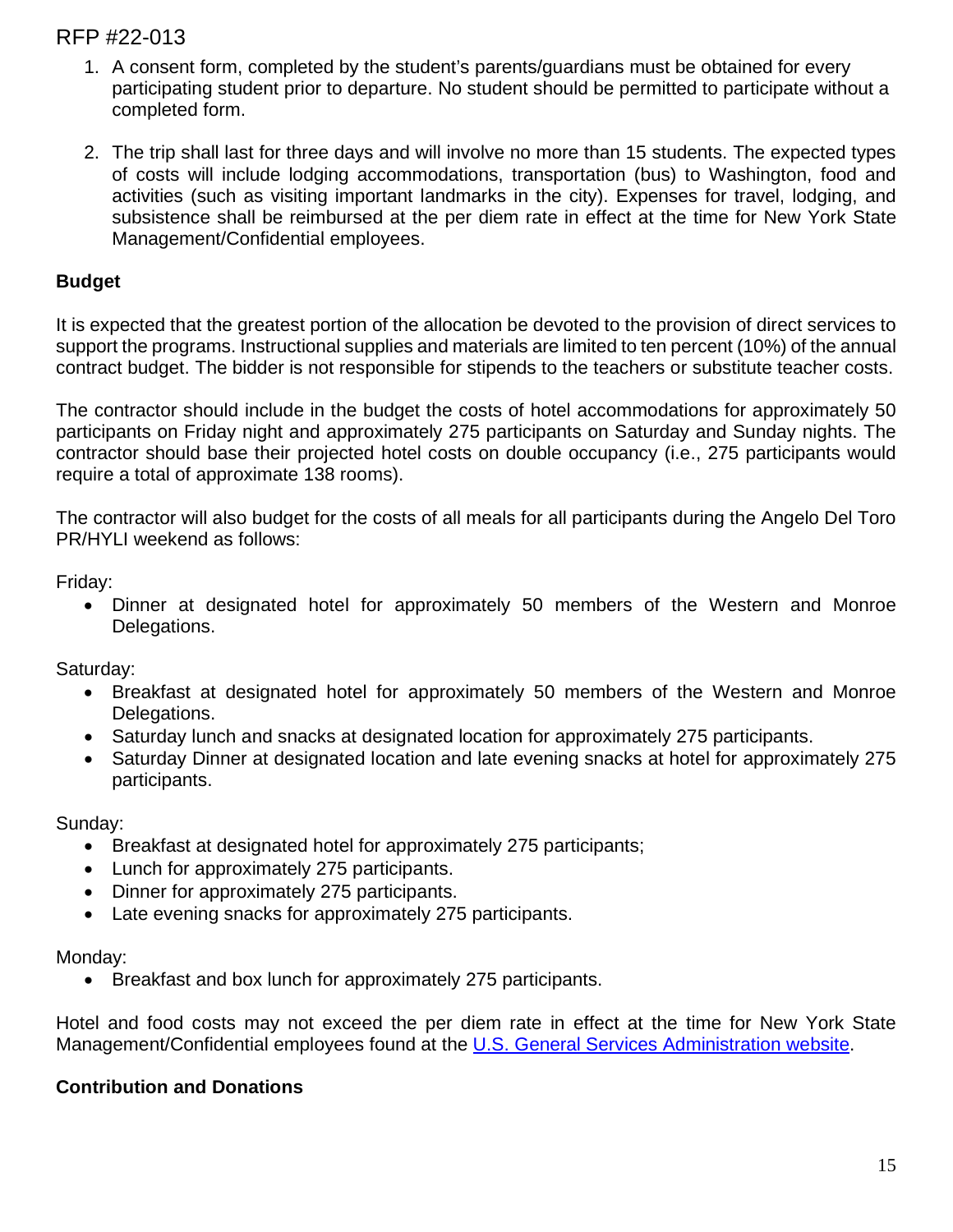**Scholarships:** The SOMOS el Futuro, Inc., will provide the funding for the Angelo Del Toro scholarships.

**Photographer:** Assembly photographers may provide pictures of the Angelo Del Toro PR/HYLI scholarship winners.

**Handouts and books:** Handouts are provided by the contractor and/or other vendors. The contractor will purchase the books included in the bags of resources for students unless they can be donated from other educational organizations.

**Facilities:** The NYS Assembly/Senate Puerto Rican/Hispanic Task Force in conjunction with SOMOS el Futuro, Inc., will provide access to Capitol facilities for Sunday's Mock Assembly activity.

### **Meetings**

The contractor will meet with the OBEWL at least once per year in Albany or NYC NYSED offices.

### **Payments and Reporting**

The contractor will prepare and submit quarterly expenditure reports, an interim program report, and an annual program report. Quarterly expenditure reports must include a detailed breakdown outlining how contract funds are being expended and will be accompanied by the NYS Standard Voucher. Quarterly expenditure reports and vouchers will be due on the last day of October, January, April, and July of each contract year. The first quarterly expenditure report and voucher will be due on October 31, 2022.

Quarterly payments will be made to the contractor once quarterly expenditure reports have been submitted by the contractor and have been reviewed and approved by NYSED program staff. Failure to submit the required expenditure reports may result in the suspension of future payments.

The interim program report will be due on the last day of January of each contract year. The first interim program report will be due on January 31, 2023. The annual program report will be due on the last day of July of each contract year. The first annual program report will be due on July 31, 2023. The annual program report must include a summation of the previous year's activities and a summary of the success of the program. The final annual report will be due on July 31, 2027.

### **Requirements of Education Law Section 2-d**

The Contractor agrees to comply with FERPA and New York State Education Law § 2-d. The NYS Education Department (NYSED) is required to ensure that all contracts with a third-party contractor that receives student personally identifiable information and/or teacher and/or principal APPR data, collectively referred to as "PII," include a Data Privacy and Security Plan, pursuant to Education Law § 2-d and § 121.6 of the Regulations of the Commissioner of Education. For every contract, the Contractor must provide a plan that materially addresses its requirements, including alignment with the NIST Cybersecurity Framework, which is the standard for educational agency data privacy and security policies in New York state.

Pursuant to Education Law § 2-d and § 121.3 of the Regulations of the Commissioner of Education, the NYS Education Department ("NYSED") is required to post information to its website about its contracts with third-party contractors that will receive Student PII and/or Teacher and/or Principal APPR data ("APPR Data"), collectively referred to as "PII".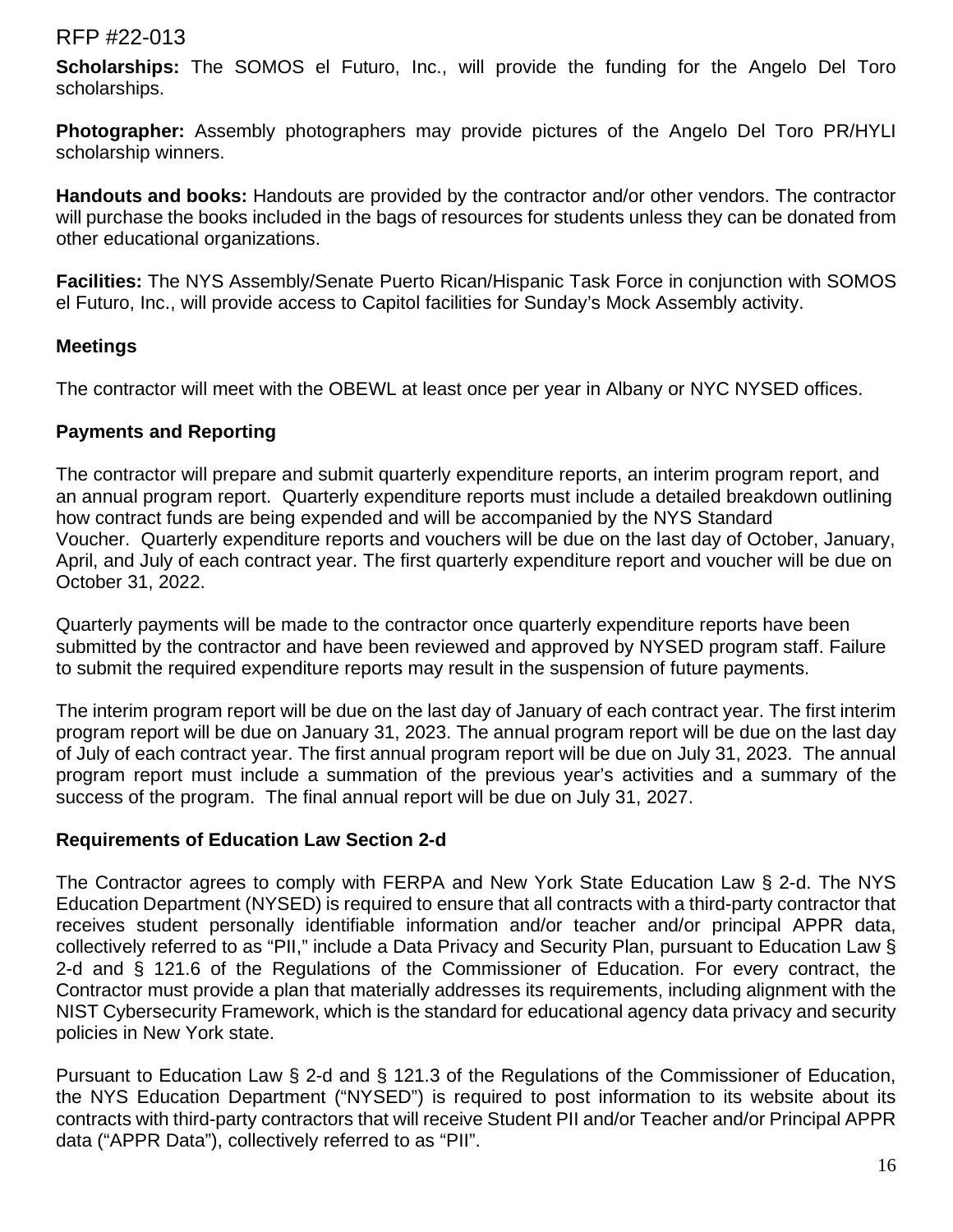The New York State Education Department's Data Privacy Appendix (Appendix R) is annexed to this RFP, the terms of which are incorporated herein by reference, and shall also be part of the Contract.

Bidders should use the templates and instructions in Appendix R to submit the required DPA EXHIBIT 1 - Contractor's Data Privacy and Security Plan and DPA EXHIBIT 2 - Education Law § 2-d Bill of Rights for Data Privacy and Security and Supplemental Information for Contracts that Utilize Personally Identifiable Information and return them with their proposal for review.

#### **Accessibility of Web-Based Information and Applications**

Any documents, web-based information and applications development, or programming delivered pursuant to the contract or procurement, will comply with New York State Education Department IT Policy NYSED-WEBACC-001, Web Accessibility Policy as such policy may be amended, modified or superseded, which requires that state agency web-based information, including documents, and applications are accessible to persons with disabilities. Documents, web-based information and applications must conform to NYSED-WEBACC-001 as determined by quality assurance testing. Such quality assurance testing will be conducted by NYSED employee or contractor and the results of such testing must be satisfactory to NYSED before web-based information and applications will be considered a qualified deliverable under the contract or procurement.

## **Contract Period**

NYSED will award one (1) contract with a term of (5) years, anticipated to begin on July 1, 2022 and to end on June 30, 2027.

### **Subcontracting Limit**

Subcontracting will be limited to 30% of the total contract budget. Subcontracting is defined as nonemployee direct personal services and related incidental expenses, including travel.

For contractors using subcontractors, a Vendor Responsibility Questionnaire and a NYSED vendor responsibility review are required for a subcontractor where:

- the subcontractor is known at the time of the contract award;
- the subcontractor is not an entity that is exempt from reporting by OSC; and
- the subcontract will equal or exceed \$100,000 over the life of the contract;

For additional information about Vendor Responsibility, see the **Vendor Responsibility** section contained in **3.) Evaluation Criteria and Method of Award** of this RFP.

If the contractor proposes to change subcontractors during the contract period, NYSED must be notified prior to the change. NYSED reserves the right to reject any replacement subcontractors proposed by the contractor and reserves the right to approve all changes in subcontractors. The Subcontracting Form located in the Submission Documents must be updated annually and submitted to NYSED. Using this form, the contractor must also report to NYSED, on an annual basis, actual expenditures incurred for all subcontractors and indicate which subcontracting costs are associated with M/WBE.

### **Staff Changes**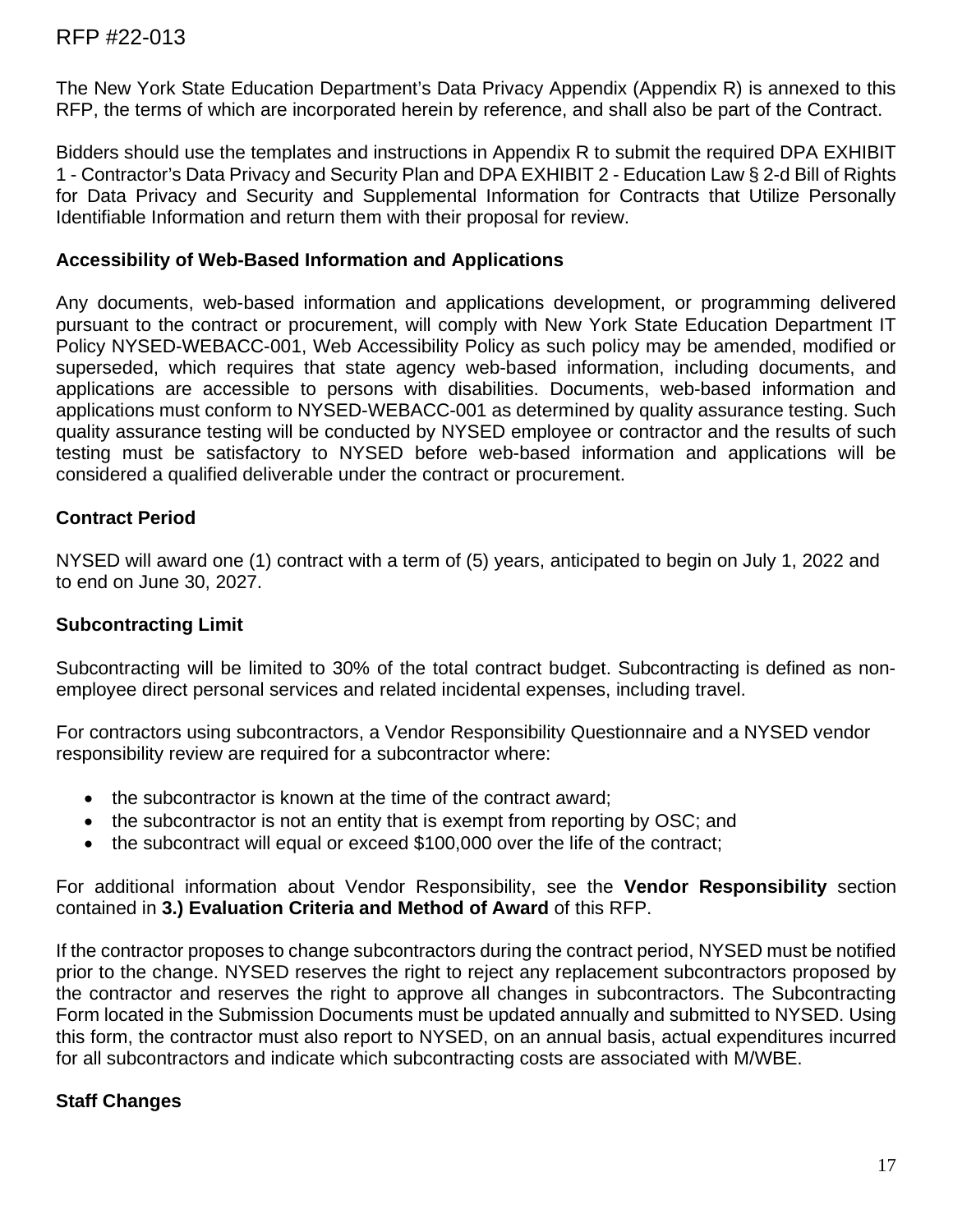The contractor will maintain continuity of staff throughout the course of the contract. All changes in staff will be subject to NYSED approval. The replacement staff with comparable skills will be provided at the same or lower hourly rate.

#### **Electronic Processing of Payments**

In accordance with a directive dated January 22, 2010 by the Director of State Operations - Office of Taxpayer Accountability, all state agency contracts, grants, and purchase orders executed after February 28, 2010 shall contain a provision requiring that contractors and grantees accept electronic payments. Additional information and authorization forms are available at the State Comptroller's [website.](http://www.osc.state.ny.us/epay/index.htm)

#### **M/WBE AND EQUAL EMPLOYMENT OPPORTUNITIES REQUIREMENTS CONTRACTOR REQUIREMENT AND OBLIGATION UNDER NEW YORK STATE EXECUTIVE LAW, ARTICLE 15- A (PARTICIPATION BY MINORITY GROUP MEMBERS AND WOMEN WITH RESPECT TO STATE CONTRACTS)**

In an effort to eradicate barriers that have historically impeded access by minority group members and women in State contracting activities, Article 15-A, of the New York State Executive Law §310-318, (Participation By Minority Group Members and Women With Respect To State Contracts) was enacted to promote equality of economic opportunities for minority group members and women.

The New York State Education Department ("NYSED") has enacted its policies Equal Opportunity, Non-Discrimination and Affirmative Action and on Minority and Women-Owned Business Enterprise Procurements, consistent with the requirements as set forth under the provisions of Article 15-A (the "Article") incorporated by reference, requiring Contracting Agencies to implement procedures to ensure that the "Contractor" (as defined under Article 15-A, §310.3 shall mean an individual, a business enterprise, including a sole proprietorship, a partnership, a corporation, a not-for-profit corporation, or any other party to a state contract, or a bidder in conjunction with the award of a state contract or a proposed party to a state contract, complies with requirements to ensure Equal Employment Opportunities for Minority Group Members and Women, in addition to providing Opportunities for Minority and Women-Owned Business Enterprises on all covered state contracts.

In keeping with the intent of the Law, it is the expectation of the Commissioner and the responsibility of all contractors participating in and/or selected for procurement opportunities with NYSED, to fulfill their obligations to comply with the requirements of the Article and its implementing regulations.

In accordance with these requirements, the contractor hereby agrees to make every good faith effort to promote and assist the participation of certified Minority and Women-Owned Business Enterprises ("M/WBE") as subcontractors and suppliers on this project for the provision of services and materials in an amount at least equal to the M/WBE goal (Included in the procurement document) as a percentage of the total dollar value of this project. In addition, the contractor shall ensure the following:

1. All state contracts and all documents soliciting bids or proposals for state contracts contain or make reference to the following provisions:

a. The contractor will not discriminate against employees or applicants for employment because of race, creed, color, national origin, sex, age, disability, marital status, gender, religion, veteran status, sexual orientation, genetic disposition or carrier status and will undertake or continue existing programs of affirmative action to ensure that minority group members and women are afforded equal employment opportunities without discrimination.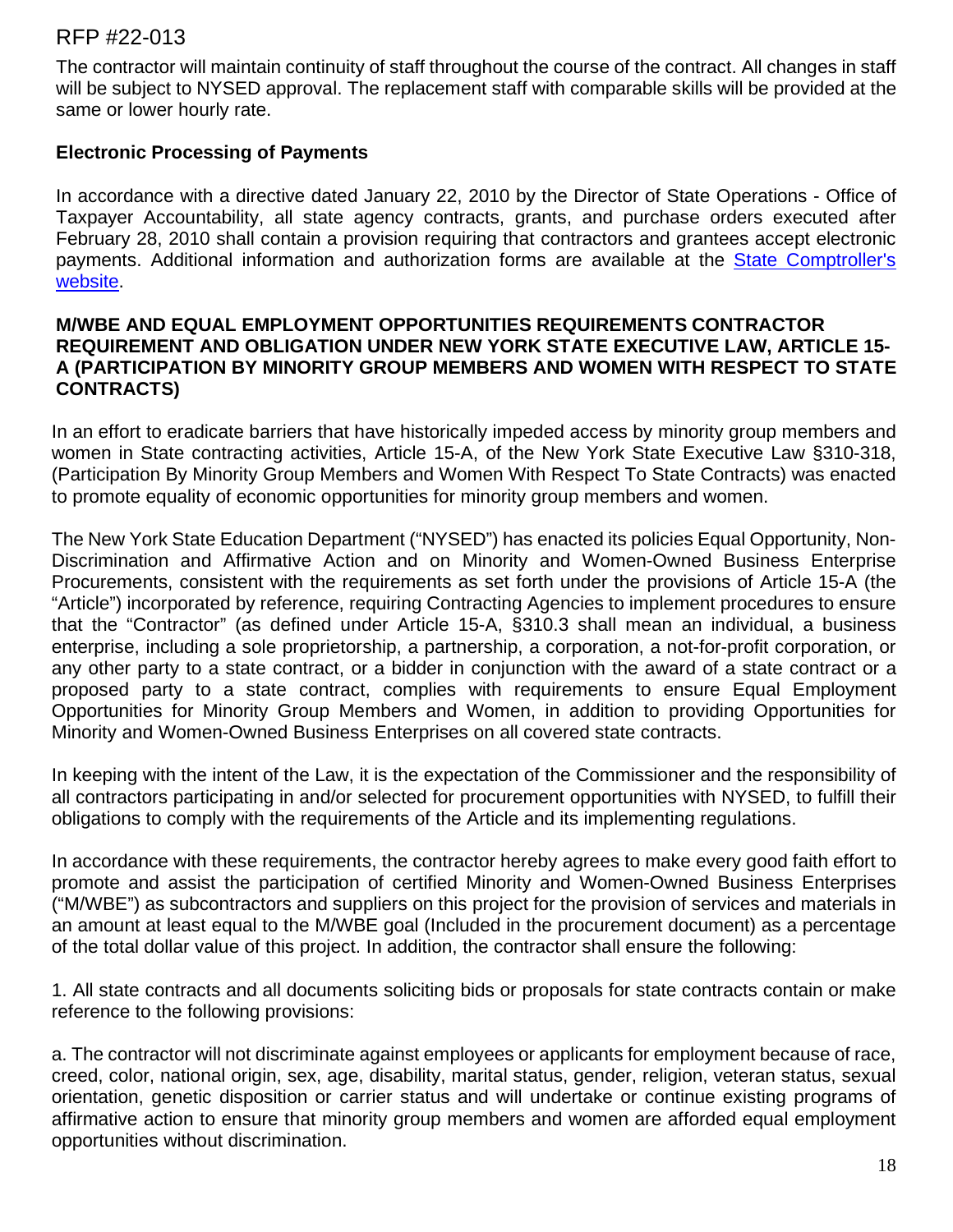For purposes of the Article, affirmative action shall mean recruitment, employment, job assignment, promotion, upgrading, demotion, transfer, layoff or termination and rate of pay or other forms of compensation.

b. The contractor shall request each employment agency, labor union, or authorized representative of workers with which it has a collective bargaining or other agreement or understanding, to furnish a written statement that such employment agency, labor union or representative will not discriminate on the basis of race, creed, color, national origin, sex, age, disability, marital status, gender, religion, veteran status, sexual orientation, genetic disposition or carrier status and that such union or representative will affirmatively cooperate in the implementation of the contractor's obligation herein.

c. The contractor shall state in all solicitations or advertisements for employees, that, in the performance of the State contract, all qualified applicants will be afforded equal employment opportunities without discrimination because of race, creed, color, national origin, sex, age, disability, marital status, gender, religion, veteran status, sexual orientation, genetic disposition or carrier status.

2. The contractor will include the provisions of subdivision one of this section in every subcontract as defined under §310.14, except as provided under §312.6 of the Article, in such a manner that the provisions will be binding upon each subcontractor as to work in connection with the State contract.

3. Contractors or subcontractors shall comply with the requirements of any federal law concerning equal employment opportunity, which effectuates the purpose of this section.

4. Contractors and subcontractors shall undertake programs of affirmative action and equal employment opportunity as required by this section<sup>1</sup>. In accordance with the provision of the Article, the bidder will submit, with their proposal, Staffing Plan (EEO 100).

5. Certified businesses (as defined under Article 15-A, §310.1 means a business verified as a minority or women-owned business enterprise pursuant to §314 of the Article) shall be given the opportunity for meaningful participation in the performance of this contract, to actively and affirmatively promote and assist their participation in the performance of this contract, so as to facilitate the award of a fair share of this contract to such businesses.

6. Contractor shall make a good faith effort to solicit active participation by enterprises identified in the [Empire State Development \("ESD"\) directory of certified businesses.](https://ny.newnycontracts.com/FrontEnd/VendorSearchPublic.asp?TN=ny&XID=4687) The contractor must document its good faith efforts as set forth in 5 NYCRR 142.8. This document, Contractors Good Faith Efforts, can be found in the M/WBE Submission Documents.

7. Contractor shall agree, as a condition of entering into said contract, to be bound by the provisions of Article 15-A, §316.

8. Contractor shall include the provisions set forth in paragraphs (6) and (7) above, in every subcontract in a manner that the provisions will be binding upon each subcontractor as to work in connection with this contract.

9. Contractor shall comply with the requirements of any federal law concerning opportunities for M/WBEs which effectuates the purpose of this section.

<span id="page-18-0"></span> $<sup>1</sup>$  Notice – Contractors are provided with notice herein, NYSED may require a contractor to submit proof of an equal opportunity program after the proposal opening</sup> and prior to the award of any contract. In accordance with regulations set forth under Article 15-A §312.5, contractors and/or subcontractors will be required to submit compliance reports relating to the contractor's and/or subcontractor's program in effect as of the date the contract is executed.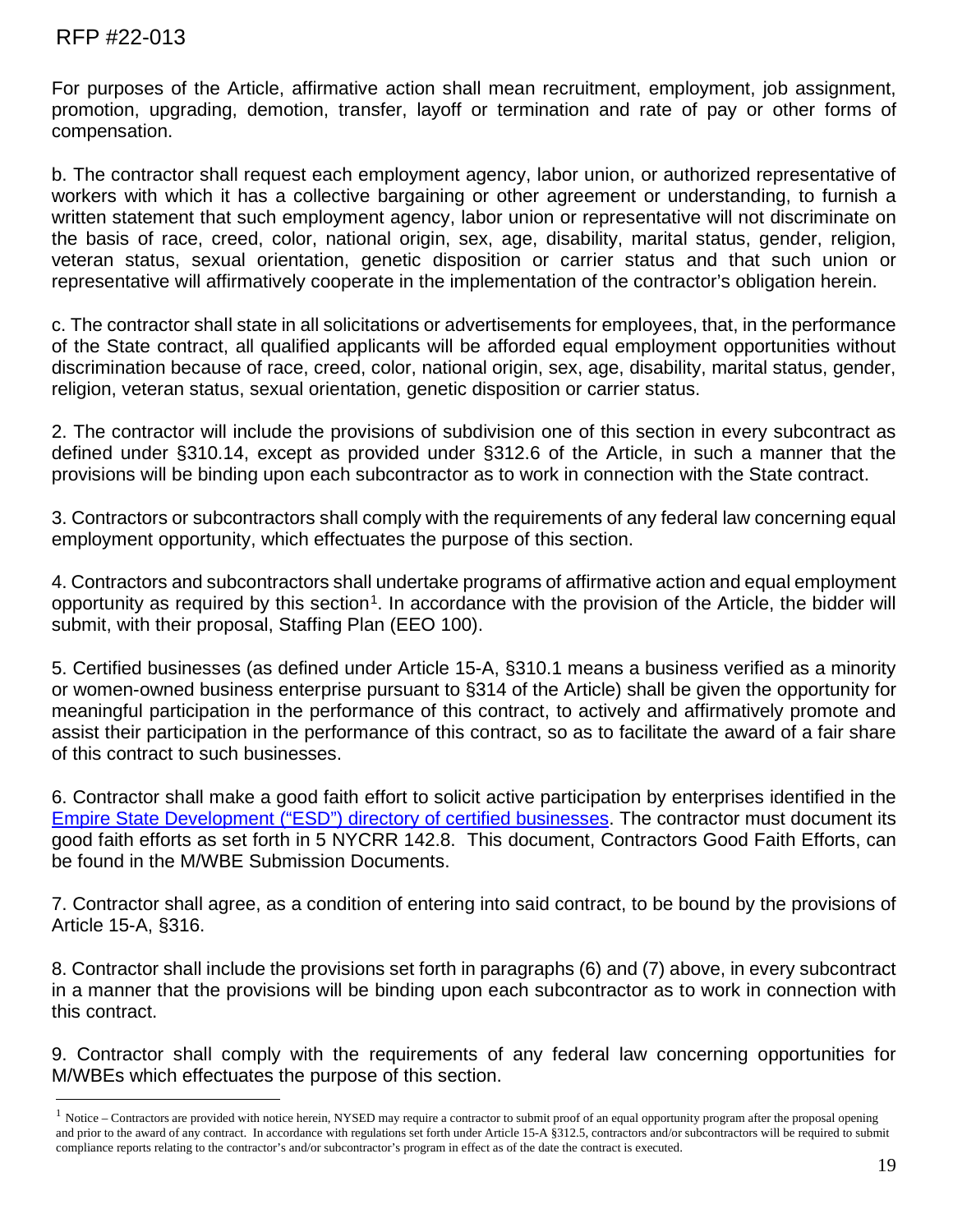10. Contractor shall submit all necessary M/WBE documents and/or forms as described above as part of their proposal in response to NYSED procurement.

11. The percentage goals established for this RFP are based on the overall availability of M/WBEs certified in the particular areas of expertise identified under this RFP. These goals should not be construed as rigid and inflexible quotas which must be met, but as targets reasonably attainable by means of applying every good faith effort to make all aspects of the entire Minority and Women-Owned Business Program work.

12. Contractor shall ensure that enterprises have been identified (M/WBE 102) within the Utilization Plan, and the contractor shall attempt, in good faith, to utilize such enterprise(s) at least to the extent indicated in the plan, as to what measures and procedures contractor intends to take to comply with the provisions of the Article.

13. Contractor shall upon written notification from NYSED M/WBE Program Unit as to any deficiencies and required remedies thereof, the contractor, within the period of time specified, will submit compliance reports documenting remedial actions taken and other information relating to the operation and implementation of the Utilization Plan.

14. Where it appears that a contractor cannot, after a good faith effort, comply with the M/WBE participation requirements, contractor may file a written application with NYSED M/WBE Program Unit requesting a partial or total waiver (M/WBE 101) of such requirements setting forth the reasons for such contractor's inability to meet any or all of the participation requirements, together with an explanation of the efforts undertaken by the contractor to obtain the required M/WBE participation.

For purposes of determining a contractor's good faith efforts to comply with the requirements of this section or be entitled to a waiver, NYSED shall consider at the least the following:

I. Whether the contractor has advertised in general circulation media, trade association publications and minority-focused and women-focused media and, in such event;

a. Whether or not the certified M/WBEs which have been solicited by the contractor exhibited interest in submitting proposals for a particular project by attending a pre-bid conference; and

b. Whether certified businesses solicited by the contractor responded in a timely fashion to the contractor's solicitations for timely competitive bid quotations prior to the contracting agency's deadline for submission of proposals.

II. Whether there has been written notification to appropriate certified M/WBEs that appear in the [Empire State Development website.](https://ny.newnycontracts.com/FrontEnd/VendorSearchPublic.asp?TN=ny&XID=4687)

All required Affirmative Action, EEO, and M/WBE forms to be submitted along with bids and/or proposals for NYSED procurements are attached hereto. Bidders must submit subcontracting forms which:

1) fully comply with the participation goals specified in the RFP; OR

2) partially comply with the participation goals specified in the RFP, and include a request for partial waiver, and document its good faith efforts to fully comply with the percentage goals specified in the RFP; OR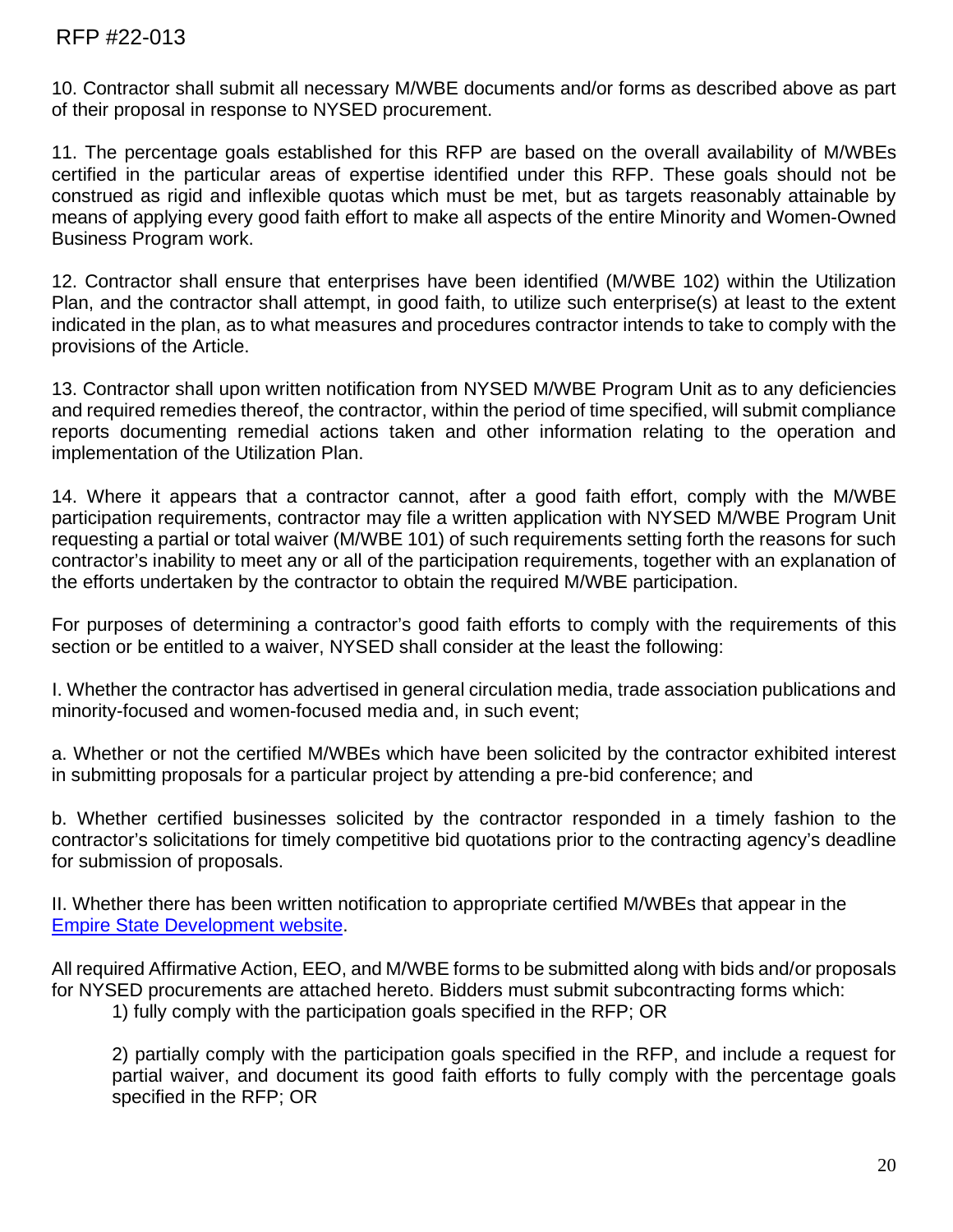3) do not include certified M/WBE subcontractors or suppliers, and include a request for a complete waiver, and document its good faith efforts to fully comply with the participation goals specified in the RFP.

All M/WBE firms are required to be certified by Empire State Development (ESD) or must be in the process of obtaining certification from ESD. Online Certification can be found at New York State [Contract System](https://ny.newnycontracts.com/FrontEnd/StartCertification.asp?TN=ny&XID=2029) website.

**Failure to comply with the requirements of Article 15-A as set forth under this procurement and in conjunction with the corresponding contract, will result in the withholding of associated funds and other enforcement proceedings set forth under Article 15-A.**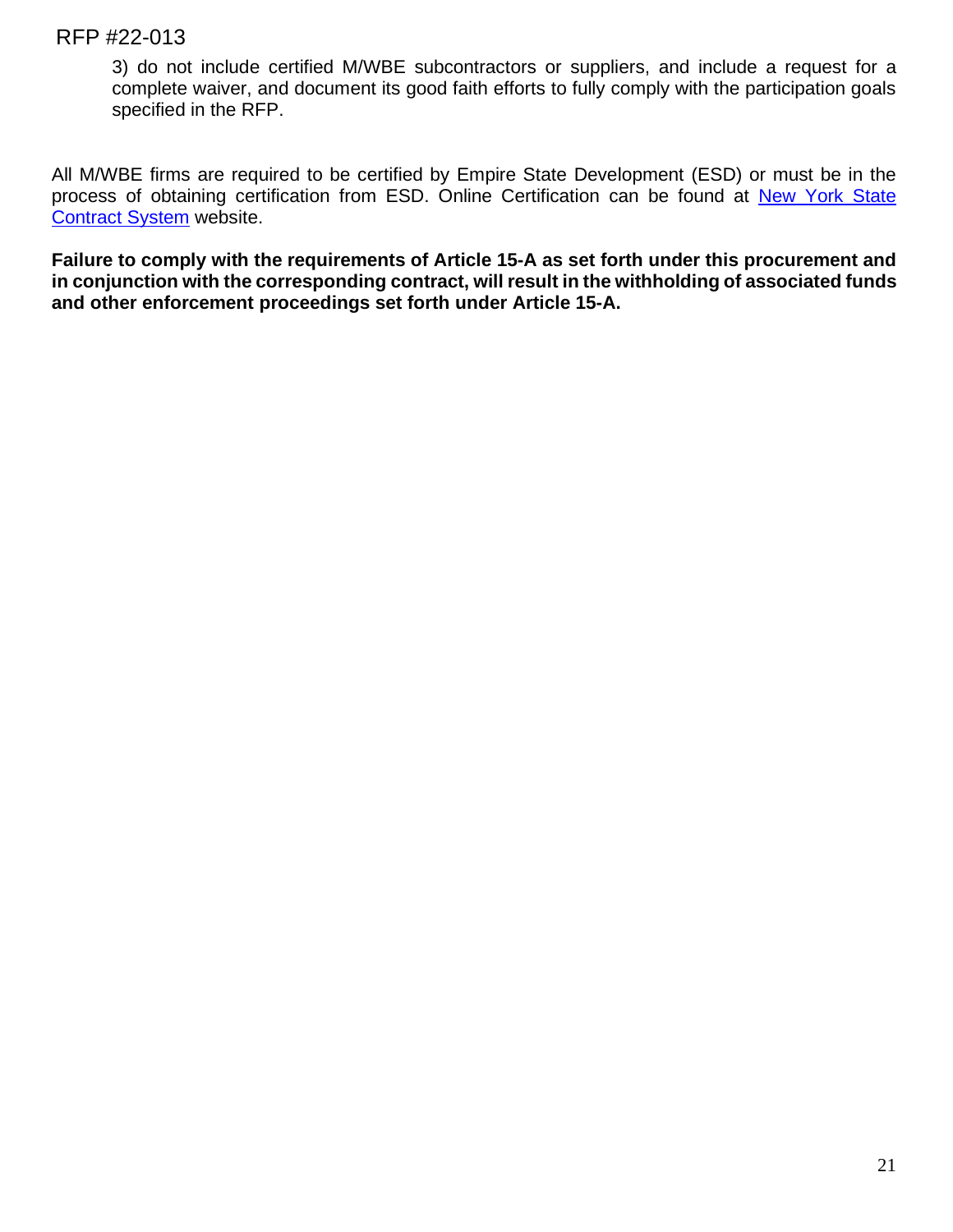# **2.) Submission**

### **Documents to be submitted with this proposal**

This section details the submission document or documents that are expected to be transmitted by the respondent to the State Education Department in response to this RFP. New York State Education Department shall own all materials, processes, and products (software, code, documentation and other written materials) developed under this contract. Materials prepared under this contract shall be in a form that will be ready for copyright in the name of the New York State Education Department. Any sub-contractor is also bound by these terms. The submission will become the basis on which NYSED will judge the respondent's ability to perform the required services as laid out in the RFP.

## **Project Submission:**

The proposal submitted in response to this RFP must include the following documents submitted by email to [cau@nysed.gov](mailto:cau@nysed.gov) in Microsoft Office or editable PDF per the electronic proposal submission procedures outlined above, preferably with each of the following sets of documents attached as a single file (i.e. one email with four attachments):

- 1. Submission Documents bearing signature
- 2. Technical Proposal bearing signature
- 3. Cost Proposal bearing signature
- 4. M/WBE Documents bearing signature

The proposal must be received by **March 21, 2022** at **3:00 PM** by email to [cau@nysed.gov.](mailto:cau@nysed.gov)

Proposals should be prepared simply and economically, avoiding the use of elaborate promotional materials beyond those sufficient to provide complete presentation. If supplemental materials are a necessary part of the proposal, the bidder should reference these materials in the technical proposal, identifying the document(s) and citing the appropriate section and page(s) to be reviewed.

The proposal must communicate an understanding of the deliverables of the RFP, describe how the tasks are to be performed and identify potential problems in the conduct of the deliverables and methods to identify and solve such problems.

Bidders should specify all details and dates required to evaluate the technical proposal and should limit aspects of the project plan which are to be determined only after the award of a contract. No optional deliverables to be provided only at an additional cost should be included and will not be considered in the evaluation of the technical proposal. Contractual terms, conditions and assumptions are inappropriate for inclusion in the proposal.

Any proprietary material considered confidential by the bidder must specifically be so identified, and the basis for such confidentiality must be specifically set forth in the proposal by submitting the form "Request for Exemption from Disclosure Pursuant to the Freedom of Information Law," located in 5) Submission Documents.

### **The proposal will be based on a total possible score of one hundred (100) points.**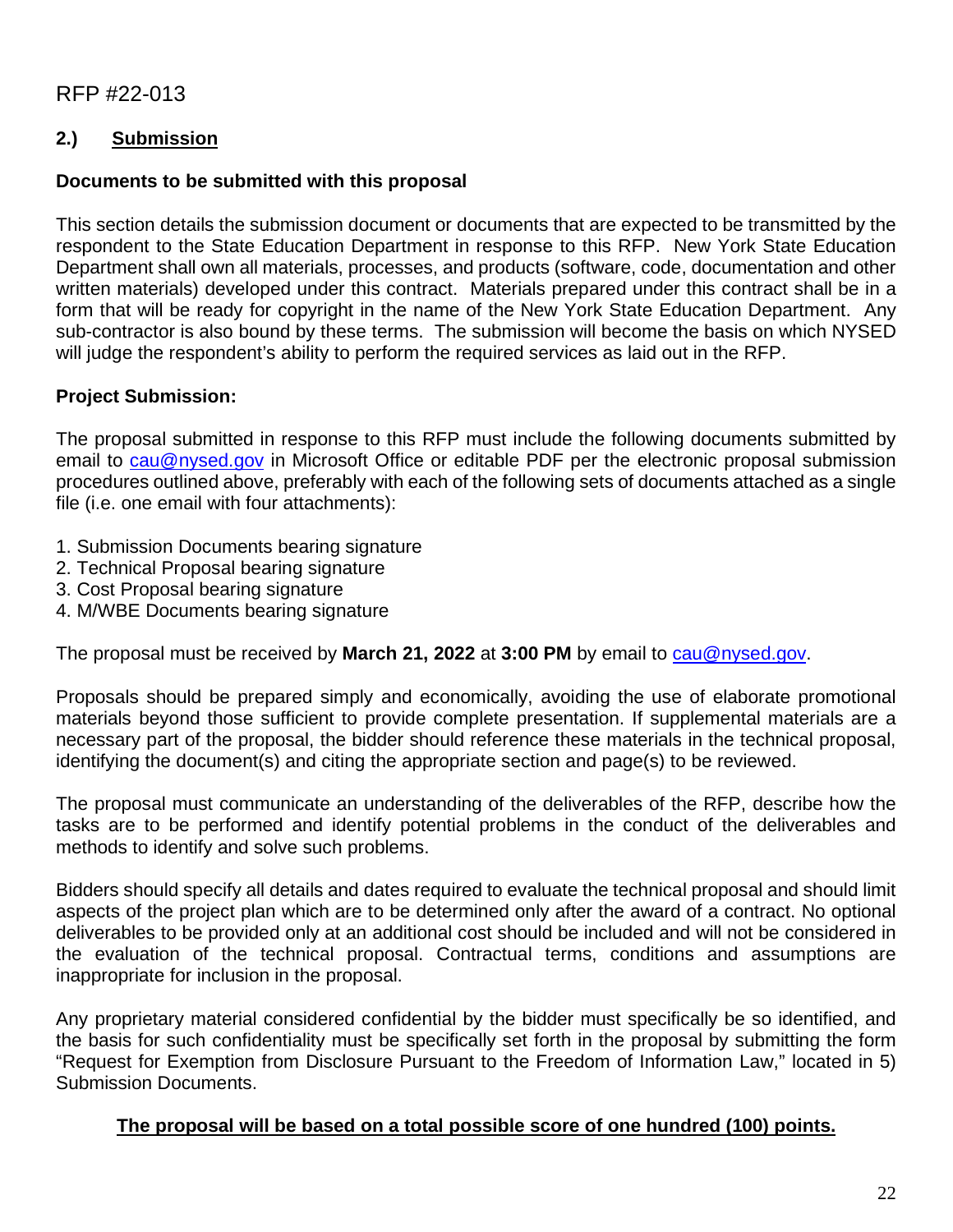# RFP #22-013 **Technical Proposal (70 Points)**

The Technical Proposal should include the following:

- Mandatory Requirements Certification Form (Signature Required)
- Project Description (Sections I-III below)
- Resumes
- Appendix R DPA Exhibit 1 and DPA Exhibit 2
- Request for Exemption from Disclosure Pursuant to Freedom of Information Law, if applicable

**Project Description** *(Label each section as noted below so that it is immediately clear that all parts are included.)*

#### Section I: Executive Summary (No Points)

One-page abstract that succinctly describes the scope of work and the bidder's ability and experience providing the deliverables (activities) required.

#### Section II: Project Oversight (30 Points)

- Provide information about the mission, goals, and areas of expertise of the bidder.
- Describe the bidder's past experience and successes with other state agencies.
- Describe the experience and success the bidder has providing educational programs aligned to state standards to Hispanic youth.
- Describe the experience and success the bidder has providing professional development/training activities that are consistent with State academic standards
- Describe the qualifications of professional staff with emphasis on their education, training and experience. Include resumes of the program coordinator and other professional staff. If applicable, describe the qualifications, including relevant training and experience, of subcontractors/consultants.
- Describe the experience of the bidder in website development and maintenance.
- Describe the purpose of the Washington DC trip and how it supports the curriculum/purpose of the school (or program). Include the number of staff that will accompany the students and the number of chaperones that will accompany the students and who will serve as a chaperone. A chaperone can be a parent. The term "parent" means the student's parent(s) or guardian(s), or any person(s) in a parental or custodial relationship to the student, or the student, if he/she is an emancipated minor or has reached 18 years of age.

### Section III: Work Plan for Year One (40 Points)

- The Work Plan should provide a comprehensive description of the proposed activities that will support the plan and their alignment with New York State learning standards.
- Describe the proposed strategy to work with the conference planners for the Somos el Futuro conference.
- Provide details about how the project will be administered and coordinated.
- Provide details about how the activities will make use of integration of technology and/or web based communication.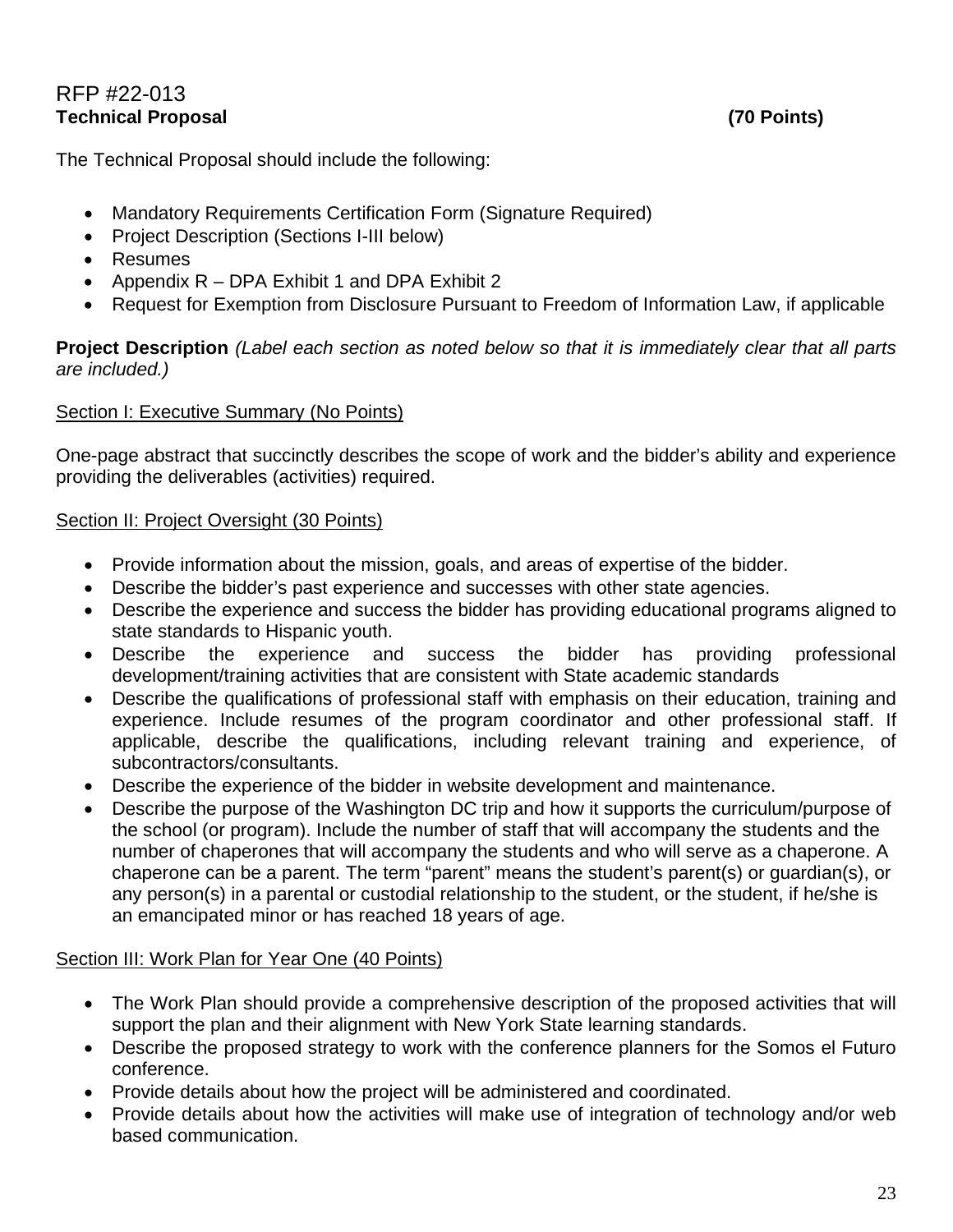- Describe how evaluation results will be used in the following year to refine, improve, and strengthen the delivery of training (or professional development) programs in succeeding years.
- Describe how the contractor will provide information and assistance to the independent evaluators.

# **Cost Proposal (30 Points)**

The Cost Proposal should include the following:

- 1.) Bid Form Cost Proposal for Year One (7/1/22-6/30/23)
- 2.) Five Year Budget Summary (7/1/22-6/30/27)
- 3.) Subcontracting Form
- 4.) M/WBE Purchases Form
- 5.) Budget Narrative

Provide a detailed budget for the first year (7/1/22-6/30/23) as well as a five year budget summary for the period 7/1/22-6/30/23.

# **Budget Narrative**

Bidders should include a budget narrative (no points given) to support the activities described in the work plan.

The budget narrative will include a description of necessary expenditures within all categories of the budget. It is expected that the greatest portion of the allocation be devoted to the provision of direct services to support the programs. Instructional supplies and materials are limited to ten percent (10%) of the annual contract budget. (no points given)

Budgets should be submitted using whole dollar numbers.

The budget forms are located in 5.) Submission Documents. The budget should list positions by title, hourly rate or salary, estimated hours, and cost. All budget items must be allowable, specific in detail and justified. When budgeting for future years, bidders should factor in any anticipated cost increases, due to negotiated salary increases, etc. NYSED reserves the right to determine whether the anticipated annual costs are reasonable.

The Financial Criteria portion of the RFP will be scored based upon the grand total of the five year budget summary.

# **M/WBE Documents**

The M/WBE Documents should include the documents listed for the compliance method bidder has achieved:

Full Participation-No Request for Waiver

- 1. M/WBE Cover Letter
- 2. M/WBE 100 Utilization Plan
- 3. M/WBE 102 Notice of Intent to Participate
- 4. EEO 100 Staffing Plan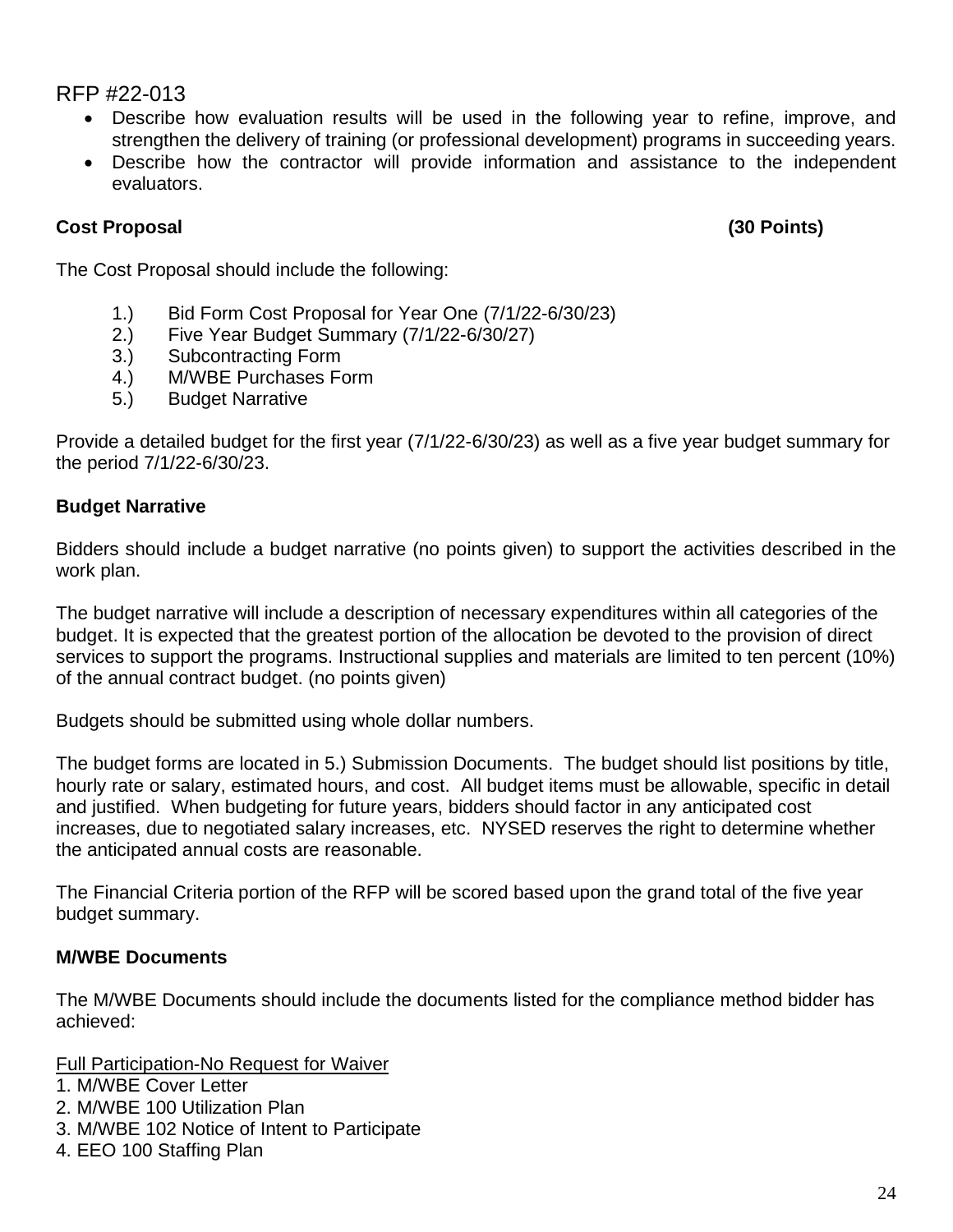# Partial Participation-Partial Request for Waiver

- 1. M/WBE Cover Letter
- 2. M/WBE 100 Utilization Plan
- 3. M/WBE 102 Notice of Intent to Participate
- 4. EEO 100 Staffing Plan
- 5. M/WBE 101 Request for Waiver
- 6. M/WBE 105 Contractor's Good Faith Efforts

#### No Participation-Request for Complete Waiver

- 1. M/WBE Cover Letter
- 2. M/WBE 101 Request for Waiver
- 3. M/WBE 105 Contractor's Good Faith Efforts
- 4. EEO 100 Staffing Plan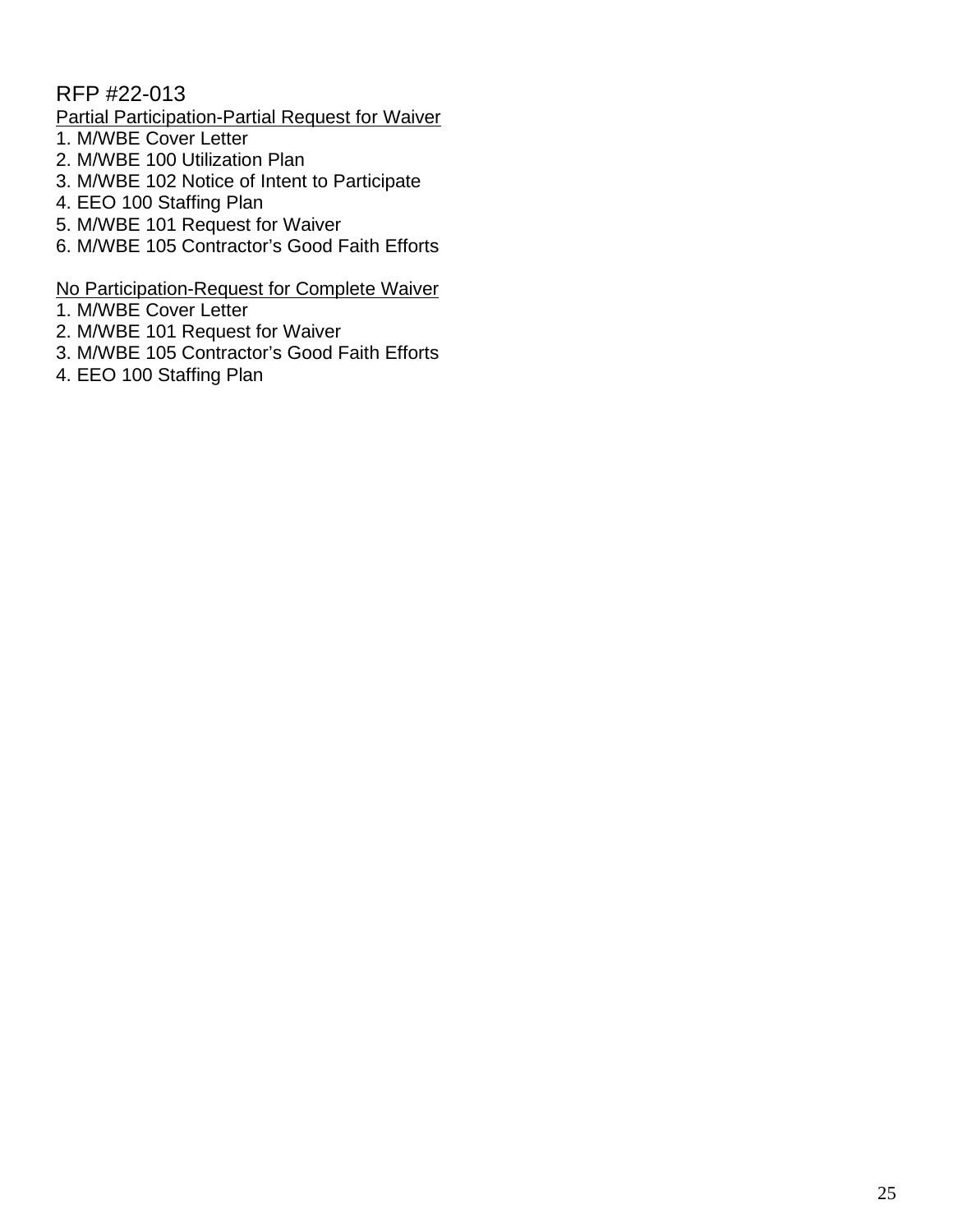#### RFP #22-013 **3.) Evaluation Criteria and Method of Award**

This section begins with the criteria the agency will use to evaluate bids, and closes with the "method of award" or how the contractor will be selected. This will be followed by various terms and conditions that reflect the specific needs of this project as well as New York State contract guidelines and requirements.

### **Criteria for Evaluating Bids**

All complete proposals received by the deadline will be reviewed using the following criteria and ratings. Applicants must ensure that all components of this application request have been addressed, the required number of copies has been provided, all forms and assurances have been completed, and the original signatures are included as required.

The technical portion of the proposal will be reviewed and rated by the evaluation committee according to the criteria below.

## **Technical Criteria (70 Points)**

Each proposal received by the deadline will be reviewed and rated on the quality and extent to which the bidder meets the following criteria:

Section I: Executive Summary (No Points)

Section II: Project Oversight **(30 Points)**

Section III: Work Plan for Year One **(40 Points)**

# **Financial Criteria (30 Points)**

The proposed budgets should outline the use of funds. Each budget will be reviewed to determine the extent to which the budget is adequate to support the project, and that the costs are reasonable.

The Financial Criteria portion of the RFP will be scored based upon the grand total of the 5 year Budget Summary. When budgeting for future years, bidders should factor in any anticipated cost increase, due to negotiated salary increases, etc. NYSED reserves the right to determine whether the anticipated annual costs are reasonable.

- The financial portion of the proposal represents thirty (30) points of the overall score and will be awarded points pursuant to a formula. This calculation will be computed by the Contract Administration Unit upon completion of the technical scoring by the technical review panel.
- The submitted budget will be awarded points pursuant to a formula which awards the highest score of thirty (30) points to the budget that reflects the lowest overall cost. The remaining budgets will be awarded points based on a calculation that computes the relative difference of each proposal against the lowest budget submitted. The resulting percentage is then applied to the maximum point value of thirty (30) points.

#### 26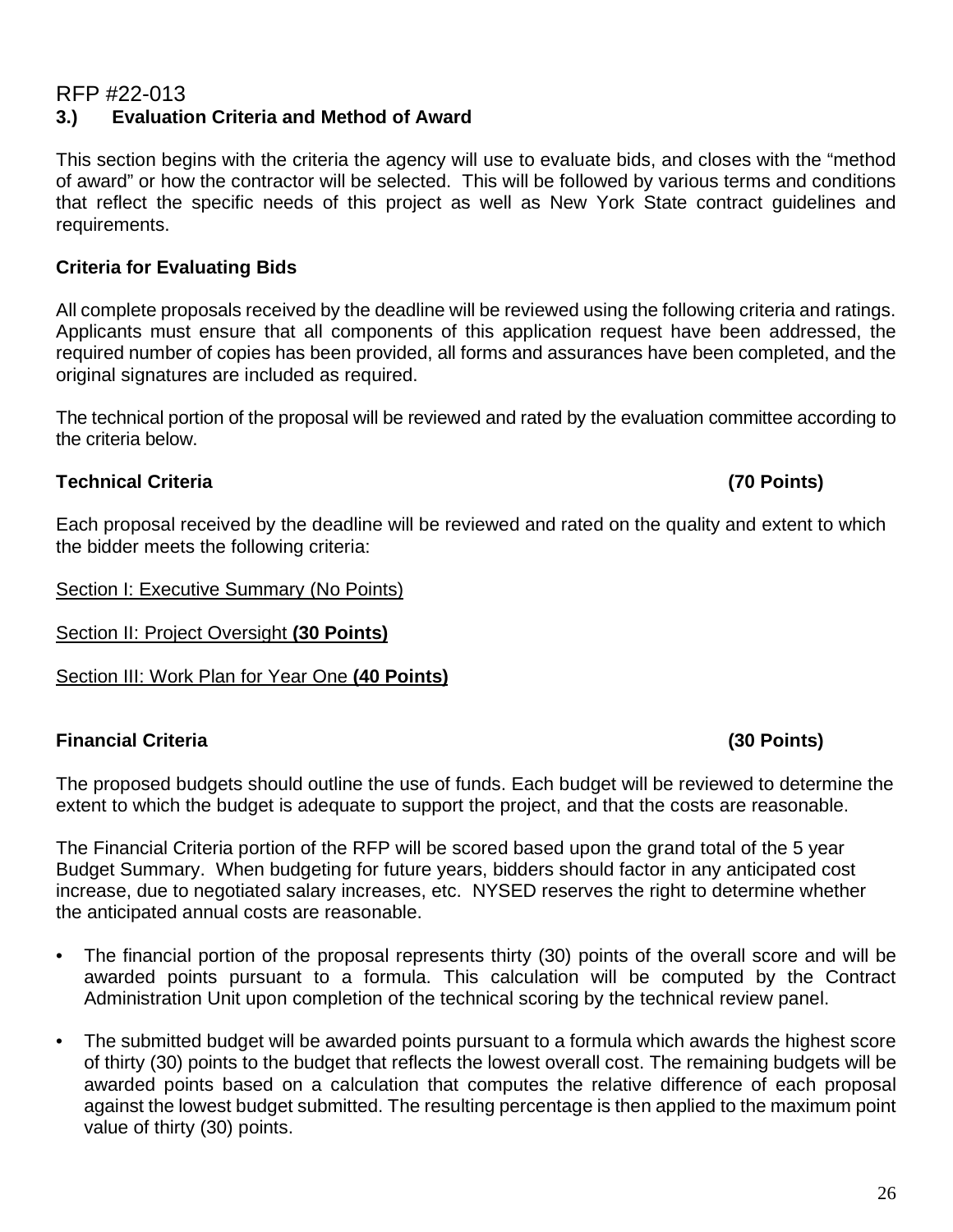NYSED reserves the right to request best and final offers. In the event NYSED exercises this right, all bidders that meet the minimum technical score will be asked to provide a best and final offer. The Contract Administration Unit will recalculate the financial score.

# **Method of Award**

The aggregate score of all the criteria listed will be calculated for each proposal received.

The contract issued pursuant to this proposal will be awarded to the bidder whose aggregate technical and cost score is the highest among all the proposals rated. If NYSED exercises the right to request best and final offers, the contract must be issued to the bidder with the highest aggregate technical and financial score that results from the best and final offer.

In the event that more than one proposal obtains the highest aggregate score, the contract will be awarded to the bidder in that group of highest aggregate scores whose budget component reflects the lowest overall cost.

# **NYSED's Reservation of Rights**

NYSED reserves the right to: (1) reject any or all proposals received in response to the RFP; (2) withdraw the RFP at any time, at the agency's sole discretion; (3) make an award under the RFP in whole or in part; (4) disqualify any bidder whose conduct and/or proposal fails to conform to the requirements of the RFP; (5) seek clarifications of proposals; (6) use proposal information obtained through site visits, management interviews and the state's investigation of a bidder's qualifications, experience, ability or financial standing, and any material or information submitted by the bidder in response to the agency's request for clarifying information in the course of evaluation and/or selection under the RFP; (7) prior to the bid opening, amend the RFP specifications to correct errors or oversights, or to supply additional information, as it becomes available; (8) prior to the bid opening, direct bidders to submit proposal modifications addressing subsequent RFP amendments; (9) change any of the scheduled dates; (10) waive any requirements that are not material; (11) negotiate with the successful bidder within the scope of the RFP in the best interests of the state; (12) conduct contract negotiations with the next responsible bidder, should the agency be unsuccessful in negotiating with the selected bidder; (13) utilize any and all ideas submitted in the proposals received; (14) unless otherwise specified in the solicitation, every offer is firm and not revocable for a period of 90 days from the bid opening; (15) require clarification at any time during the procurement process and/or require correction of arithmetic or other apparent errors for the purpose of assuring a full and complete understanding of an offerer's proposal and/or to determine an offerer's compliance with the requirements of the solicitation; (16) request best and final offers.

### **Post Selection Procedures**

Upon selection, the successful bidder will receive a proposed contract from NYSED. All terms set forth in the selected bidder's technical proposal will be final. The selected bidder may be given an opportunity to reduce its cost proposal in accordance with the agency's right to negotiate a final best price. The contents of this RFP, any subsequent correspondence during the proposal evaluation period, and such other stipulations as agreed upon may be made a part of the final contract prepared by NYSED. Successful bidders may be subject to audit and should ensure that adequate controls are in place to document the allowable activities and expenditure of State funds.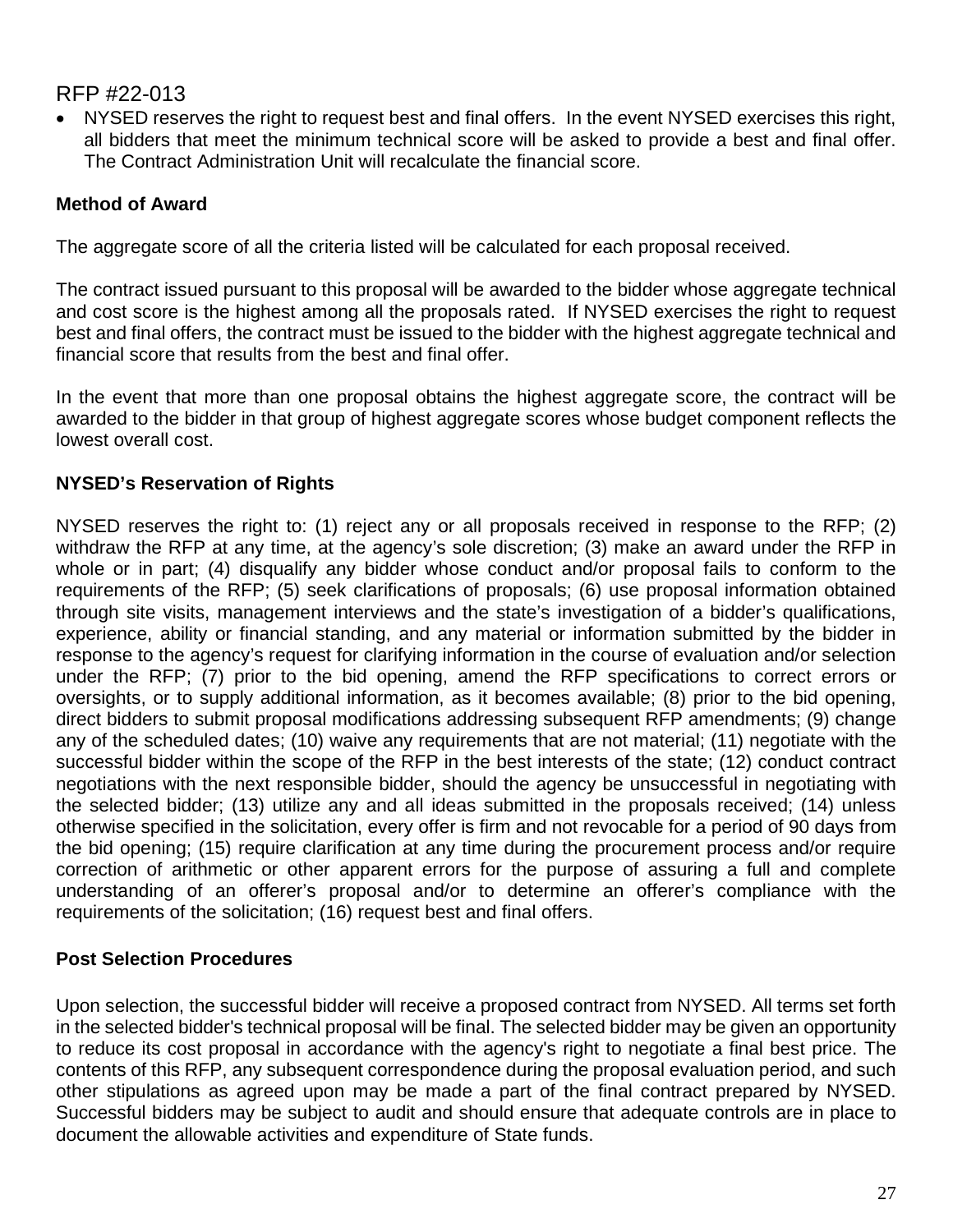# RFP #22-013 **Debriefing Procedures**

All unsuccessful bidders may request a debriefing within fifteen (15) calendar days of receiving notice from NYSED. Bidders may request a debriefing letter on the selection process regarding this RFP by submitting a written request to the Fiscal Contact person via email to: [PRHYLI@nysed.gov.](mailto:PRHYLI@nysed.gov)

The Fiscal Contact person will make arrangements with program staff to provide a written summary of the proposal's strengths and weaknesses, as well as recommendations for improvement. Within ten (10) business days, the program staff will issue a written debriefing letter to the bidder.

### **Contract Award Protest Procedures**

Bidders who receive a notice of disqualification or non-award may protest the NYSED award decision subject to the following:

1. The protest must be in writing and must contain specific factual and/or legal allegations setting forth the basis on which the protesting party challenges the contract award by NYSED.

2. The protest must be filed within ten (10) business days of receipt of a debriefing letter. The protest letter must be filed via email to: [PRHYLI@nysed.gov.](mailto:PRHYLI@nysed.gov)

3. The NYSED Contract Administration Unit (CAU) will convene a review team that will include at least one staff member from each of NYSED's Office of Counsel, CAU, and the Program Office. The review team will review and consider the merits of the protest and will decide whether the protest is approved or denied. Counsel's Office will provide the bidder with written notification of the review team's decision within ten (10) business days of the receipt of the protest. The original protest and decision will be filed with OSC when the contract procurement record is submitted for approval and CAU will advise OSC that a protest was filed.

4. The NYSED Contract Administration Unit (CAU) may summarily deny a protest that fails to contain specific factual or legal allegations, or where the protest only raises issues of law that have already been decided by the courts.

# **Vendor Responsibility**

State law requires that the award of state contracts be made to responsible vendors. Before an award is made to a not-for-profit entity, a for-profit entity, a private college or university or a public entity not exempted by the Office of the State Comptroller, NYSED must make an affirmative responsibility determination. The factors to be considered include legal authority to do business in New York State; integrity; capacity – both organizational and financial; and previous performance. Before an award of \$100,000 or greater can be made to a covered entity, the entity will be required to complete and submit a [Vendor Responsibility Questionnaire.](https://www.osc.state.ny.us/state-vendors/vendrep/file-your-vendor-responsibility-questionnaire) School districts, Charter Schools, BOCES, public colleges and universities, public libraries, and the Research Foundation for SUNY and CUNY are some of the exempt entities. A [complete list of exempt entities](https://www.osc.state.ny.us/state-vendors/vendrep/vendor-responsibility-documentation) can be viewed at the Office of the State Comptroller's website.

NYSED recommends that vendors file the required Vendor Responsibility Questionnaire online via the New York State VendRep System. To enroll in and use the New York State VendRep System, see the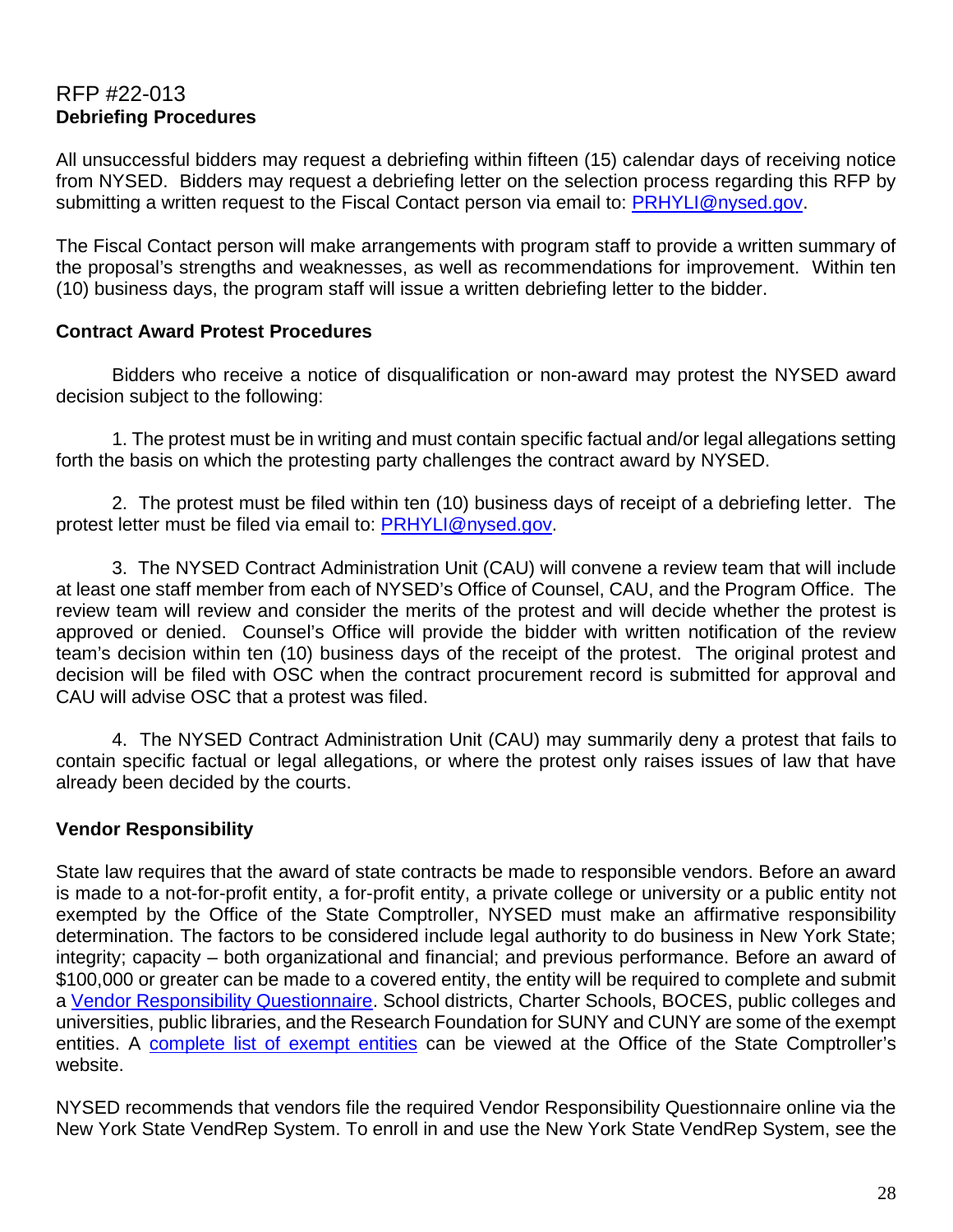[VendRep System Instructions](https://www.osc.state.ny.us/state-vendors/vendrep/vendrep-system) or go directly to the [VendRep System on the Office of the State](https://onlineservices.osc.state.ny.us/)  [Comptroller's website.](https://onlineservices.osc.state.ny.us/)

Vendors must provide their New York State Vendor Identification Number when enrolling. To request assignment of a Vendor ID or for VendRep System assistance, contact the Office of the State [Comptroller's Help Desk](https://www.osc.state.ny.us/online-services/get-help) at 866-370-4672 or 518-408-4672 or by email at [ITServiceDesk@osc.ny.gov.](mailto:ITServiceDesk@osc.ny.gov)

Vendors opting to complete and submit a paper questionnaire can obtain the appropriate questionnaire from the [VendRep](https://www.osc.state.ny.us/state-vendors/vendrep/vendor-responsibility-forms) website or may contact NYSED or the Office of the State Comptroller's Help Desk for a copy of the paper form.

## **Subcontractors:**

For vendors using subcontractors, a Vendor Responsibility Questionnaire and a NYSED vendor responsibility review are required for a subcontractor where:

- the subcontractor is known at the time of the contract award:
- the subcontractor is not an entity that is exempt from reporting by OSC; and
- the subcontract will equal or exceed \$100,000 over the life of the contract.

#### **Note: Bidders must acknowledge their method of filing their questionnaire by checking the appropriate box on the Response Sheet for Bids (5. Submission Documents).**

## **Procurement Lobbying Law**

Pursuant to State Finance Law §§139-j and 139-k, this solicitation includes and imposes certain restrictions on communications between the New York State Education Department ("NYSED") and an Offerer/bidder during the procurement process. An Offerer/bidder is restricted from making contacts from the earliest notice of the solicitation through final award and approval of the Procurement Contract by NYSED and, if applicable, Office of the State Comptroller ("restricted period") to other than designated staff unless it is a contact that is included among certain statutory exceptions set forth in State Finance Law §139-j(3)(a). Designated staff, as of the date hereof, is identified below. NYSED employees are also required to obtain certain information when contacted during the restricted period and make a determination of the responsibility of the Offerer/bidder pursuant to these two statutes. Certain findings of non-responsibility can result in rejection for contract award and in the event of two findings within a four-year period, the Offerer/bidder is debarred from obtaining governmental Procurement Contracts. Further information about these requirements can be found at [NYSED's Procurement Lobbying Law Policy Guidelines](http://www.oms.nysed.gov/fiscal/cau/PLL/procurementpolicy.htm) webpage.

Designated Contacts for NYSED Program Office – **Laura Arpey** Contract Administration Unit – **Jessica Hartjen** M/WBE – **Brian Hackett**

# **Consultant Disclosure Legislation**

Effective June 19, 2006, new reporting requirements became effective for State contractors, as the result of an amendment to State Finance Law §§ 8 and 163. As a result of these changes in law, State contractors will be required to disclose, by employment category, the number of persons employed to provide services under a contract for consulting services, the number of hours worked and the amount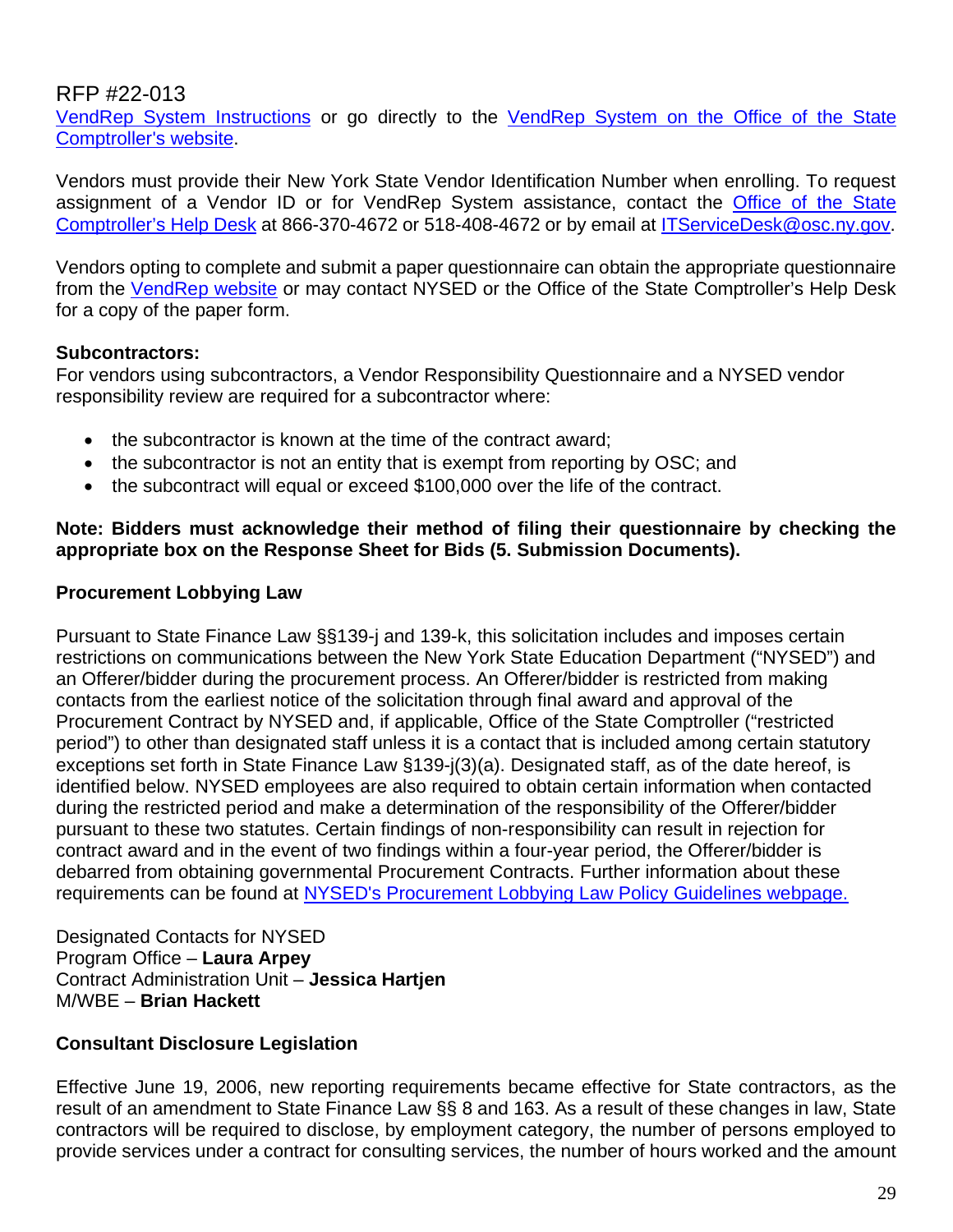paid to the contractor by the State as compensation for work performed by these employees. This will include information on any persons working under any subcontracts with the State contractor.

Chapter 10 of the Laws of 2006 expands the definition of contracts for consulting services to include any contract entered into by a State agency for analysis, evaluation, research, training, data processing, computer programming, engineering, environmental, health, and mental health services, accounting, auditing, paralegal, legal, or similar services.

To enable compliance with the law, State agencies must include in the Procurement Record submitted to OSC for new consultant contracts, the State Consultant Services Contractor's Planned Employment from Contract Start Date Through the End of the Contract Term (Form A). The completed form must include information for all employees providing service under the contract whether employed by the contractor or a subcontractor. Please note that the form captures the necessary planned employment information *prospectively from the start date of the contract through the end of the contract term.*

[Form A](https://www.osc.state.ny.us/agencies/forms/ac3271s.doc) is available on OSC's website.

Please note that although this form is not required as part of the bid submission, NYSED **encourages bidders to include it in their bid submission to expedite contract execution if the bidder is awarded the contract. Note also that only the form listed above is acceptable.**

Chapter 10 of the Laws of 2006 mandates that State agencies must now require State contractors to **report annually** on the employment information described above, including work performed by subcontractors. The legislation mandates that the annual employment reports are to be submitted by the contractor to the contracting agency, to OSC and to the Department of Civil Service. State Consultant Services Contractor's Annual Employment Report (Form B) is to be used to report the information for all procurement contracts above \$15,000. Please note that, in contrast to the information to be included on Form A, which is a one-time report of planned employment data for the entire term of a consulting contract on a projected basis, *Form B will be submitted each year the contract is in effect and will capture historical information, detailing actual employment data for the most recently concluded State fiscal year (April 1 – March 31)***.**

[Form B](https://www.osc.state.ny.us/agencies/forms/ac3272s.doc) is available on OSC's website.

For more information, please visit **OSC Guide to Financial Operations.** 

# **Public Officer's Law Section 73**

All bidders must comply with Public Officer's Law Section 73 (4)(a), as follows:

4. (a) No statewide elected official, state officer or employee, member of the legislature, legislative employee or political party chairman or firm or association of which such person is a member, or corporation, ten per centum or more of the stock of which is owned or controlled directly or indirectly by such person, shall (i) sell any goods or services having a value in excess of twenty-five dollars to any state agency, or (ii) contract for or provide such goods or services with or to any private entity where the power to contract, appoint or retain on behalf of such private entity is exercised, directly or indirectly, by a state agency or officer thereof, unless such goods or services are provided pursuant to an award or contract let after public notice and competitive bidding. This paragraph shall not apply to the publication of resolutions, advertisements or other legal propositions or notices in newspapers designated pursuant to law for such purpose and for which the rates are fixed pursuant to law.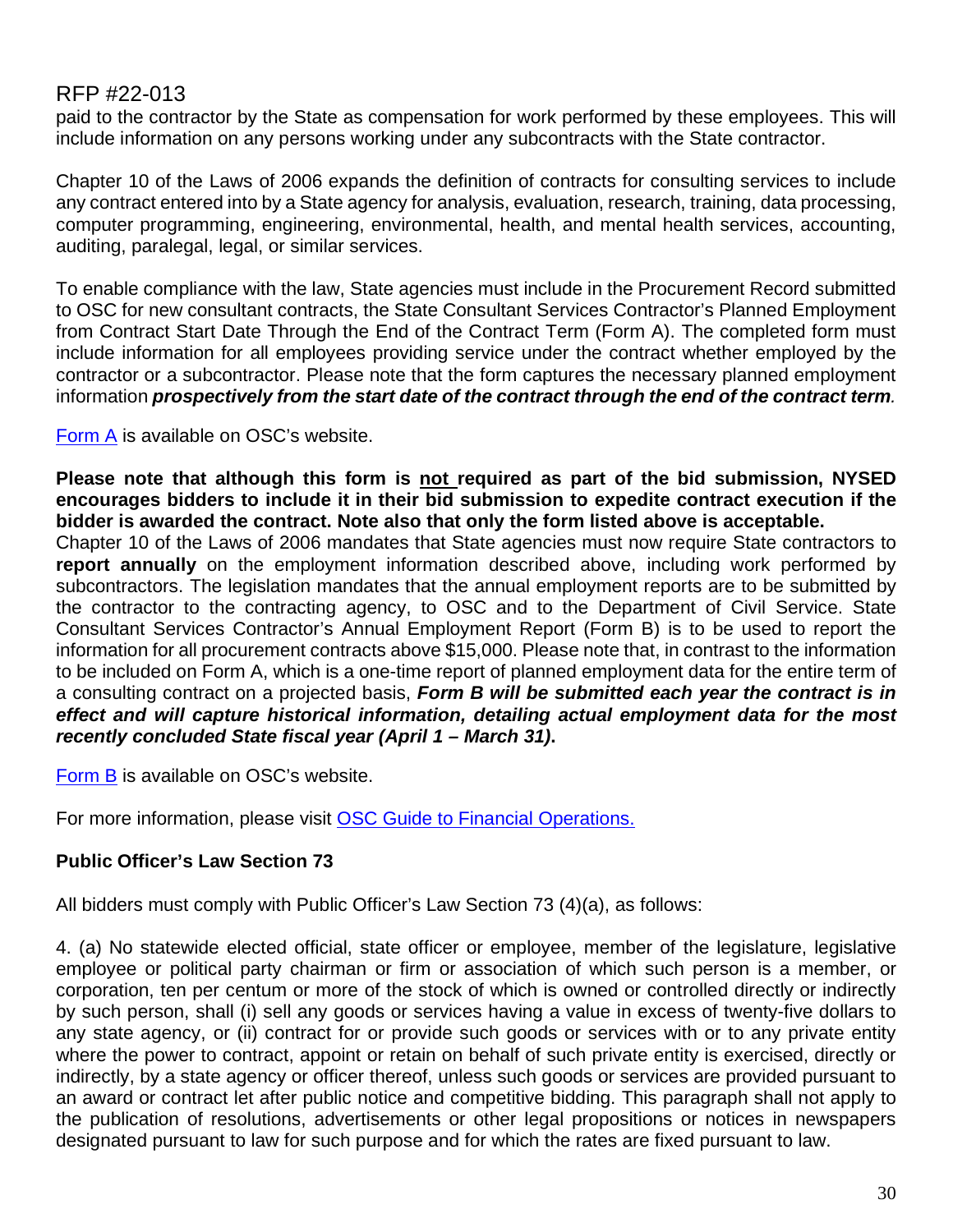(i) The term "state officer or employee" shall mean:

(i) heads of state departments and their deputies and assistants other than members of the board of regents of the university of the state of New York who receive no compensation or are compensated on a per diem basis;

(ii) officers and employees of statewide elected officials;

(iii) officers and employees of state departments, boards, bureaus, divisions, commissions, councils or other state agencies other than officers of such boards, commissions or councils who receive no compensation or are compensated on a per diem basis; and

(iv) members or directors of public authorities, other than multistate authorities, public benefit corporations and commissions at least one of whose members is appointed by the governor, who receive compensation other than on a per diem basis, and employees of such authorities, corporations and commissions.

Review [Public Officer's Law Section 73.](https://jcope.ny.gov/sites/g/files/oee746/files/documents/2017/09/public-officers-law-73.pdf)

# **NYSED Substitute Form W-9**

Any payee/vendor/organization receiving Federal and/or State payments from NYSED must complete the NYSED Substitute Form W-9 if they are not yet registered in the Statewide Financial System centralized vendor file.

The NYS Education Department (NYSED) is using the NYSED Substitute Form W-9 to obtain certification of a vendor's Tax Identification Number in order to facilitate a vendor's registration with the SFS centralized vendor file and to ensure accuracy of information contained therein. We ask for the information on the NYSED Substitute Form W-9 to carry out the Internal Revenue laws of the United States.

### **Workers' Compensation Coverage and Debarment**

New York State Workers' Compensation Law (WCL) has specific coverage requirements for businesses contracting with New York State and additional requirements which provide for the debarment of vendors that violate certain sections of WCL. The WCL requires, and has required since introduction of the law in 1922, the heads of all municipal and State entities to ensure that businesses have appropriate workers' compensation and disability benefits insurance coverage *prior* to issuing any permits or licenses, or *prior* to entering into contracts.

Workers' compensation requirements are covered by WCL Section 57, while disability benefits are covered by WCL Section 220(8). The Workers' Compensation Benefits clause in Appendix A  $-$ STANDARD CLAUSES FOR NEW YORK STATE CONTRACTS states that in accordance with Section 142 of the State Finance Law, a contract shall be void and of no force and effect unless the contractor provides and maintains coverage during the life of the contract for the benefit of such employees as are required to be covered by the provisions of the WCL.

Under provisions of the 2007 Workers' Compensation Reform Legislation (WCL Section 141-b), any person, or entity substantially owned by that person: subject to a final assessment of civil fines or penalties, subject to a stop-work order, or convicted of a misdemeanor for violation of Workers' Compensation laws Section 52 or 131, is barred from bidding on, or being awarded, any public work contract or subcontract with the State, any municipal corporation or public body for one year for each violation. The ban is five years for each felony conviction.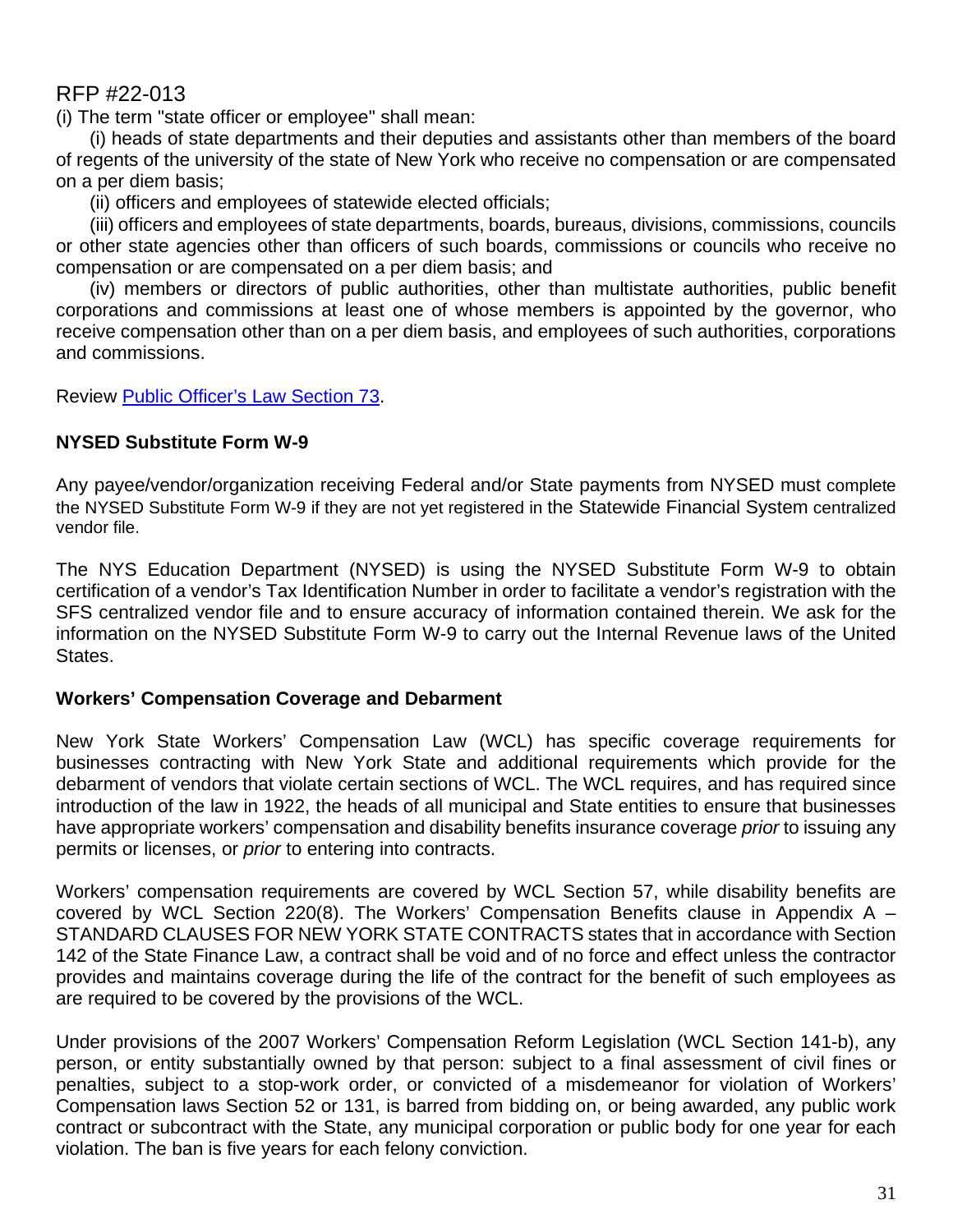### **PROOF OF COVERAGE REQUIREMENTS**

The Workers' Compensation Board has developed several forms to assist State contracting entities in ensuring that businesses have the appropriate workers' compensation and disability insurance coverage as required by Sections 57 and 220(8) of the WCL.

#### *Please note – an ACORD form is not acceptable proof of New York State workers' compensation or disability benefits insurance coverage*.

#### **Proof of Workers' Compensation Coverage**

To comply with coverage provisions of the WCL, the Workers' Compensation Board requires that a business seeking to enter into a State contract submit appropriate proof of coverage to the State contracting entity issuing the contract. For each new contract or contract renewal, the contracting entity must obtain ONE of the following forms from the contractor and submit to OSC to prove the contractor has appropriate workers' compensation insurance coverage:

- **Form C-105.2** Certificate of Workers' Compensation Insurance issued by private insurance carriers, or **Form U-26.3** issued by the State Insurance Fund; or
- **Form SI-12**  Certificate of Workers' Compensation Self-Insurance; or **Form GSI-105.2** Certificate of Participation in Workers' Compensation Group Self-Insurance; or
- **CE-200**  Certificate of Attestation of Exemption from NYS Workers' Compensation and/or Disability Benefits Coverage.

### **Proof of Disability Benefits Coverage**

To comply with coverage provisions of the WCL regarding disability benefits, the Workers' Compensation Board requires that a business seeking to enter into a State contract must submit appropriate proof of coverage to the State contracting entity issuing the contract. For each new contract or contract renewal, the contracting entity must obtain ONE of the following forms from the contractor and submit to OSC to prove the contractor has appropriate disability benefits insurance coverage:

- **Form DB-120.1** Certificate of Disability Benefits Insurance; or
- **Form DB-155** Certificate of Disability Benefits Self-Insurance; or
- **CE-200** Certificate of Attestation of Exemption from New York State Workers' Compensation and/or Disability Benefits Coverage.

For additional information regarding workers' compensation and disability benefits requirements, please refer to the [New York State Workers' Compensation Board website.](http://www.wcb.ny.gov/content/main/Employers/Employers.jsp) Alternatively, questions relating to either workers' compensation or disability benefits coverage should be directed to the NYS Workers' Compensation Board, Bureau of Compliance at (518) 486-6307.

Please note that although these forms are not required as part of the bid submissions, NYSED encourages bidders to include them in their bid submission to expedite contract execution if the bidder is awarded the contract. Note also that only the forms listed above are acceptable.

#### **Sales and Compensating Use Tax Certification (Tax Law, § 5-a)**

Tax Law § 5-a requires contractors awarded State contracts for commodities or services valued at more than \$100,000 over the full term of the contract to certify to the New York State Department of Taxation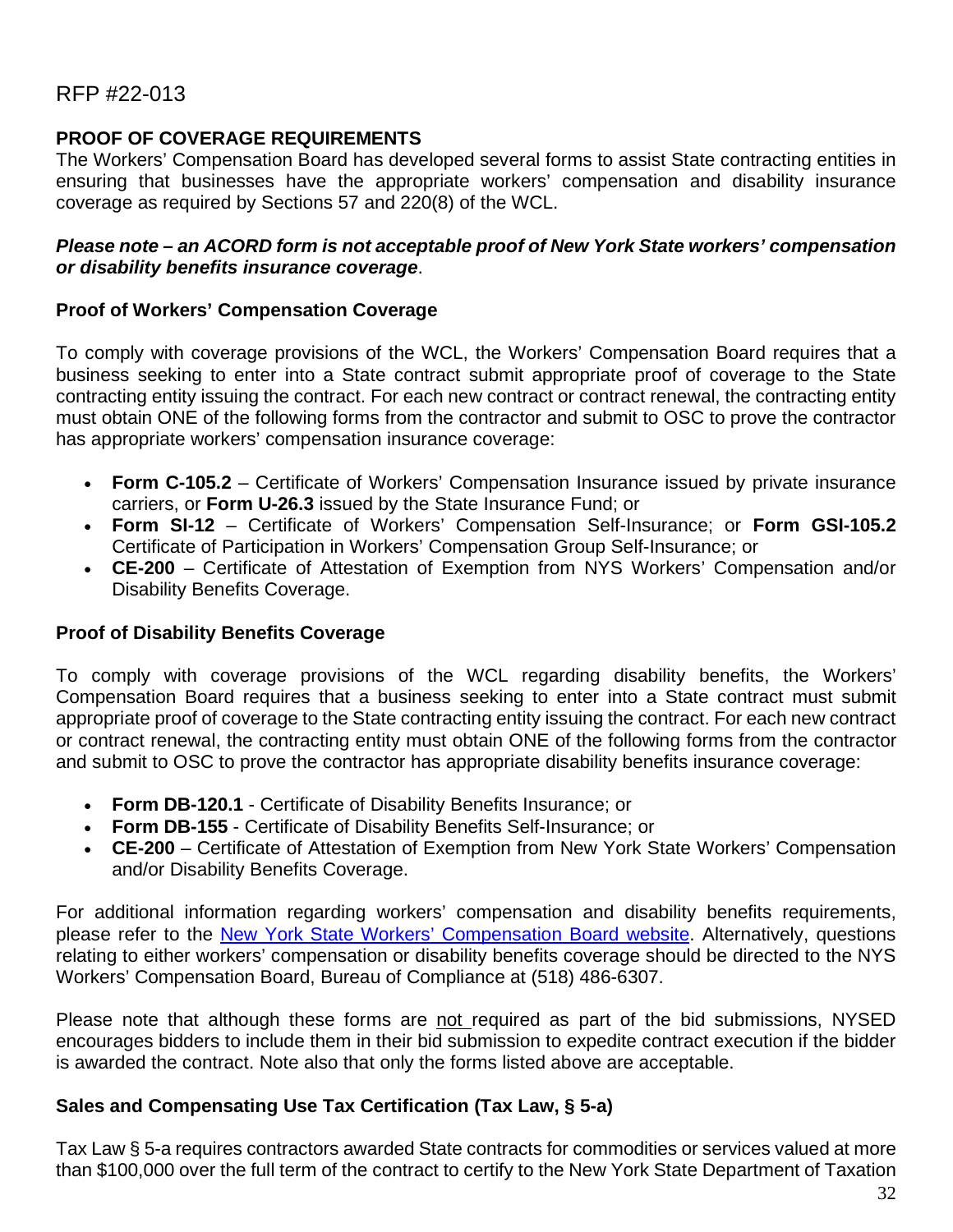and Finance ("DTF") that they are registered to collect New York State and local sales and compensating use taxes, if they made sales delivered by any means to locations within New York State of tangible personal property or taxable services having a cumulative value in excess of \$300,000, measured over a specific period of time. The registration requirement applies if the contractor made a cumulative total of more than \$300,000 in sales during the four completed sales tax quarters which immediately precede the sales tax quarter in with the certification is made. Sales tax quarters are June – August, September – November, December – February, and March – May. In addition, contractors must certify to DTF that each affiliate and subcontractor of such contractor exceeding such sales threshold during a specified period is registered to collect New York State and local sales and compensating use taxes. Contractors must also certify to the procuring State entity that they filed the certification with the DTF and that it is correct and complete.

The selected bidder must file a properly completed Form ST-220-CA (with NYSED as the Contracting Agency) and Form ST-220-TD (with the DTF). These requirements must be met before a contract may take effect. Further information can be found at the New York State Department of Taxation and [Finance's w](https://www.tax.ny.gov/pdf/publications/sales/pub223.pdf)ebsite. Forms are available through these links:

- • [ST-220 CA](https://www.tax.ny.gov/pdf/current_forms/st/st220ca_fill_in.pdf)
- • [ST-220 TD](https://www.tax.ny.gov/pdf/current_forms/st/st220td_fill_in.pdf)

Please note that although these forms are not required as part of the bid submissions, NYSED encourages bidders to include them with their bid submissions to expedite contract execution if the bidder is awarded the contract.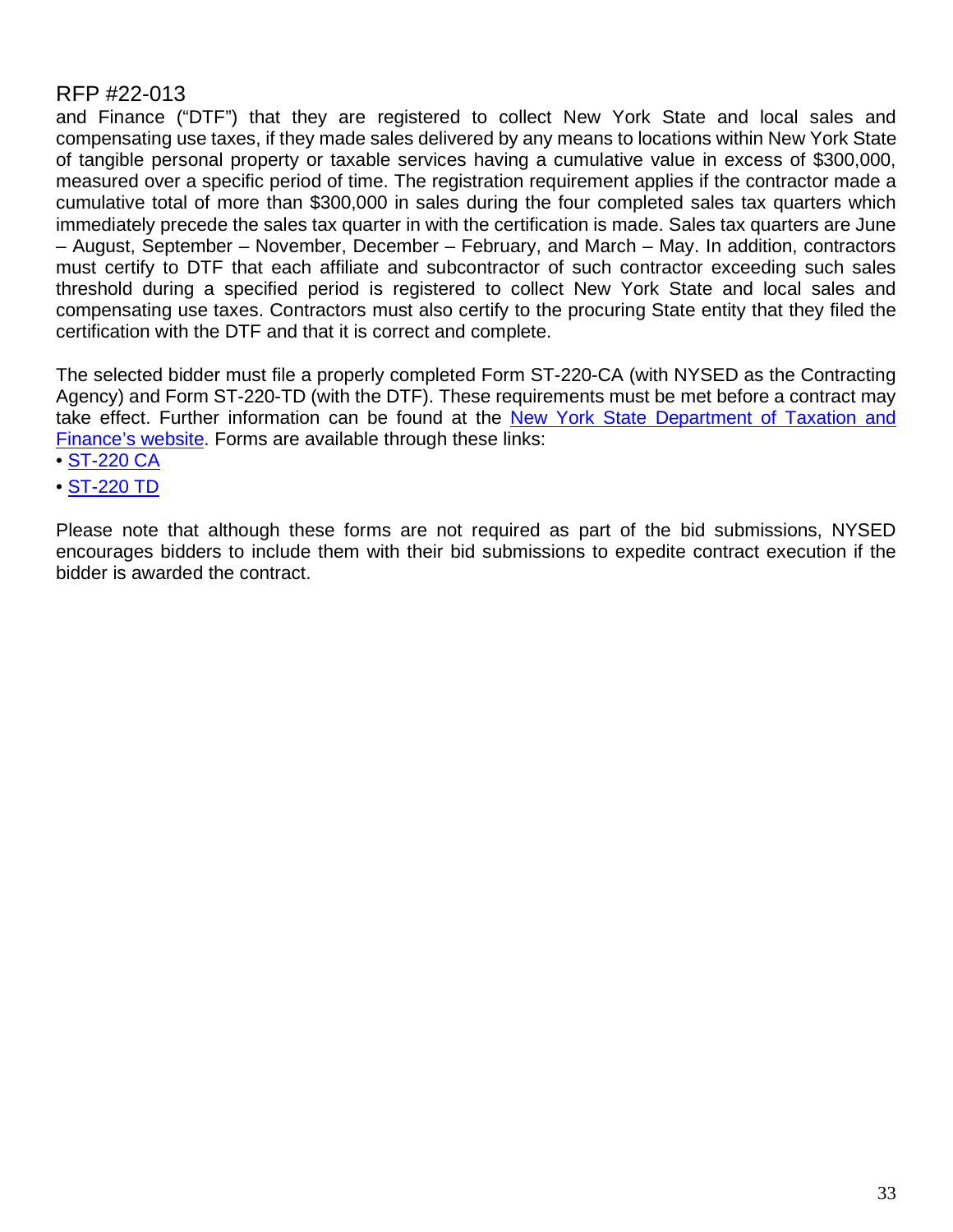# RFP #22-013 **4.) Assurances**

The State of New York Agreement, Appendix A (Standard Clauses for all New York State Contracts), Appendix A-1 (Agency-Specific Clauses), and Appendix R (Data Privacy Appendix) **WILL BE INCLUDED** in the contract that results from this RFP. Vendors who are unable to complete or abide by these assurances should not respond to this request.

The documents listed below are included in 5.) Submission Documents, which must be signed by the Chief Administrative Officer. Please review the terms and conditions. Certain documents will become part of the resulting contract that will be executed between the successful bidder and the NYS Education Department.

- 1. Non-Collusion Certification
- 2. MacBride Certification
- 3. Certification-Omnibus Procurement Act of 1992
- 4. Certification Regarding Lobbying; Debarment and Suspension; and Drug-Free Workplace Requirements
- 5. Offerer Disclosure of Prior Non-Responsibility Determinations
- 6. NYSED Substitute Form W-9 (If bidder is not yet registered in the SFS centralized vendor file.)
- 7. Iran Divestment Act Certification
- 8. Sexual Harassment Policy Certification

M/WBE Documents – (the forms below are included in 5.) Submission Documents) Please return the documents listed for the compliance method bidder has achieved:

### **Full Participation-No Request for Waiver**

- 1. M/WBE Cover Letter
- 2. **M/WBE 100** Utilization Plan
- 3. **M/WBE 102** Notice of Intent to Participate
- 4. **EEO 100** Staffing Plan

#### **Partial Participation-Partial Request for Waiver**

- 1. M/WBE Cover Letter
- 2. **M/WBE 100** Utilization Plan
- 3. **M/WBE 102** Notice of Intent to Participate
- 4. **EEO 100** Staffing Plan
- 5. **M/WBE 101** Request for Waiver
- 6. **M/WBE 105** Contractor's Good Faith Efforts

#### **No Participation-Request for Complete Waiver**

- 1. M/WBE Cover Letter
- 2. **M/WBE 101** Request for Waiver
- 3. **M/WBE 105** Contractor's Good Faith Efforts
- 4. **EEO 100** Staffing Plan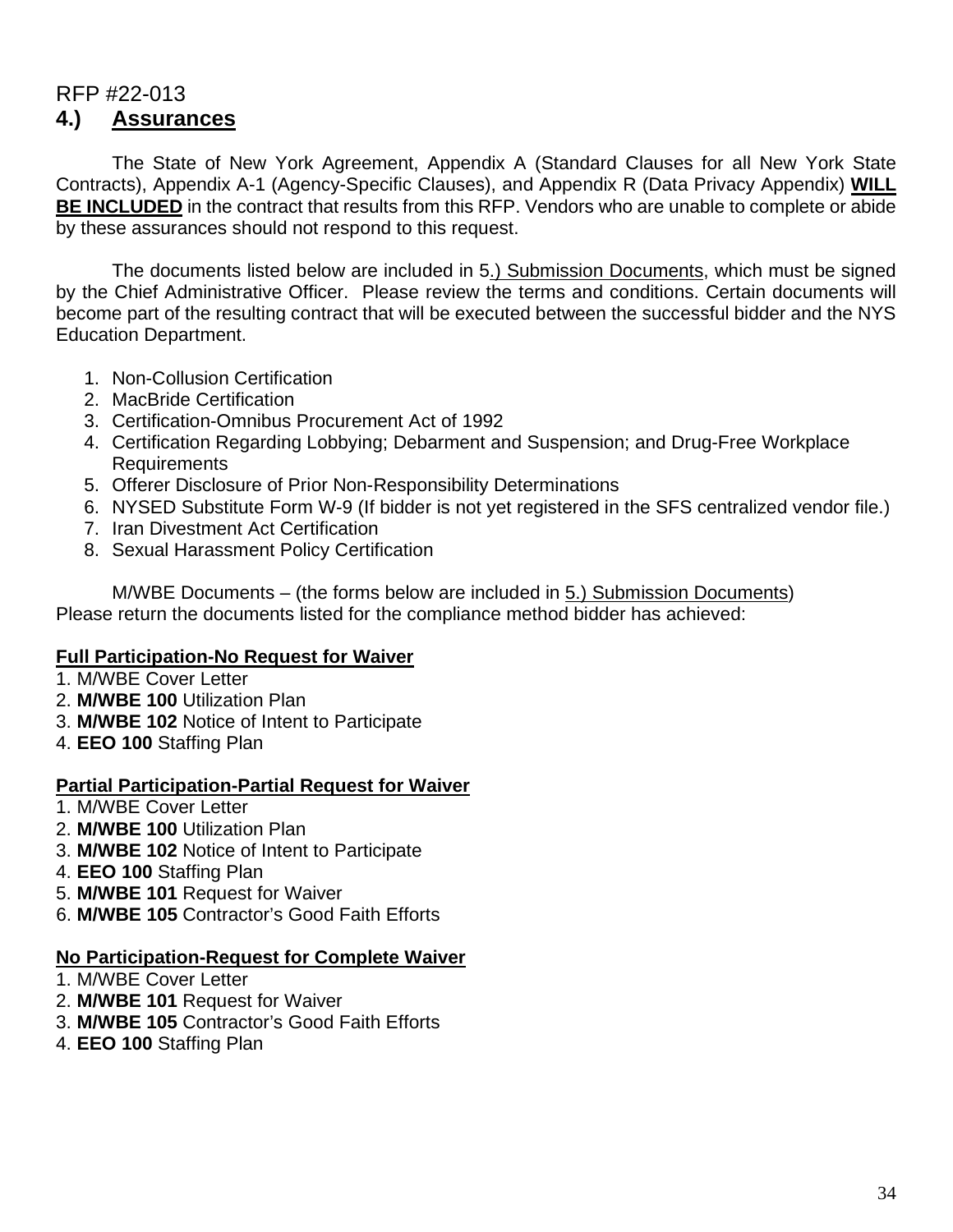#### STATE OF NEW YORK AGREEMENT

This AGREEMENT is hereby made by and between the People of the State of New York, acting through Dr. Betty A. Rosa, Commissioner of Education of the State of New York, party of the first part, hereinafter referred to as the (STATE) and the public or private agency (CONTRACTOR) identified on the face page hereof.

#### WITNESSETH:

WHEREAS, the STATE has the authority to regulate and provide funding for the establishment and operation of program services and desires to contract with skilled parties possessing the necessary resources to provide such services; and

WHEREAS, the CONTRACTOR is ready, willing and able to provide such program services and possesses or can make available all necessary qualified personnel, licenses, facilities and expertise to perform or have performed the services required pursuant to the terms of this AGREEMENT;

NOW THEREFORE, in consideration of the promises, responsibilities and covenants herein, the STATE and the CONTRACTOR agree as follows:

#### I. Conditions of Agreement

A. This AGREEMENT may consist of successive periods (PERIOD), as specified within the AGREEMENT or within a subsequent Modification Agreement(s) (Appendix X). Each additional or superseding PERIOD shall be on the forms specified by the particular State agency, and shall be incorporated into this AGREEMENT.

B. Funding for the first PERIOD shall not exceed the funding amount specified on the face page hereof. Funding for each subsequent PERIOD, if any, shall not exceed the amount specified in the appropriate appendix for that PERIOD.

C. This AGREEMENT incorporates the face pages attached and all of the marked appendices identified on the face page hereof.

D. For each succeeding PERIOD of this AGREEMENT, the parties shall prepare new appendices, to the extent that any require modification, and a Modification Agreement (The attached Appendix X is the blank form to be used). Any terms of this AGREEMENT not modified shall remain in effect for each PERIOD of the AGREEMENT.

To modify the AGREEMENT within an existing PERIOD, the parties shall revise or complete the appropriate appendix form(s). Any change in the amount of consideration to be paid, or change in the term, is subject to the approval of the Office of the State Comptroller. Any other modifications shall be processed in accordance with agency guidelines as stated in Appendix A1.

E. The CONTRACTOR shall perform all services to the satisfaction of the STATE. The CONTRACTOR shall provide services and meet the program objectives summarized in the Program Workplan (Appendix D) in accordance with: provisions of the AGREEMENT; relevant laws, rules and regulations, administrative and fiscal guidelines; and where applicable, operating certificates for facilities or licenses for an activity or program.

F. If the CONTRACTOR enters into subcontracts for the performance of work pursuant to this AGREEMENT, the CONTRACTOR shall take full responsibility for the acts and omissions of its subcontractors. Nothing in the subcontract shall impair the rights of the STATE under this AGREEMENT. No contractual relationship shall be deemed to exist between the subcontractor and the STATE.

G. Appendix A (Standard Clauses as required by the Attorney General for all State contracts) takes precedence over all other parts of the AGREEMENT.

#### II. Payment and Reporting

A. The CONTRACTOR, to be eligible for payment, shall submit to the STATE's designated payment office (identified in Appendix C) any appropriate documentation as required by the Payment and Reporting Schedule (Appendix C) and by agency fiscal guidelines, in a manner acceptable to the STATE.

B. The STATE shall make payments and any reconciliations in accordance with the Payment and Reporting Schedule (Appendix C). The STATE shall pay the CONTRACTOR, in consideration of contract services for a given PERIOD, a sum not to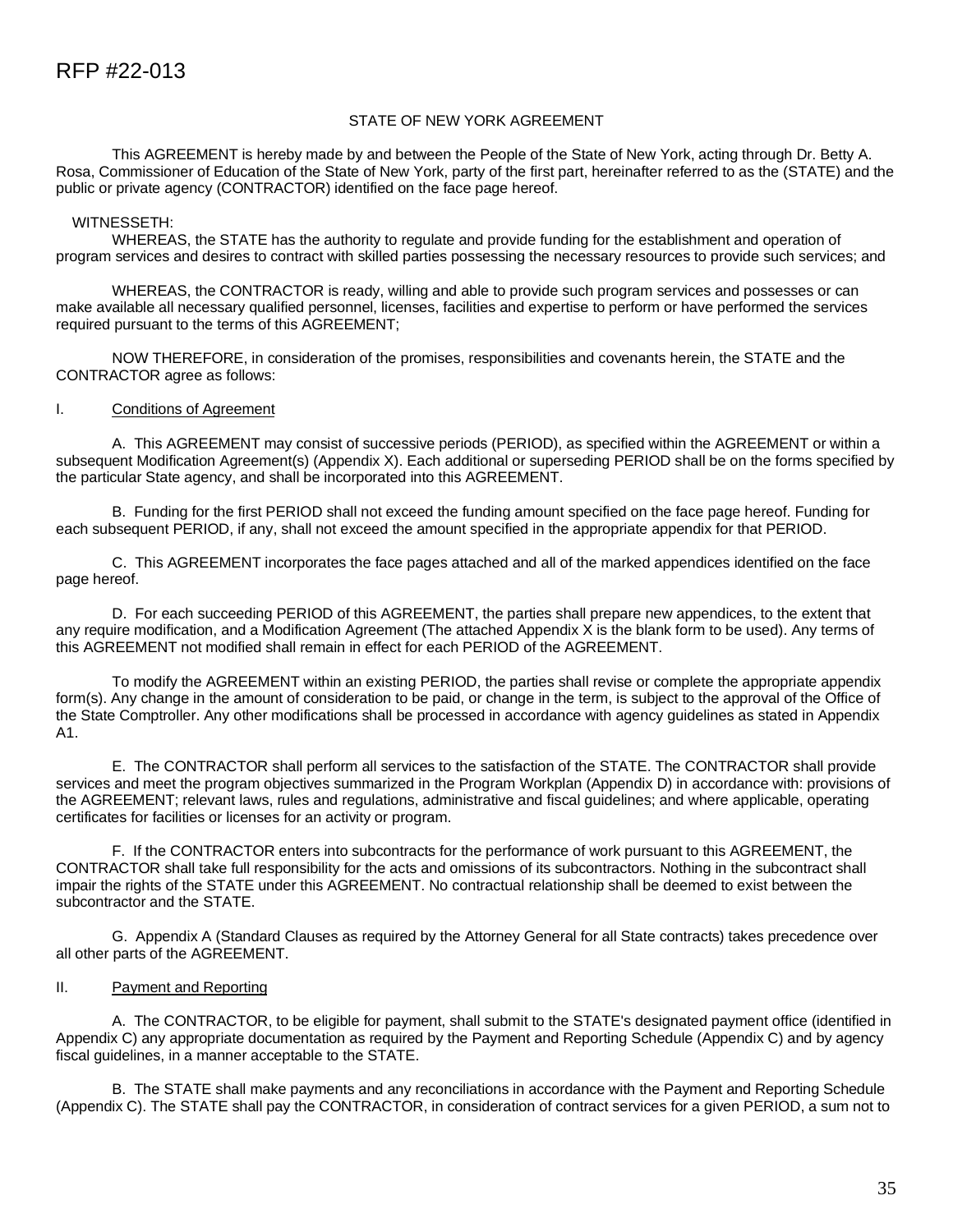exceed the amount noted on the face page hereof or in the respective Appendix designating the payment amount for that given PERIOD. This sum shall not duplicate reimbursement from other sources for CONTRACTOR costs and services provided pursuant to this AGREEMENT.

C. The CONTRACTOR shall meet the audit requirements specified by the STATE.

#### III. Terminations

A. This AGREEMENT may be terminated at any time upon mutual written consent of the STATE and the CONTRACTOR.

B. The STATE may terminate the AGREEMENT immediately, upon written notice of termination to the CONTRACTOR, if the CONTRACTOR fails to comply with the terms and conditions of this AGREEMENT and/or with any laws, rules, regulations, policies or procedures affecting this AGREEMENT.

C. The STATE may also terminate this AGREEMENT for any reason in accordance with provisions set forth in Appendix A1.

D. Written notice of termination, where required, shall be sent by personal messenger service or by certified mail, return receipt requested. The termination shall be effective in accordance with the terms of the notice.

E. Upon receipt of notice of termination, the CONTRACTOR agrees to cancel, prior to the effective date of any prospective termination, as many outstanding obligations as possible, and agrees not to incur any new obligations after receipt of the notice without approval by the STATE.

F. The STATE shall be responsible for payment on claims pursuant to services provided and costs incurred pursuant to terms of the AGREEMENT. In no event shall the STATE be liable for expenses and obligations arising from the program(s) in this AGREEMENT after the termination date.

#### IV. Indemnification

A. The CONTRACTOR shall be solely responsible and answerable in damages for any and all accidents and/or injuries to persons (including death) or property arising out of or related to the services to be rendered by the CONTRACTOR or its subcontractors pursuant to this AGREEMENT. The CONTRACTOR shall indemnify and hold harmless the STATE and its officers and employees from claims, suits, actions, damages and costs of every nature arising out of the provision of services pursuant to this AGREEMENT.

B. The CONTRACTOR is an independent contractor and may neither hold itself out nor claim to be an officer, employee or subdivision of the STATE nor make any claim, demand or application to or for any right based upon any different status.

#### V. Property

Any equipment, furniture, supplies or other property purchased pursuant to this AGREEMENT is deemed to be the property of the STATE except as may otherwise be governed by Federal or State laws, rules or regulations, or as stated in Appendix Al.

#### VI. Safeguards for Services and Confidentiality

A. Services performed pursuant to this AGREEMENT are secular in nature and shall be performed in a manner that does not discriminate on the basis of religious belief, or promote or discourage adherence to religion in general or particular religious beliefs.

B. Funds provided pursuant to this AGREEMENT shall not be used for any partisan political activity, or for activities that may influence legislation or the election or defeat of any candidate for public office.

C. Information relating to individuals who may receive services pursuant to this AGREEMENT shall be maintained and used only for the purposes intended under the contract and in conformity with applicable provisions of laws and regulations, or specified in Appendix A1.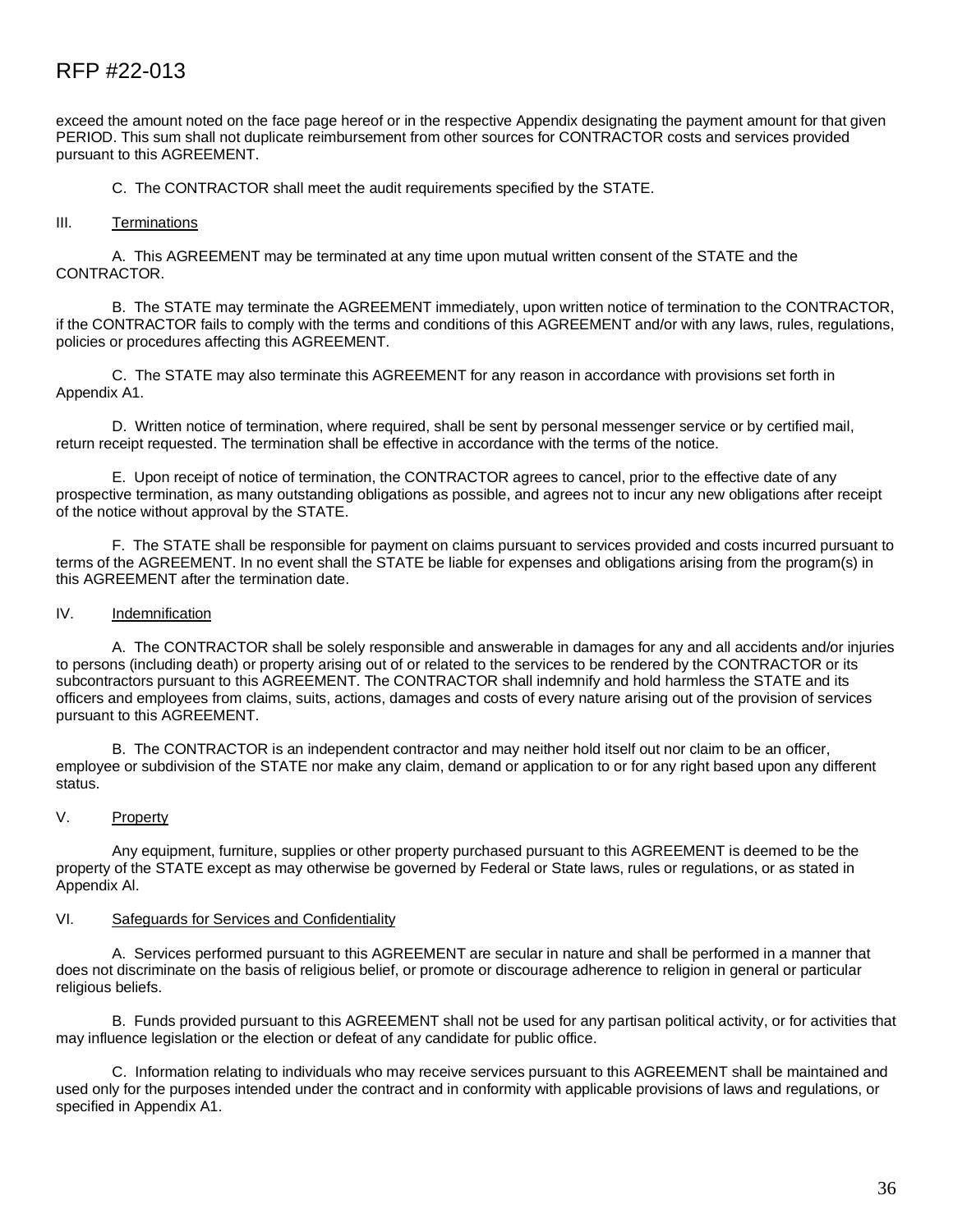#### **Appendix A STANDARD CLAUSES FOR NYS CONTRACTS**

The parties to the attached contract, license, lease, amendment or other agreement of any kind (hereinafter, "the contract" or "this contract") agree to be bound by the following clauses which are hereby made a part of the contract (the word "Contractor" herein refers to any party other than the State, whether a contractor, licenser, licensee, lessor, lessee or any other party):

**1. EXECUTORY CLAUSE.** In accordance with Section 41 of the State Finance Law, the State shall have no liability under this contract to the Contractor or to anyone else beyond funds appropriated and available for this contract.

**2. NON-ASSIGNMENT CLAUSE.** In accordance with Section 138 of the State Finance Law, this contract may not be assigned by the Contractor or its right, title or interest therein assigned, transferred, conveyed, sublet or otherwise disposed of without the State's previous written consent, and attempts to do so are null and void. Notwithstanding the foregoing, such prior written consent of an assignment of a contract let pursuant to Article XI of the State Finance Law may be waived at the discretion of the contracting agency and with the concurrence of the State Comptroller where the original contract was subject to the State Comptroller's approval, where the assignment is due to a reorganization, merger or consolidation of the Contractor's business entity or enterprise. The State retains its right to approve an assignment and to require that any Contractor demonstrate its responsibility to do business with the State. The Contractor may, however, assign its right to receive payments without the State's prior written consent unless this contract concerns Certificates of Participation pursuant to Article 5-A of the State Finance Law.

**3. COMPTROLLER'S APPROVAL.** In accordance with Section 112 of the State Finance Law (or, if this contract is with the State University or City University of New York, Section 355 or Section 6218 of the Education Law), if this contract exceeds \$50,000 (or the minimum thresholds agreed to by the Office of the State Comptroller for certain S.U.N.Y. and C.U.N.Y. contracts), or if this is an amendment for any amount to a contract which, as so amended, exceeds said statutory amount, or if, by this contract, the State agrees to give something other than money when the value or reasonably estimated value of such consideration exceeds \$25,000, it shall not be valid, effective or binding upon the State until it has been approved by the State Comptroller and filed in his office. Comptroller's approval of contracts let by the Office of General Services is required when such contracts exceed \$85,000 (State Finance Law § 163.6-a). However, such pre-approval shall not be required for any contract established as a centralized contract through the Office of General Services or for a purchase order or other transaction issued under such centralized contract.

**4. WORKERS' COMPENSATION BENEFITS.** In accordance with Section 142 of the State Finance Law, this contract shall be void and of no force and effect unless the Contractor shall provide and maintain coverage during the life of this contract for the benefit of such employees as are required to be covered by the provisions of the Workers' Compensation Law.

**5. NON-DISCRIMINATION REQUIREMENTS.** To the extent required by Article 15 of the Executive Law (also known as

the Human Rights Law) and all other State and Federal statutory and constitutional non-discrimination provisions, the Contractor will not discriminate against any employee or applicant for employment, nor subject any individual to harassment, because of age, race, creed, color, national origin, sexual orientation, gender identity or expression, military status, sex, disability, predisposing genetic characteristics, familial status, marital status, or domestic violence victim status or because the individual has opposed any practices forbidden under the Human Rights Law or has filed a complaint, testified, or assisted in any proceeding under the Human Rights Law. Furthermore, in accordance with Section 220-e of the Labor Law, if this is a contract for the construction, alteration or repair of any public building or public work or for the manufacture, sale or distribution of materials, equipment or supplies, and to the extent that this contract shall be performed within the State of New York, Contractor agrees that neither it nor its subcontractors shall, by reason of race, creed, color, disability, sex, or national origin: (a) discriminate in hiring against any New York State citizen who is qualified and available to perform the work; or (b) discriminate against or intimidate any employee hired for the performance of work under this contract. If this is a building service contract as defined in Section 230 of the Labor Law, then, in accordance with Section 239 thereof, Contractor agrees that neither it nor its subcontractors shall by reason of race, creed, color, national origin, age, sex or disability: (a) discriminate in hiring against any New York State citizen who is qualified and available to perform the work; or (b) discriminate against or intimidate any employee hired for the performance of work under this contract. Contractor is subject to fines of \$50.00 per person per day for any violation of Section 220-e or Section 239 as well as possible termination of this contract and forfeiture of all moneys due hereunder for a second or subsequent violation.

**6. WAGE AND HOURS PROVISIONS.** If this is a public work contract covered by Article 8 of the Labor Law or a building service contract covered by Article 9 thereof, neither Contractor's employees nor the employees of its subcontractors may be required or permitted to work more than the number of hours or days stated in said statutes, except as otherwise provided in the Labor Law and as set forth in prevailing wage and supplement schedules issued by the State Labor Department. Furthermore, Contractor and its subcontractors must pay at least the prevailing wage rate and pay or provide the prevailing supplements, including the premium rates for overtime pay, as determined by the State Labor Department in accordance with the Labor Law. Additionally, effective April 28, 2008, if this is a public work contract covered by Article 8 of the Labor Law, the Contractor understands and agrees that the filing of payrolls in a manner consistent with Subdivision 3-a of Section 220 of the Labor Law shall be a condition precedent to payment by the State of any State approved sums due and owing for work done upon the project.

**7. NON-COLLUSIVE BIDDING CERTIFICATION.** In accordance with Section 139-d of the State Finance Law, if this contract was awarded based upon the submission of bids, Contractor affirms, under penalty of perjury, that its bid was arrived at independently and without collusion aimed at restricting competition. Contractor further affirms that, at the time Contractor submitted its bid, an authorized and responsible person executed and delivered to the State a non-collusive bidding certification on Contractor's behalf.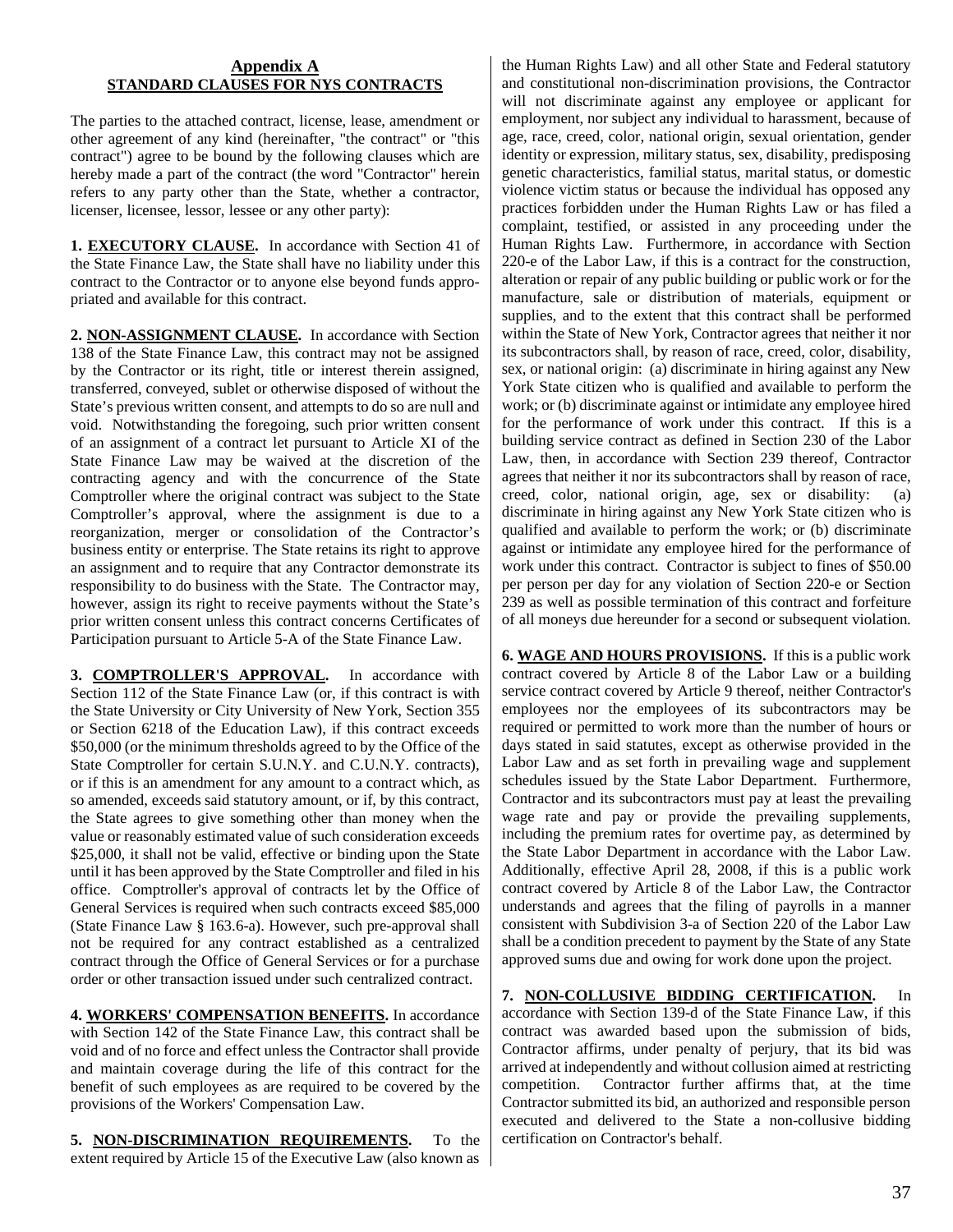#### **8. INTERNATIONAL BOYCOTT PROHIBITION.** In

accordance with Section 220-f of the Labor Law and Section 139 h of the State Finance Law, if this contract exceeds \$5,000, the Contractor agrees, as a material condition of the contract, that neither the Contractor nor any substantially owned or affiliated person, firm, partnership or corporation has participated, is participating, or shall participate in an international boycott in violation of the federal Export Administration Act of 1979 (50 USC App. Sections 2401 et seq.) or regulations thereunder. If such Contractor, or any of the aforesaid affiliates of Contractor, is convicted or is otherwise found to have violated said laws or regulations upon the final determination of the United States Commerce Department or any other appropriate agency of the United States subsequent to the contract's execution, such contract, amendment or modification thereto shall be rendered forfeit and void. The Contractor shall so notify the State Comptroller within five (5) business days of such conviction, determination or disposition of appeal (2 NYCRR § 105.4).

**9. SET-OFF RIGHTS.** The State shall have all of its common law, equitable and statutory rights of set-off. These rights shall include, but not be limited to, the State's option to withhold for the purposes of set-off any moneys due to the Contractor under this contract up to any amounts due and owing to the State with regard to this contract, any other contract with any State department or agency, including any contract for a term commencing prior to the term of this contract, plus any amounts due and owing to the State for any other reason including, without limitation, tax delinquencies, fee delinquencies or monetary penalties relative thereto. The State shall exercise its set-off rights in accordance with normal State practices including, in cases of set-off pursuant to an audit, the finalization of such audit by the State agency, its representatives, or the State Comptroller.

**10. RECORDS.** The Contractor shall establish and maintain complete and accurate books, records, documents, accounts and other evidence directly pertinent to performance under this contract (hereinafter, collectively, the "Records"). The Records must be kept for the balance of the calendar year in which they were made and for six (6) additional years thereafter. The State Comptroller, the Attorney General and any other person or entity authorized to conduct an examination, as well as the agency or agencies involved in this contract, shall have access to the Records during normal business hours at an office of the Contractor within the State of New York or, if no such office is available, at a mutually agreeable and reasonable venue within the State, for the term specified above for the purposes of inspection, auditing and copying. The State shall take reasonable steps to protect from public disclosure any of the Records which are exempt from disclosure under Section 87 of the Public Officers Law (the "Statute") provided that: (i) the Contractor shall timely inform an appropriate State official, in writing, that said records should not be disclosed; and (ii) said records shall be sufficiently identified; and (iii) designation of said records as exempt under the Statute is reasonable. Nothing contained herein shall diminish, or in any way adversely affect, the State's right to discovery in any pending or future litigation.

**11. IDENTIFYING INFORMATION AND PRIVACY NOTIFICATION.** (a) Identification Number(s). Every invoice or New York State Claim for Payment submitted to a New York State agency by a payee, for payment for the sale of goods or services or for transactions (e.g., leases, easements, licenses, etc.) related to real or personal property must include the payee's identification number. The number is any or all of the following: (i) the payee's Federal employer identification number, (ii) the payee's Federal social security number, and/or (iii) the payee's Vendor Identification Number assigned by the Statewide Financial System. Failure to include such number or numbers may delay payment. Where the payee does not have such number or numbers, the payee, on its invoice or Claim for Payment, must give the reason or reasons why the payee does not have such number or numbers.

(b) Privacy Notification. (1) The authority to request the above personal information from a seller of goods or services or a lessor of real or personal property, and the authority to maintain such information, is found in Section 5 of the State Tax Law. Disclosure of this information by the seller or lessor to the State is mandatory. The principal purpose for which the information is collected is to enable the State to identify individuals, businesses and others who have been delinquent in filing tax returns or may have understated their tax liabilities and to generally identify persons affected by the taxes administered by the Commissioner of Taxation and Finance. The information will be used for tax administration purposes and for any other purpose authorized by law. (2) The personal information is requested by the purchasing unit of the agency contracting to purchase the goods or services or lease the real or personal property covered by this contract or lease. The information is maintained in the Statewide Financial System by the Vendor Management Unit within the Bureau of State Expenditures, Office of the State Comptroller, 110 State Street, Albany, New York 12236.

**12. EQUAL EMPLOYMENT OPPORTUNITIES FOR MINORITIES AND WOMEN.** In accordance with Section 312 of the Executive Law and 5 NYCRR Part 143, if this contract is: (i) a written agreement or purchase order instrument, providing for a total expenditure in excess of \$25,000.00, whereby a contracting agency is committed to expend or does expend funds in return for labor, services, supplies, equipment, materials or any combination of the foregoing, to be performed for, or rendered or furnished to the contracting agency; or (ii) a written agreement in excess of \$100,000.00 whereby a contracting agency is committed to expend or does expend funds for the acquisition, construction, demolition, replacement, major repair or renovation of real property and improvements thereon; or (iii) a written agreement in excess of \$100,000.00 whereby the owner of a State assisted housing project is committed to expend or does expend funds for the acquisition, construction, demolition, replacement, major repair or renovation of real property and improvements thereon for such project, then the following shall apply and by signing this agreement the Contractor certifies and affirms that it is Contractor's equal employment opportunity policy that:

(a) The Contractor will not discriminate against employees or applicants for employment because of race, creed, color, national origin, sex, age, disability or marital status, shall make and document its conscientious and active efforts to employ and utilize minority group members and women in its work force on State contracts and will undertake or continue existing programs of affirmative action to ensure that minority group members and women are afforded equal employment opportunities without discrimination. Affirmative action shall mean recruitment,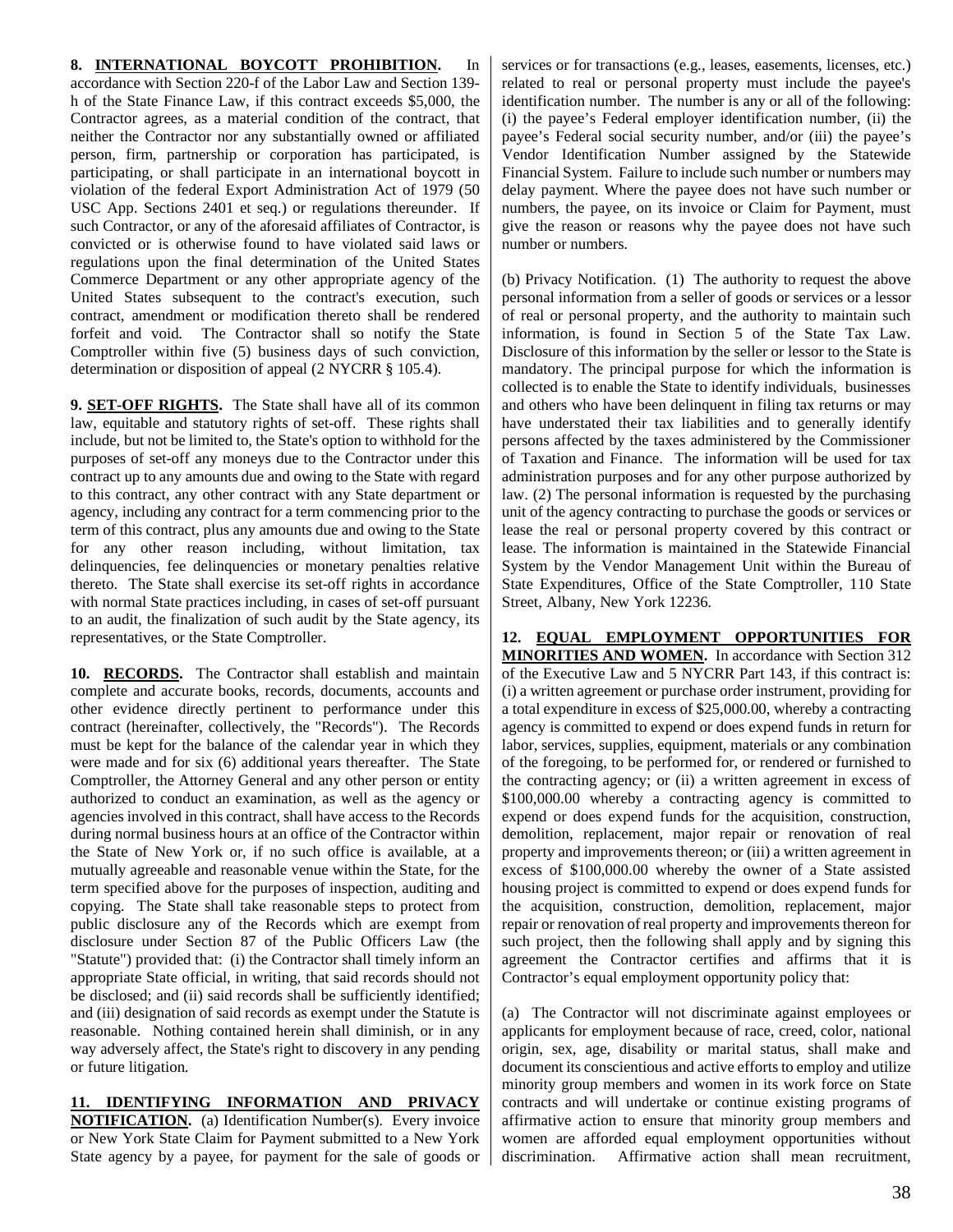employment, job assignment, promotion, upgradings, demotion, transfer, layoff, or termination and rates of pay or other forms of compensation;

(b) at the request of the contracting agency, the Contractor shall request each employment agency, labor union, or authorized representative of workers with which it has a collective bargaining or other agreement or understanding, to furnish a written statement that such employment agency, labor union or representative will not discriminate on the basis of race, creed, color, national origin, sex, age, disability or marital status and that such union or representative will affirmatively cooperate in the implementation of the Contractor's obligations herein; and

(c) the Contractor shall state, in all solicitations or advertisements for employees, that, in the performance of the State contract, all qualified applicants will be afforded equal employment opportunities without discrimination because of race, creed, color, national origin, sex, age, disability or marital status.

Contractor will include the provisions of "a," "b," and "c" above, in every subcontract over \$25,000.00 for the construction, demolition, replacement, major repair, renovation, planning or design of real property and improvements thereon (the "Work") except where the Work is for the beneficial use of the Contractor. Section 312 does not apply to: (i) work, goods or services unrelated to this contract; or (ii) employment outside New York State. The State shall consider compliance by a contractor or subcontractor with the requirements of any federal law concerning equal employment opportunity which effectuates the purpose of this clause. The contracting agency shall determine whether the imposition of the requirements of the provisions hereof duplicate or conflict with any such federal law and if such duplication or conflict exists, the contracting agency shall waive the applicability of Section 312 to the extent of such duplication or conflict. Contractor will comply with all duly promulgated and lawful rules and regulations of the Department of Economic Development's Division of Minority and Women's Business Development pertaining hereto.

**13. CONFLICTING TERMS.** In the event of a conflict between the terms of the contract (including any and all attachments thereto and amendments thereof) and the terms of this Appendix A, the terms of this Appendix A shall control.

**14. GOVERNING LAW.** This contract shall be governed by the laws of the State of New York except where the Federal supremacy clause requires otherwise.

**15. LATE PAYMENT.** Timeliness of payment and any interest to be paid to Contractor for late payment shall be governed by Article 11-A of the State Finance Law to the extent required by law.

**16. NO ARBITRATION.** Disputes involving this contract, including the breach or alleged breach thereof, may not be submitted to binding arbitration (except where statutorily authorized), but must, instead, be heard in a court of competent jurisdiction of the State of New York.

**17. SERVICE OF PROCESS.** In addition to the methods of service allowed by the State Civil Practice Law & Rules ("CPLR"), Contractor hereby consents to service of process upon it by registered or certified mail, return receipt requested. Service hereunder shall be complete upon Contractor's actual receipt of process or upon the State's receipt of the return thereof by the United States Postal Service as refused or undeliverable. Contractor must promptly notify the State, in writing, of each and every change of address to which service of process can be made. Service by the State to the last known address shall be sufficient. Contractor will have thirty (30) calendar days after service hereunder is complete in which to respond.

**18. PROHIBITION ON PURCHASE OF TROPICAL HARDWOODS.** The Contractor certifies and warrants that all wood products to be used under this contract award will be in accordance with, but not limited to, the specifications and provisions of Section 165 of the State Finance Law, (Use of Tropical Hardwoods) which prohibits purchase and use of tropical hardwoods, unless specifically exempted, by the State or any governmental agency or political subdivision or public benefit corporation. Qualification for an exemption under this law will be the responsibility of the contractor to establish to meet with the approval of the State.

In addition, when any portion of this contract involving the use of woods, whether supply or installation, is to be performed by any subcontractor, the prime Contractor will indicate and certify in the submitted bid proposal that the subcontractor has been informed and is in compliance with specifications and provisions regarding use of tropical hardwoods as detailed in § 165 State Finance Law. Any such use must meet with the approval of the State; otherwise, the bid may not be considered responsive. Under bidder certifications, proof of qualification for exemption will be the responsibility of the Contractor to meet with the approval of the State.

**19. MACBRIDE FAIR EMPLOYMENT PRINCIPLES.** In accordance with the MacBride Fair Employment Principles (Chapter 807 of the Laws of 1992), the Contractor hereby stipulates that the Contractor either (a) has no business operations in Northern Ireland, or (b) shall take lawful steps in good faith to conduct any business operations in Northern Ireland in accordance with the MacBride Fair Employment Principles (as described in Section 165 of the New York State Finance Law), and shall permit independent monitoring of compliance with such principles.

**20. OMNIBUS PROCUREMENT ACT OF 1992.** It is the policy of New York State to maximize opportunities for the participation of New York State business enterprises, including minority- and women-owned business enterprises as bidders, subcontractors and suppliers on its procurement contracts.

Information on the availability of New York State subcontractors and suppliers is available from:

NYS Department of Economic Development Division for Small Business Albany, New York 12245 Telephone: 518-292-5100 Fax: 518-292-5884 email: [opa@esd.ny.gov](mailto:opa@esd.ny.gov)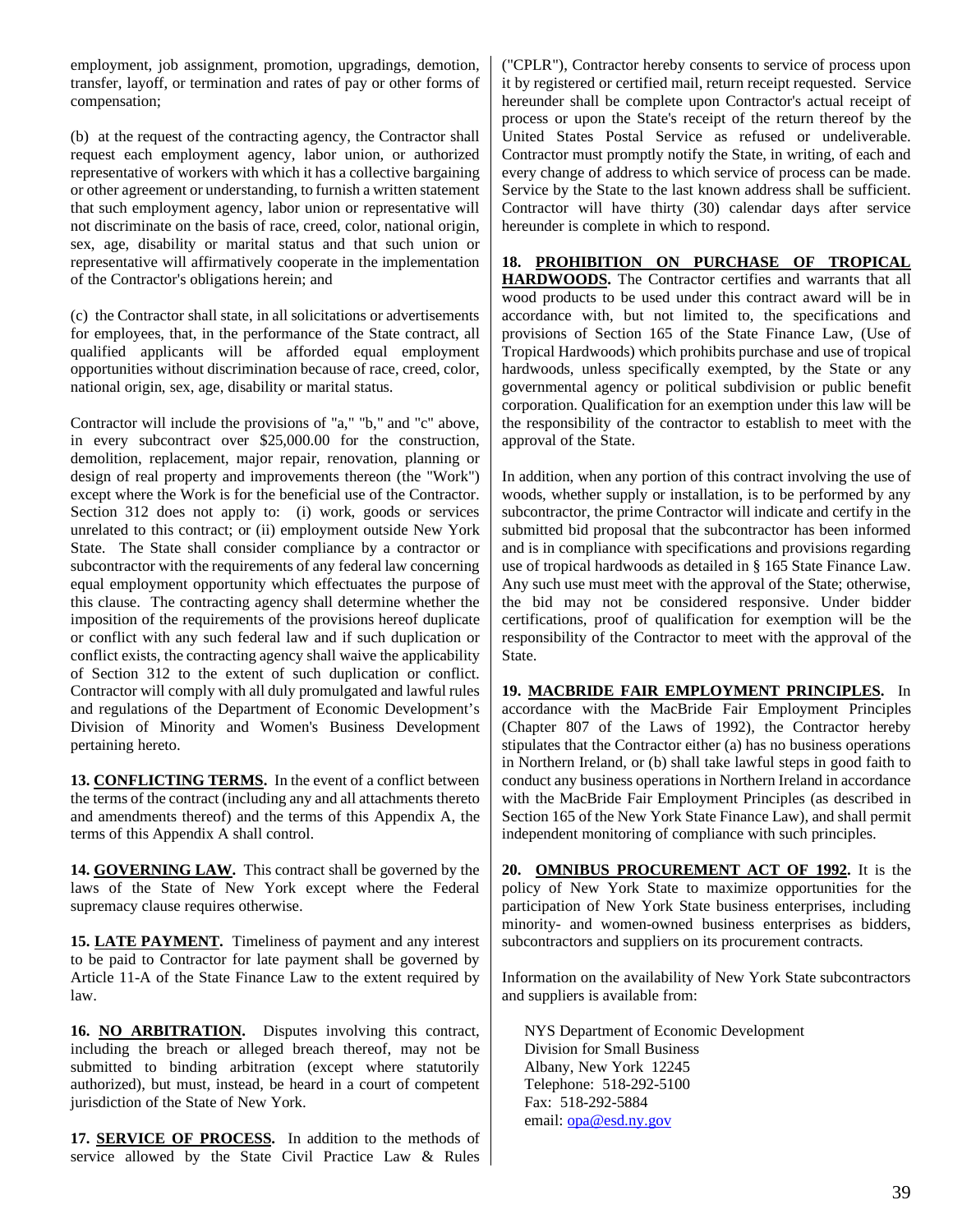A directory of certified minority- and women-owned business enterprises is available from:

NYS Department of Economic Development Division of Minority and Women's Business Development 633 Third Avenue New York, NY 10017 212-803-2414 email: [mwbecertification@esd.ny.gov](mailto:mwbecertification@esd.ny.gov) [NYS M/WBE Directory](https://ny.newnycontracts.com/FrontEnd/VendorSearchPublic.asp)

The Omnibus Procurement Act of 1992 (Chapter 844 of the Laws of 1992, codified in State Finance Law § 139-i and Public Authorities Law § 2879(3)(n)–(p)) requires that by signing this bid proposal or contract, as applicable, Contractors certify that whenever the total bid amount is greater than \$1 million:

(a) The Contractor has made reasonable efforts to encourage the participation of New York State Business Enterprises as suppliers and subcontractors, including certified minority- and womenowned business enterprises, on this project, and has retained the documentation of these efforts to be provided upon request to the State;

(b) The Contractor has complied with the Federal Equal Opportunity Act of 1972 (P.L. 92-261), as amended;

(c) The Contractor agrees to make reasonable efforts to provide notification to New York State residents of employment opportunities on this project through listing any such positions with the Job Service Division of the New York State Department of Labor, or providing such notification in such manner as is consistent with existing collective bargaining contracts or agreements. The Contractor agrees to document these efforts and to provide said documentation to the State upon request; and

(d) The Contractor acknowledges notice that the State may seek to obtain offset credits from foreign countries as a result of this contract and agrees to cooperate with the State in these efforts.

#### **21. RECIPROCITY AND SANCTIONS PROVISIONS.**

Bidders are hereby notified that if their principal place of business is located in a country, nation, province, state or political subdivision that penalizes New York State vendors, and if the goods or services they offer will be substantially produced or performed outside New York State, the Omnibus Procurement Act 1994 and 2000 amendments (Chapter 684 and Chapter 383, respectively, codified in State Finance Law § 165(6) and Public Authorities Law  $\S 2879(5)$ ) require that they be denied contracts which they would otherwise obtain. NOTE: As of October 2019, the list of discriminatory jurisdictions subject to this provision includes the states of South Carolina, Alaska, West Virginia, Wyoming, Louisiana and Hawaii.

#### **22. COMPLIANCE WITH BREACH NOTIFICATION AND**

**DATA SECURITY LAWS.** Contractor shall comply with the provisions of the New York State Information Security Breach and Notification Act (General Business Law § 899-aa and State Technology Law § 208) and commencing March 21, 2020 shall also comply with General Business Law § 899-bb.

#### **23. COMPLIANCE WITH CONSULTANT DISCLOSURE**

**LAW.** If this is a contract for consulting services, defined for purposes of this requirement to include analysis, evaluation, research, training, data processing, computer programming, engineering, environmental, health, and mental health services, accounting, auditing, paralegal, legal or similar services, then, in accordance with Section 163  $(4)(g)$  of the State Finance Law (as amended by Chapter 10 of the Laws of 2006), the Contractor shall timely, accurately and properly comply with the requirement to submit an annual employment report for the contract to the agency that awarded the contract, the Department of Civil Service and the State Comptroller.

**24. PROCUREMENT LOBBYING.** To the extent this agreement is a "procurement contract" as defined by State Finance Law §§ 139-j and 139-k, by signing this agreement the contractor certifies and affirms that all disclosures made in accordance with State Finance Law §§ 139-j and 139-k are complete, true and accurate. In the event such certification is found to be intentionally false or intentionally incomplete, the State may terminate the agreement by providing written notification to the Contractor in accordance with the terms of the agreement.

#### **25. CERTIFICATION OF REGISTRATION TO COLLECT SALES AND COMPENSATING USE TAX BY CERTAIN<br>
STATE CONTRACTORS, AFFILIATES AND CONTRACTORS, SUBCONTRACTORS.**

To the extent this agreement is a contract as defined by Tax Law § 5-a, if the contractor fails to make the certification required by Tax Law § 5-a or if during the term of the contract, the Department of Taxation and Finance or the covered agency, as defined by Tax Law § 5-a, discovers that the certification, made under penalty of perjury, is false, then such failure to file or false certification shall be a material breach of this contract and this contract may be terminated, by providing written notification to the Contractor in accordance with the terms of the agreement, if the covered agency determines that such action is in the best interest of the State.

**26**. **IRAN DIVESTMENT ACT.** By entering into this Agreement, Contractor certifies in accordance with State Finance Law § 165-a that it is not on the "Entities Determined to be Non-Responsive Bidders/Offerers pursuant to the New York State Iran Divestment Act of 2012" (["Prohibited Entities List"](https://ogs.ny.gov/list-entities-determined-be-non-responsive-biddersofferers-pursuant-nys-iran-divestment-act-2012)).

Contractor further certifies that it will not utilize on this Contract any subcontractor that is identified on the Prohibited Entities List. Contractor agrees that should it seek to renew or extend this Contract, it must provide the same certification at the time the Contract is renewed or extended. Contractor also agrees that any proposed Assignee of this Contract will be required to certify that it is not on the Prohibited Entities List before the contract assignment will be approved by the State.

During the term of the Contract, should the state agency receive information that a person (as defined in State Finance Law § 165 a) is in violation of the above-referenced certifications, the state agency will review such information and offer the person an opportunity to respond. If the person fails to demonstrate that it has ceased its engagement in the investment activity which is in violation of the Act within 90 days after the determination of such violation, then the state agency shall take such action as may be appropriate and provided for by law, rule, or contract, including,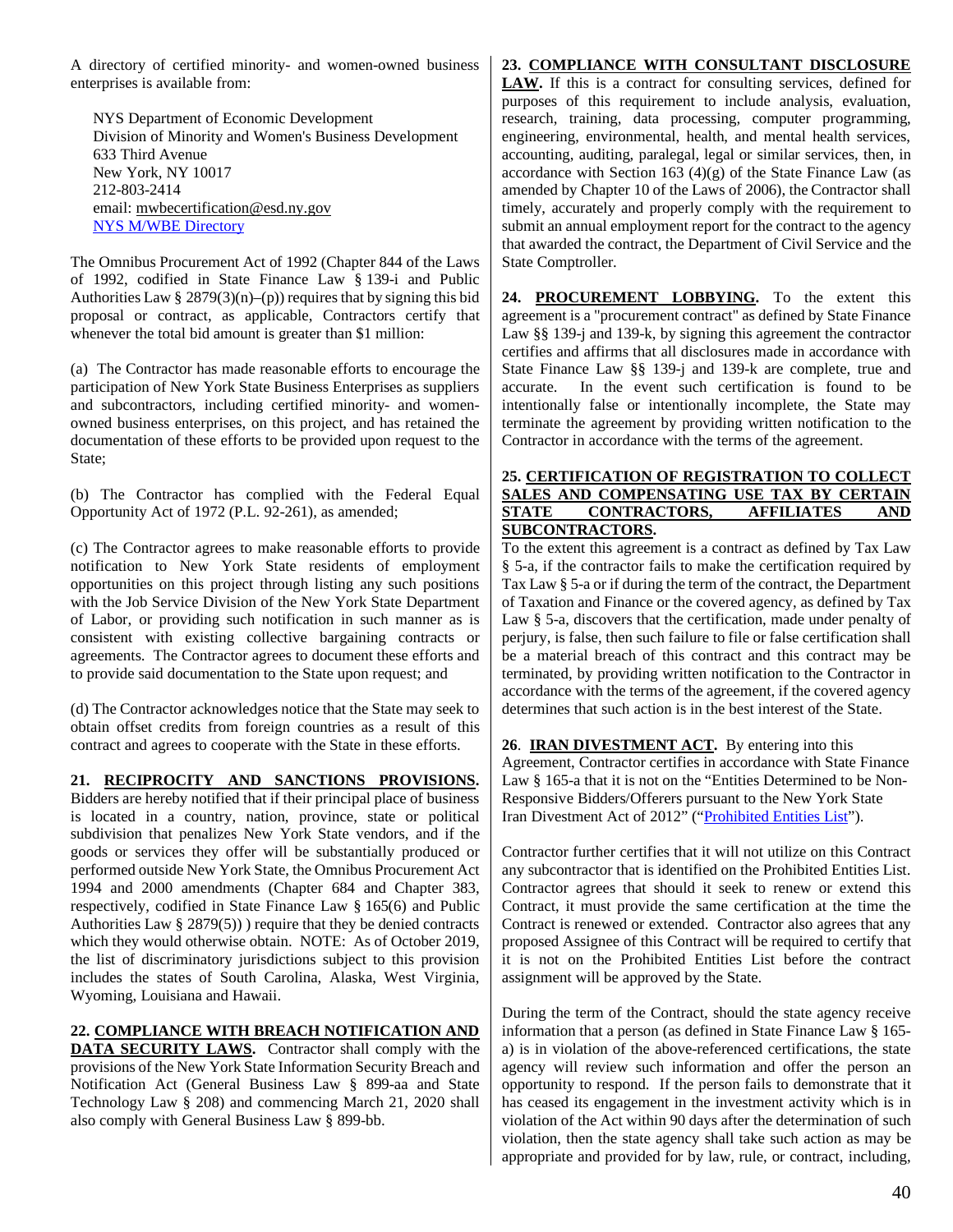but not limited to, imposing sanctions, seeking compliance, recovering damages, or declaring the Contractor in default.

The state agency reserves the right to reject any bid, request for assignment, renewal or extension for an entity that appears on the Prohibited Entities List prior to the award, assignment, renewal or extension of a contract, and to pursue a responsibility review with respect to any entity that is awarded a contract and appears on the Prohibited Entities list after contract award.

#### **27. ADMISSIBILITY OF REPRODUCTION OF**

**CONTRACT.** Notwithstanding the best evidence rule or any other legal principle or rule of evidence to the contrary, the Contractor acknowledges and agrees that it waives any and all objections to the admissibility into evidence at any court proceeding or to the use at any examination before trial of an electronic reproduction of this contract, in the form approved by the State Comptroller, if such approval was required, regardless of whether the original of said contract is in existence.

(October 2019)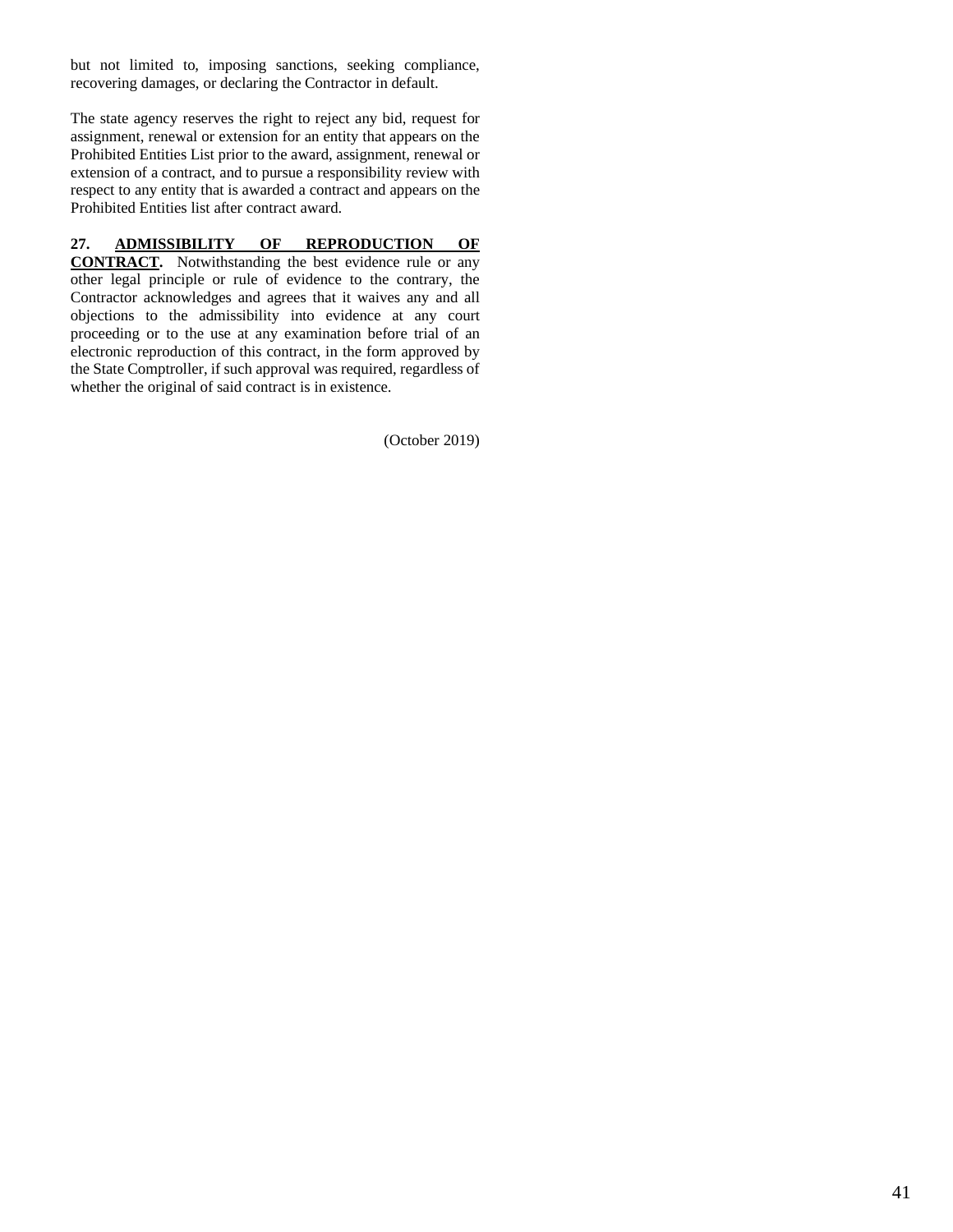#### APPENDIX A-1 AGENCY-SPECIFIC CLAUSES

#### Payment and Reporting

- A. In the event that Contractor shall receive, from any source whatsoever, sums the payment of which is in consideration for the same costs and services provided to the State, the monetary obligation of the State hereunder shall be reduced by an equivalent amount provided, however, that nothing contained herein shall require such reimbursement where additional similar services are provided and no duplicative payments are received.
- B. For each individual for whom costs are claimed under this agreement, the contractor warrants that the individual has been classified as an employee or as an independent contractor in accordance with 2 NYCRR 315 and all applicable laws including, but not limited to, the Internal Revenue Code, the New York Retirement and Social Security Law, the New York Education Law, the New York Labor Law, and the New York Tax Law. Furthermore, the contractor warrants that all project funds allocated to the proposed budget for Employee Benefits, represent costs for employees of the contractor only and that such funds will not be expended on any individual classified as an independent contractor.

#### Terminations

- A. The State may terminate this Agreement without cause by thirty (30) days prior written notice. In the event of such termination, the parties will adjust the accounts due and the Contractor will undertake no additional expenditures not already required. Upon any such termination, the parties shall endeavor in an orderly manner to wind down activities hereunder.
- B. NYSED reserves the right to terminate this Agreement in the event it is found that the certification by the Contractor in accordance with New York State Finance Law §139-k was intentionally false or intentionally incomplete. Upon such finding, NYSED may exercise its termination right by providing written notification to the Contractor in accordance with the written notification terms of this Agreement.

#### Responsibility Provisions

A. General Responsibility Language

The Contractor shall at all times during the Contract term remain responsible. The Contractor agrees, if requested by the Commissioner of Education or his or her designee, to present evidence of its continuing legal authority to do business in New York State, integrity, experience, ability, prior performance, and organizational and financial capacity.

B. Suspension of Work (for Non-Responsibility)

The Commissioner of Education or his or her designee, in his or her sole discretion, reserves the right to suspend any or all activities under this Contract, at any time, when he or she discovers information that calls into question the responsibility of the Contractor. In the event of such suspension, the Contractor will be given written notice outlining the particulars of such suspension. Upon issuance of such notice, the Contractor must comply with the terms of the suspension order. Contract activity may resume at such time as the Commissioner of Education or his or her designee issues a written notice authorizing a resumption of performance under the Contract.

C. Termination (for Non-Responsibility)

Upon written notice to the Contractor, and a reasonable opportunity to be heard with appropriate NYSED officials or staff, the Contract may be terminated by the Commissioner of Education or his or her designee at the Contractor's expense where the Contractor is determined by the Commissioner of Education or his or her designee to be nonresponsible. In such event, the Commissioner or his or her designee may complete the contractual requirements in any manner he or she may deem advisable and pursue available legal or equitable remedies for breach.

#### **Property**

A. The Contractor shall maintain a complete inventory of all realty, equipment and other non-expendable assets including, but not limited to, books, paintings, artifacts, rare coins, antiques and other collectible items purchased, improved or developed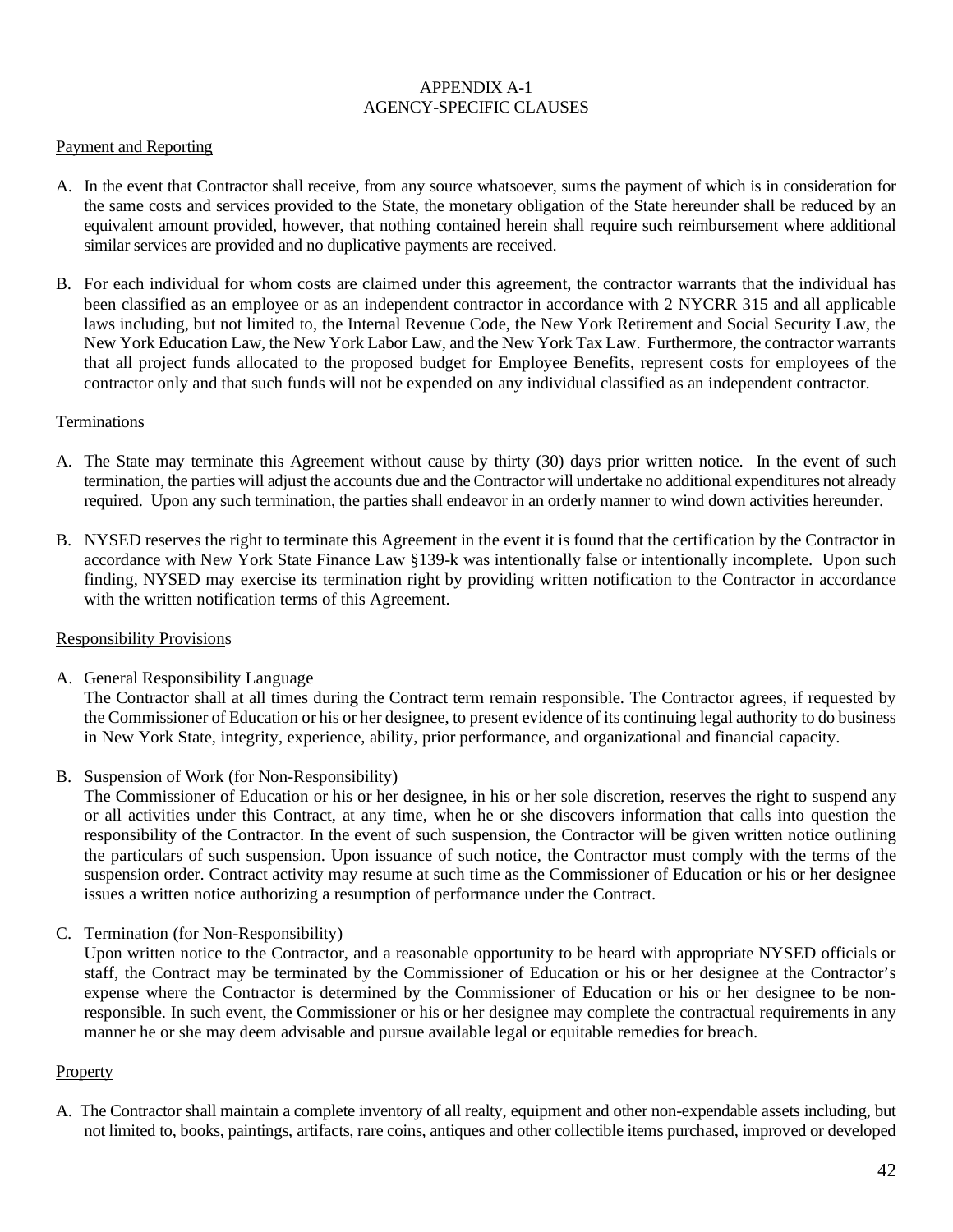under this agreement. The Contractor shall submit a copy of the inventory in a form identical to or essentially similar to, Exhibit A annexed hereto. The term "non-expendable assets" shall mean for the purposes of this agreement any and all assets which are not consumed during the term of this agreement and which have a cost of One Thousand Dollars (\$1,000) or more.

Inventories for non-expendable assets must be submitted with the final expenditure report. In addition to or as part of whatever rights the State may have with respect to the inspection of the Contractor, the State shall have the right to inspect the inventory without notice to the Contractor.

The Contractor shall not at any time sell, trade, convey or otherwise dispose of any non-expendable assets having a market value in excess of Two Thousand Dollars (\$2,000) at the time of the desired disposition without the express permission of the State. The Contractor may seek permission in writing by certified mail to the State.

The Contractor shall not at any time use or allow to be used any non-expendable assets in a manner inconsistent with the purposes of this agreement.

B. If the Contractor wishes to continue to use any of the non-expendable assets purchased with the funds available under this agreement upon the termination of this agreement, it shall request permission from the State in writing for such continued use within twenty-five (25) days of the termination of this agreement. The Contractor's request shall itemize the nonexpendable assets for which continued use is sought. The State may accept, reject or accept in part such request. If the request for continued use is allowed to any degree, it shall be conditioned upon the fact that said equipment shall continue to be used in accordance with the purposes of this agreement.

If after the State grants permission to the Contractor for "continued use" as set forth above the non-expendable assets are not used in accordance with the purposes of this agreement, the State in its discretion may elect to take title to such assets and may assert its right to possession upon thirty (30) days prior written notice by certified mail to the Contractor. The State upon obtaining such non-expendable assets may arrange for their further use in the public interest as it in its discretion may decide.

- C. Upon termination of this agreement, the State in its discretion may elect to take title and may assert its right to possession of any non-expendable assets upon thirty (30) days prior written notice by certified mail to the Contractor. The State's option to elect to take title shall be triggered by the termination of this agreement or by the State's rejection of continued use of non-expendable assets by the Contractor as set forth herein. The State upon obtaining such non-expendable assets may arrange for their further use in the public interest as it in its discretion may decide.
- D. The terms and conditions set forth herein regarding non-expendable assets shall survive the expiration or termination, for whatever reason, of this agreement.

#### Safeguards for Services and Confidentiality

- A. Any copyrightable work produced pursuant to said agreement shall be the sole and exclusive property of the New York State Education Department. The material prepared under the terms of this agreement by the Contractor shall be prepared by the Contractor in a form so that it will be ready for copyright in the name of the New York State Education Department. Should the Contractor use the services of consultants or other organizations or individuals who are not regular employees of the Contractor, the Contractor and such organization or individual shall, prior to the performance of any work pursuant to this agreement, enter into a written agreement, duly executed, which shall set forth the services to be provided by such organization or individual and the consideration therefor. Such agreement shall provide that any copyrightable work produced pursuant to said agreement shall be the sole and exclusive property of the New York State Education Department and that such work shall be prepared in a form ready for copyright by the New York State Education Department. A copy of such agreement shall be provided to the State.
- B. Required Web Accessibility of Delivered Documents and Applications. If applicable, all documentation, applications development, or programming delivered pursuant to the contract or procurement, will comply with New York State Education Department IT Policy NYSED-WEBACC-001, Web Accessibility Policy, which requires that documents, web-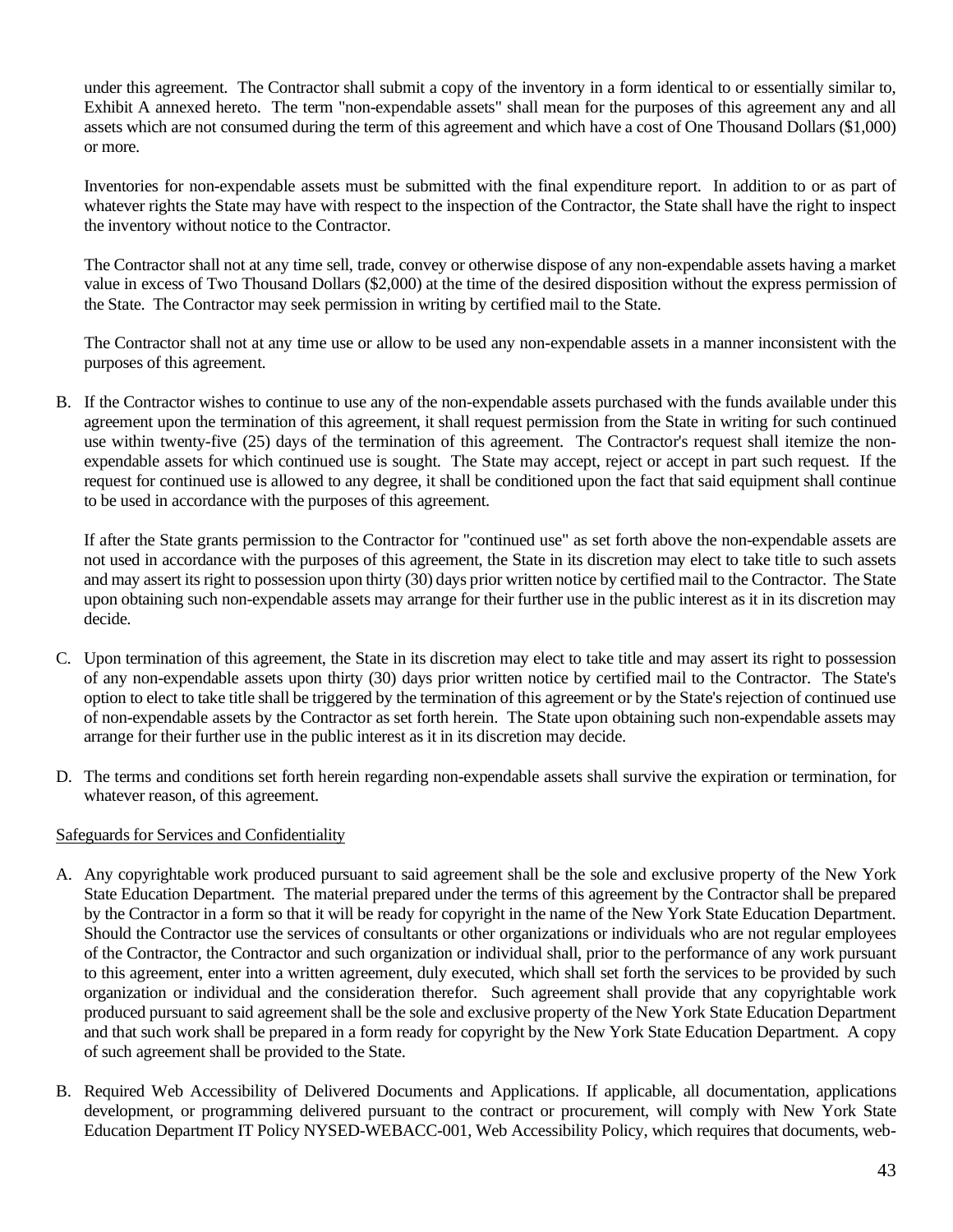based information and applications are accessible to persons with disabilities. All delivered documentation and applications must conform to NYSED-WEBACC-001 as determined by quality assurance testing. Such quality assurance testing will be conducted by NYSED employee or contractor and the results of such testing must be satisfactory to NYSED before documents and applications will be considered a qualified deliverable under the contract or procurement.

- C. All reports of research, studies, publications, workshops, announcements, and other activities funded as a result of this proposal will acknowledge the support provided by the State of New York.
- D. This agreement cannot be modified, amended, or otherwise changed except by a writing signed by all parties to this contract.
- E. No failure to assert any rights or remedies available to the State under this agreement shall be considered a waiver of such right or remedy or any other right or remedy unless such waiver is contained in a writing signed by the party alleged to have waived its right or remedy.
- F. Expenses for travel, lodging, and subsistence shall be reimbursed at the per diem rate in effect at the time for New York State Management/Confidential employees.
- G. No fees shall be charged by the Contractor for training provided under this agreement.
- H. Partisan Political Activity and Lobbying. Funds provided pursuant to this Agreement shall not be used for any partisan political activity or for activities that may influence legislation or the election or defeat of any candidate for public office.
- I. Nothing herein shall require the State to adopt the curriculum developed pursuant to this agreement.
- J. This agreement, including all appendices, is, upon signature of the parties and the approval of the Attorney General and the State Comptroller, a legally enforceable contract. Therefore, a signature on behalf of the Contractor will bind the Contractor to all the terms and conditions stated therein.

#### **The parties to this agreement intend the foregoing writing to be the final, complete, and exclusive expression of all the terms of their agreement.**

#### Certifications

- A. Contractor certifies that it has met the disclosure requirements of State Finance Law §139-k and that all information provided to the State Education Department with respect to State Finance Law §139-k is complete, true and accurate.
- B. Contractor certifies that it has not knowingly and willfully violated the prohibitions against impermissible contacts found in State Finance Law §139-j.
- C. Contractor certifies that no governmental entity has made a finding of non-responsibility regarding the Contractor in the previous four years.
- D. Contractor certifies that no governmental entity or other governmental agency has terminated or withheld a procurement contract with the Contractor due to the intentional provision of false or incomplete information.
- E. Contractor affirms that it understands and agrees to comply with the procedures of the STATE relative to permissible contacts as required by State Finance Law §139-j (3) and §139-j (6)(b).
- F. Contractor certifies that it is in compliance with NYS Public Officers Law, including but not limited to, §73(4)(a).

#### **Notices**

Any written notice or delivery under any provision of this AGREEMENT shall be deemed to have been properly made if sent by certified mail, return receipt requested to the address(es) set forth in this Agreement, except as such address(es) may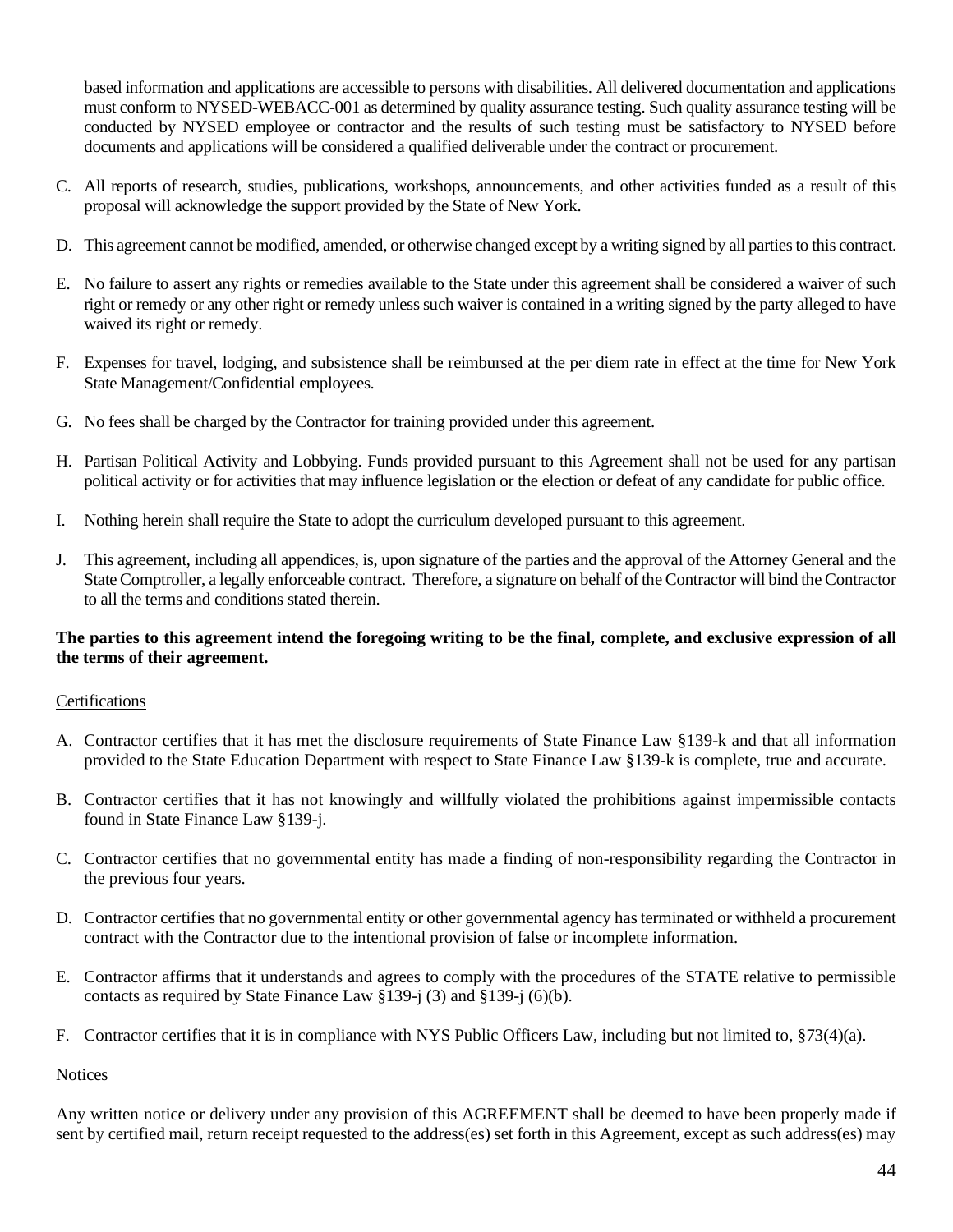be changed by notice in writing. Notice shall be considered to have been provided as of the date of receipt of the notice by the receiving party.

Miscellaneous

- A. Contractor shall comply with the provisions of the New York State Information Security Breach and Notification Act (General Business Law Section 899-aa; State Technology Law Section 208). Contractor shall be liable for the costs associated with such breach if caused by Contractor's negligent or willful acts or omissions, or the negligent or willful acts or omissions of Contractor's agents, officers, employees or subcontractors.
- B. If required by the Office of State Comptroller ("OSC") Bulletin G-226 and State Finance Law §§ 8 and 163, Contractor agrees to submit an initial planned employment data report on Form A and an annual employment report on Form B. State will furnish Form A and Form B to Contractor if required.

C.

The initial planned employment report must be submitted at the time of approval of this Agreement. The annual employment report on Form B is due by May 15th of each year and covers actual employment data performed during the prior period of April 1st to March 31st. Copies of the report will be submitted to the NYS Education Department, OSC and the NYS Department of Civil Service at the addresses below.

| By mail: | NYS Office of the State Comptroller      |
|----------|------------------------------------------|
|          | <b>Bureau of Contracts</b>               |
|          | 110 State Street, 11 <sup>th</sup> Floor |
|          | Albany, NY 12236                         |
|          | Attn: Consultant Reporting               |
| By fax:  | $(518)$ 474-8030 or $(518)$ 473-8808     |
|          |                                          |

Reports to DCS are to be transmitted as follows:

By mail: NYS Department of Civil Service Office of Counsel Alfred E. Smith Office Building Albany, NY 12239

Reports to NYSED are to be transmitted as follows:

- By mail: NYS Education Department Contract Administration Unit Room 505 W EB Albany, NY 12234 By fax: (518) 408-1716
- C. Consultant Staff Changes. If this is a contract for consulting services, Contractor will maintain continuity of the consultant team staff throughout the course of the contract. All changes in staff will be subject to STATE approval. The replacement consultant(s) with comparable skills will be provided at the same or lower hourly rate.
- D. Order of Precedence. In the event of any discrepancy, disagreement, conflict or ambiguity between the various documents, attachments and appendices comprising this contract, they shall be given preference in the following order to resolve any such discrepancy, disagreement, conflict or ambiguity:
	- 1. Appendix A Standard Clauses for all State Contracts
	- 2. State of New York Agreement
	- 3. Appendix A-1 Agency Specific Clauses
	- 4. Appendix X Sample Modification Agreement Form (where applicable)
	- 5. Appendix A-3 Minority/Women-owned Business Enterprise Requirements (where applicable)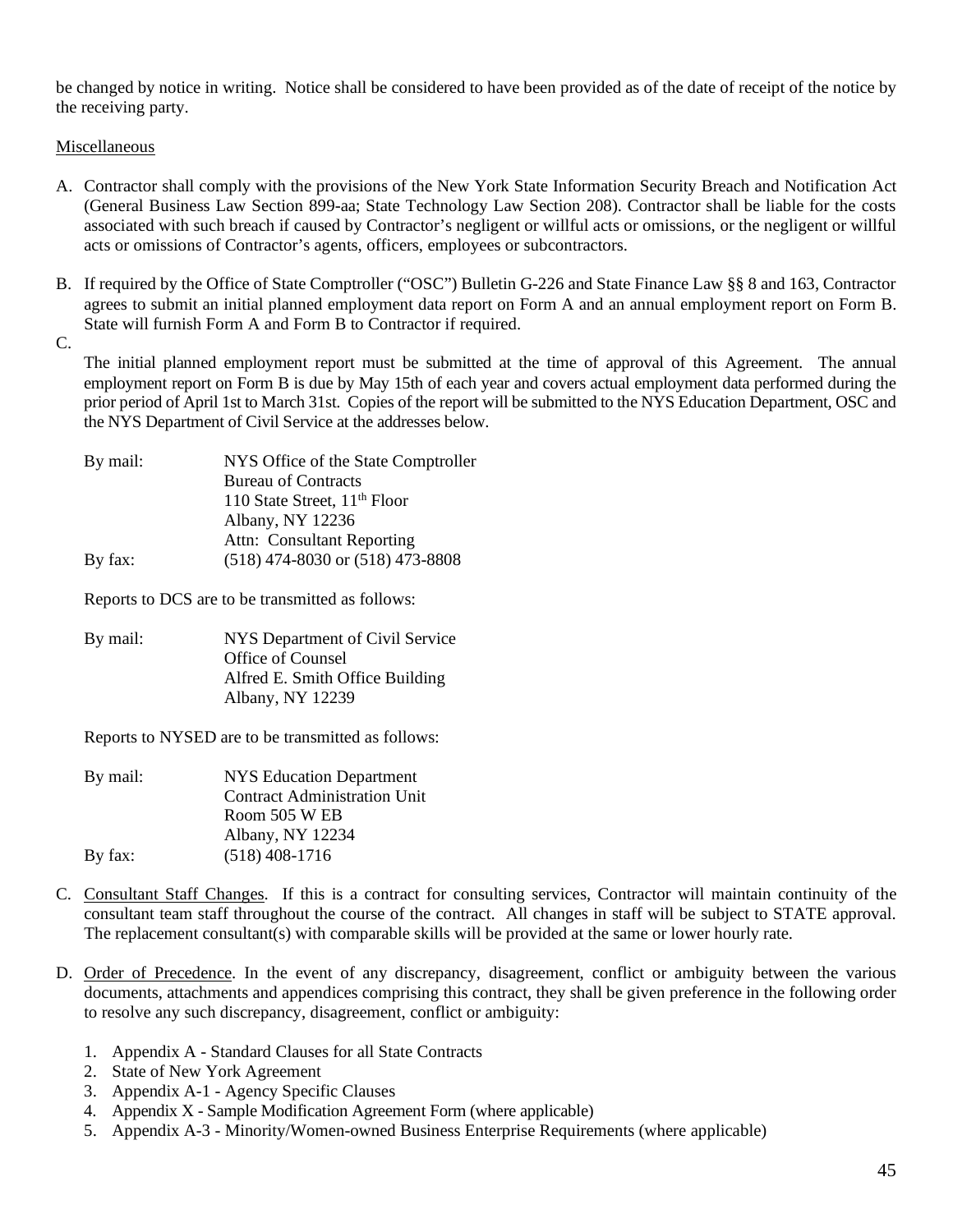- 6. Appendix B Budget
- 7. Appendix C Payment and Reporting Schedule
- 8. Appendix  $R -$  Security and Privacy Mandates (where applicable)
- 9. Appendix D Program Work Plan

Revised 10/13/20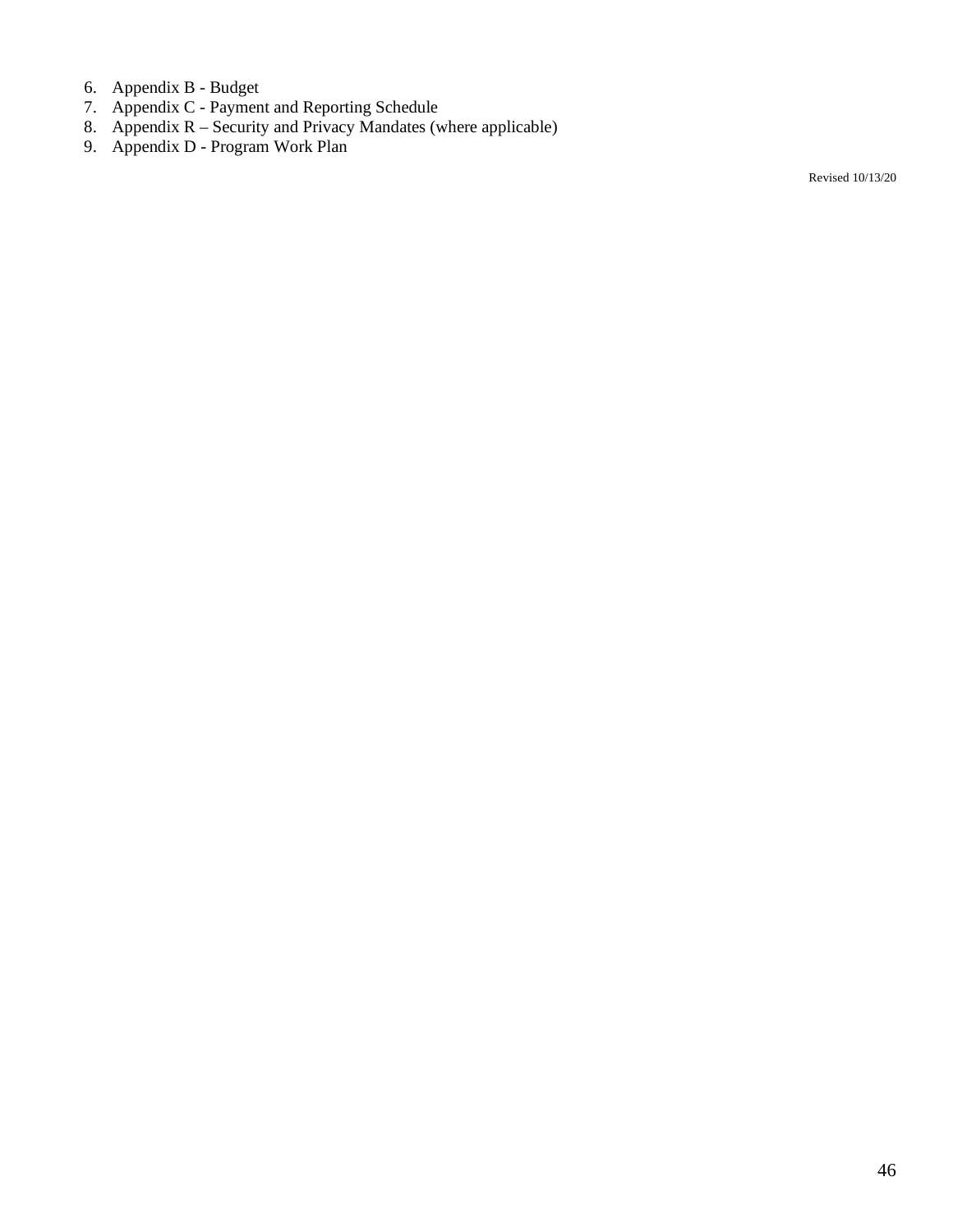# Appendix R NEW YORK STATE EDUCATION DEPARTMENT'S DATA PRIVACY APPENDIX

# ARTICLE I: DEFINITIONS

As used in this Data Privacy Appendix ("DPA"), the following terms shall have the following meanings:

- **1. Access:** The ability to view or otherwise obtain, but not copy or save, Student Data and/or APPR Data arising from the on-site use of an information system or from a personal meeting.
- **2. APPR Data**: Personally Identifiable Information from the records of an Educational Agency relating to the annual professional performance reviews of classroom teachers or principals that is confidential and not subject to release under the provisions of Education Law §§ 3012 c and 3012-d.
- **3. Breach:** The unauthorized Access, acquisition, Disclosure or use of Student Data or APPR Data that is (a) accomplished in a manner not permitted by New York State and federal laws, rules, and regulations, or in a manner that compromises its security or privacy, (b) executed by or provided to a person not authorized to acquire, access, use, or receive it, or (c) a Breach of Contractor's or Subcontractor's security that leads to the accidental or unlawful alteration, destruction, loss of, Access to or Disclosure of Student Data or APPR Data.
- **4. Commercial or Marketing Purpose:** The Disclosure, sale, or use of Student Data for the purpose of directly or indirectly receiving remuneration, including the Disclosure, sale, or use of Student Data for advertising purposes, or the Disclosure, sale, or use of Student Data to develop, improve, or market products or services to Students.
- **5. Disclose or Disclosure**: The intentional or unintentional communication, release, or transfer of Student Data and/or APPR Data by any means, including oral, written, or electronic.
- **6. Education Record:** An education record as defined in the Family Educational Rights and Privacy Act and its implementing regulations, 20 U.S.C. § 1232g and 34 C.F.R. Part 99, respectively.
- **7. Educational Agency**: As defined in Education Law § 2-d, a school district, board of cooperative educational services, school, or the New York State Education Department ("NYSED").
- **8. Eligible Student:** A Student who is eighteen years of age or older.
- **9. Encrypt or Encryption**: As defined in the Health Insurance Portability and Accountability Act of 1996 Security Rule at 45 CFR § 164.304, encrypt means the use of an algorithmic process to transform Personally Identifiable Information into an unusable, unreadable, or indecipherable form in which there is a low probability of assigning meaning without use of a confidential process or key.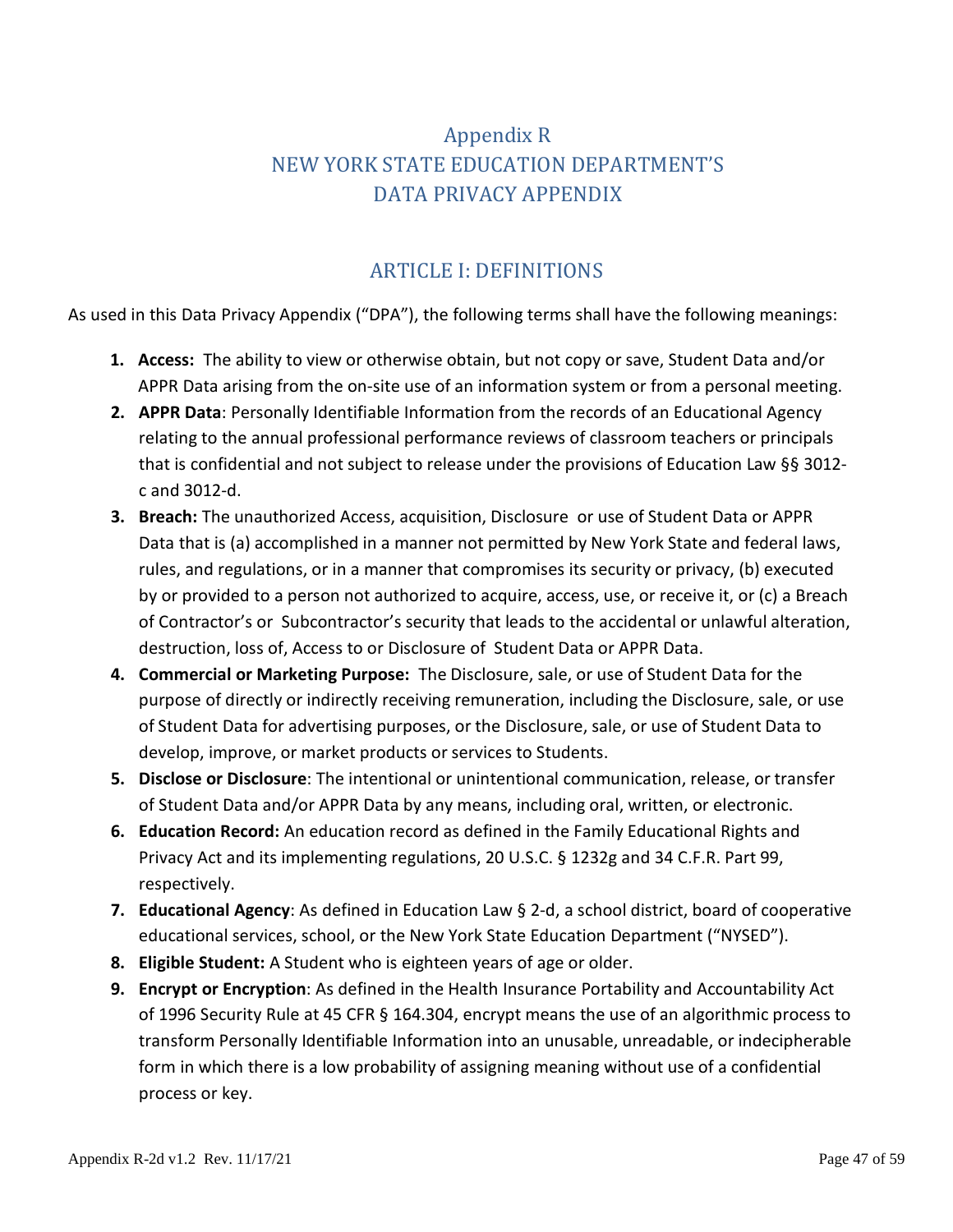- **10. Information:** Student Data and APPR Data from an Educational Agency that is Disclosed or made available to the Contractor pursuant to this contract with NYSED to which this DPA is attached and incorporated.
- **11. NIST Cybersecurity Framework**: The U.S. Department of Commerce National Institute for Standards and Technology Framework for Improving Critical Infrastructure Cybersecurity Version 1.1.
- **12. Parent:** A parent, legal guardian, or person in parental relation to the Student.
- **13. Personally Identifiable Information (PII):** Personally Identifiable Information, as defined in the Family Educational Rights and Privacy Act and its implementing regulations, 20 U.S.C. § 1232g and 34 C.F.R. Part 99, (§ 99.3), and Teacher or Principal APPR Data.
- **14. Release:** Shall have the same meaning as Disclose.
- **15. School:** As defined in Education Law § 2-d, any (a) public elementary or secondary school, including a charter school; (b) universal pre-kindergarten program authorized pursuant to Education Law § 3602-e; (c) an approved provider of preschool special education; (d) any other publicly funded pre-kindergarten program; (e) a school serving children in a special act school district as defined in Education Law § 4001; (f) an approved private school for the education of students with disabilities; (g) a State-supported school subject to the provisions of Article 85 of the Education Law; or (h) a State-operated school subject to the provisions of Articles 87 or 88 of the Education Law.
- **16. Services:** Services provided by Contractor pursuant to this contract with NYSED to which this DPA is attached and incorporated.
- **17. Student:** Any person attending or seeking to enroll in an Educational Agency.
- **18. Student Records:** An education record as defined in the Family Educational Rights and Privacy Act and its implementing regulations, 20 U.S.C. § 1232g and 34 C.F.R. Part 99, respectively.
- **19. Student Data:** PII from Student Records of an Educational Agency and PII regarding a Student provided to the Contractor by the Student or the Student's Parent.
- **20. Subcontractor:** Contractor's non-employee agents, consultants, volunteers, including student interns, and/or any natural person or entity funded through this contract who is engaged in the provision of Services pursuant to an agreement with or at the direction of the Contractor.

# ARTICLE II: PRIVACY AND SECURITY OF INFORMATION

### **1. Compliance with Law.**

When providing Services pursuant to this contract, Contractor may have Access to or receive Disclosure of Information that is regulated by one or more New York and/or federal laws and regulations, among them, but not limited to, the Family Educational Rights and Privacy Act ("FERPA") at 12 U.S.C. § 1232g (34 CFR Part 99); Children's Online Privacy Protection Act ("COPPA") at 15 U.S.C. §§ 6501-6502 (16 CFR Part 312); Protection of Pupil Rights Amendment ("PPRA") at 20 U.S.C. § 1232h (34 CFR Part 98); the Individuals with Disabilities Education Act ("IDEA") at 20 U.S.C. §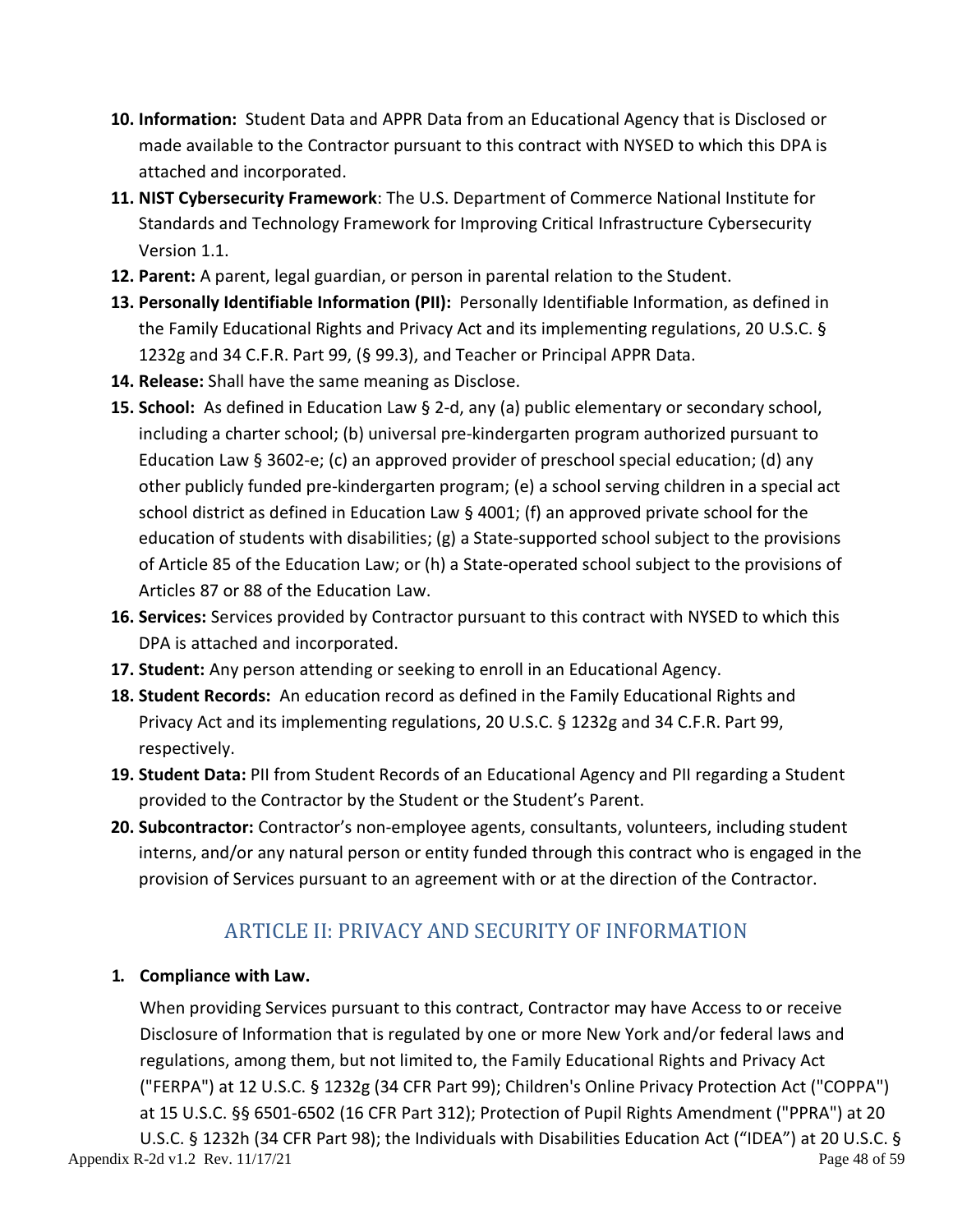1400 et seq. (34 CFR Part 300); New York Education Law § 2-d; and the Regulations of the Commissioner of Education at 8 NYCRR Part 121. Contractor agrees to maintain the confidentiality and security of Information in accordance with (a) applicable New York, federal and local laws, rules, and regulations, and (b) NYSED's Data Privacy and Security Policy. Contractor further agrees that neither the Services provided nor the manner in which such Services are provided shall violate New York, federal and/or local laws, rules, and regulations, or NYSED's Data Privacy and Security Policy.

#### **2. Authorized Use.**

Contractor agrees and understands that Contractor has no property, licensing, or ownership rights or claims to Information Accessed by or Disclosed to Contractor for the purpose of providing Services, and Contractor shall not use such Information for any purpose other than to provide the Services. Contractor will ensure that its Subcontractors agree and understand that neither the Subcontractor nor Contractor has any property, licensing or ownership rights or claims to Information Accessed by or Disclosed to Subcontractor for the purpose of assisting Contractor in providing Services.

#### **3. Contractor's Data Privacy and Security Plan**.

Contractor shall adopt and maintain administrative, technical, and physical safeguards, measures, and controls to manage privacy and security risks and protect Information in a manner that complies with New York State, federal and local laws, rules, and regulations, and the NYSED policies. Education Law § 2-d requires that Contractor provide NYSED with a Data Privacy and Security Plan that outlines the safeguards, measures, and controls, that the Contractor will employ, including how the Contractor will implement such safeguards, measures, and controls, to comply with (a) the terms of this DPA, (b) all applicable state, federal and local data privacy and security requirements, (c) the parents bill of rights for data privacy and security that is attached hereto and incorporated herein as DPA Exhibit 2, and (d) applicable NYSED policies. Contractor's Data Privacy and Security Plan is attached to and incorporated in this DPA as Exhibit 1.

#### **4. NYSED's Data Privacy and Security Policy**

State law and regulation require NYSED to adopt a data privacy and security policy that complies with Part 121 of the Regulations of the Commissioner of Education and aligns with the NIST Cyber Security Framework. Contractor shall comply with NYSED's Data Privacy and Security Policy located at [http://www.nysed.gov/data-privacy-security/nysed-data-privacy](http://www.nysed.gov/data-privacy-security/nysed-data-privacy-and-security-policy)[and-security-policy](http://www.nysed.gov/data-privacy-security/nysed-data-privacy-and-security-policy) and other applicable NYSED policies and agrees to contractually require its Subcontractors to comply with NYSED's Data Privacy and Security Policy.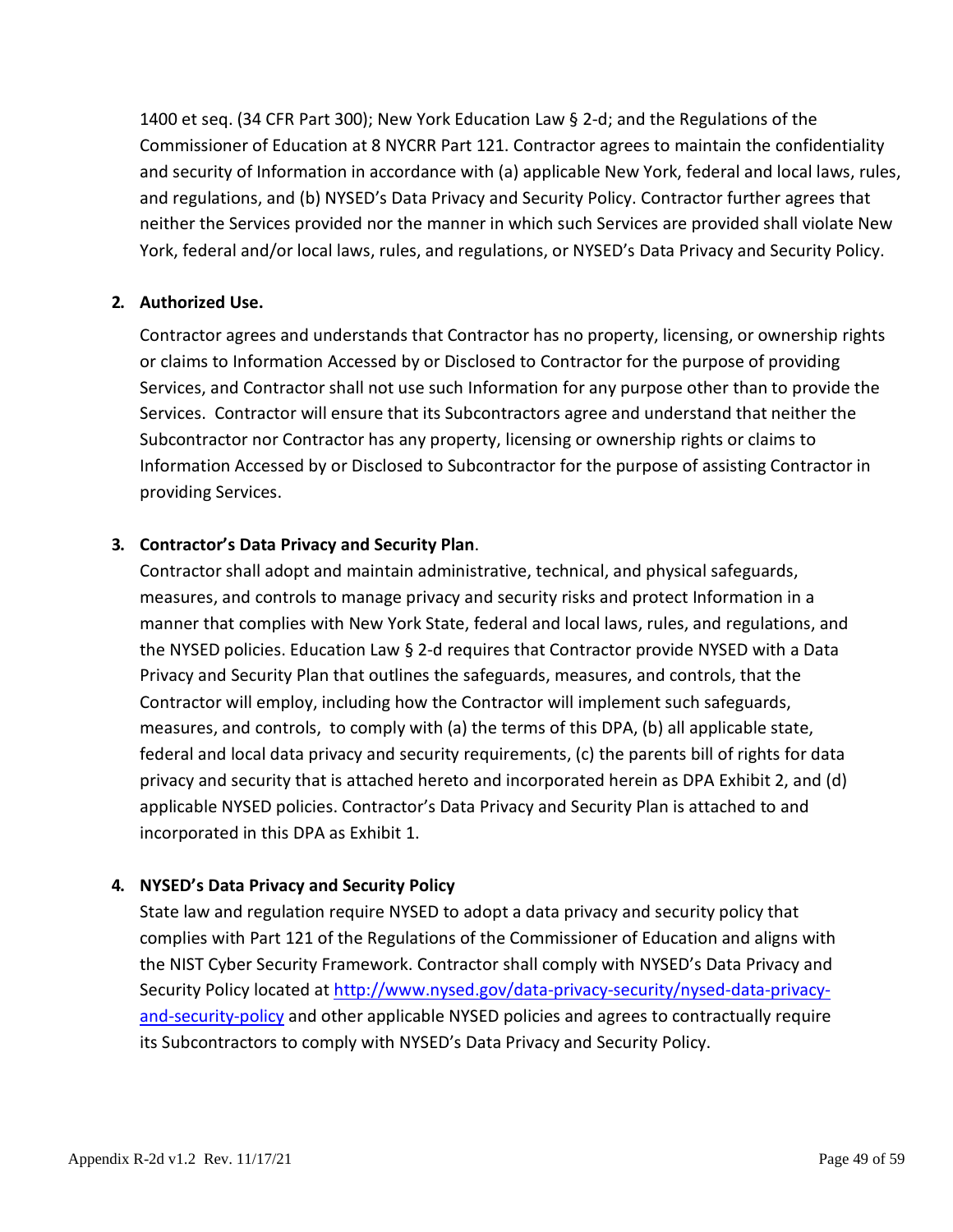#### **5. Right of Review and Audit.**

Upon NYSED's request, Contractor shall provide NYSED with copies of its policies and related procedures that pertain to the protection of Information. In addition, NYSED may require Contractor to undergo an audit of its privacy and security safeguards, measures, and controls as they pertain to alignment with the requirements of New York State laws and regulations, NYSED's policies applicable to Contractor, and alignment with the NIST Cybersecurity Framework. Any audit required by NYSED must be performed by an independent third party at Contractor's expense and the audit report must be provided to NYSED. In lieu of being subject to a required audit, Contractor may provide NYSED with an industry standard independent audit report of Contractor's privacy and security practices that was issued no more than twelve months before the date that NYSED informed Contractor that it required Contractor to undergo an audit.

#### **6. Contractor's Employees and Subcontractors**.

- (a) Access to or Disclosure of Information shall only be provided to Contractor's employees and Subcontractors who need to know the Information to provide the Services and such Access and/or Disclosure of Information shall be limited to the extent necessary to provide such Services. Contractor shall ensure that all such employees and Subcontractors comply with the terms of this DPA.
- (b) Contractor must ensure that each Subcontractor performing Services where the Subcontractor will have Access to and/or receive Disclosed Information is contractually bound by a written agreement that includes confidentiality and data security obligations equivalent to, consistent with, and no less protective than, those found in this DPA.
- (c) Contractor shall examine the data privacy and security measures of its Subcontractors. If at any point a Subcontractor fails to materially comply with the requirements of this DPA, Contractor shall: (i) notify NYSED, (ii) as applicable, remove such Subcontractor's Access to Information; and (iii) as applicable, retrieve all Information received or stored by such Subcontractor and/or ensure that Information has been securely deleted or securely destroyed in accordance with this DPA. In the event there is an incident in which Information held, possessed, or stored by the Subcontractor is compromised, unlawfully Accessed, or unlawfully Disclosed, Contractor shall follow the Data Breach reporting requirements set forth in Section 11 of this DPA.
- (d) Contractor shall take full responsibility for the acts and omissions of its employees and Subcontractors.
- (e) Other than Contractor's employees and Subcontractors who have a need to know the Information, Contractor must not provide Access to or Disclose Information to any other party unless such Disclosure is required by statute, court order or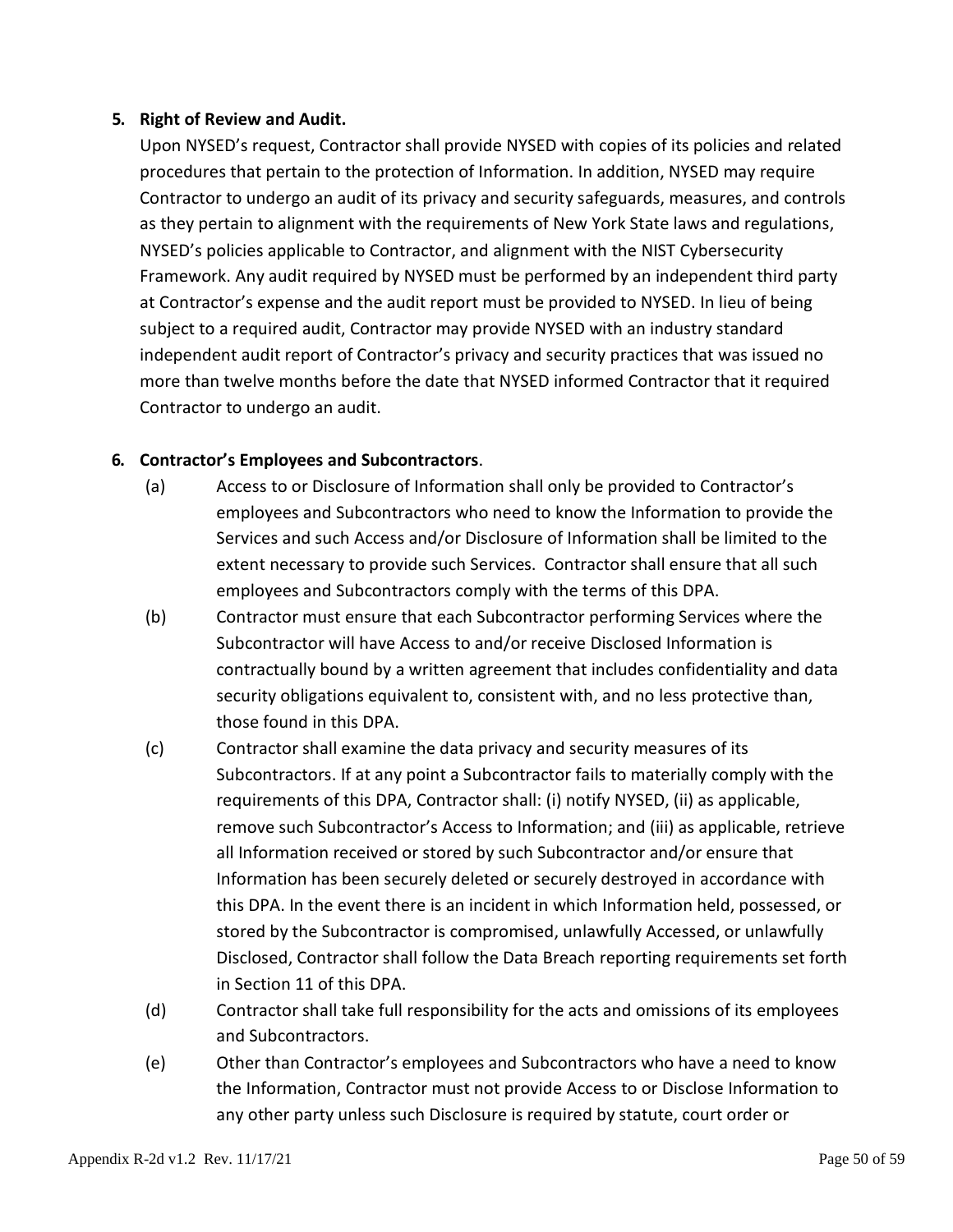subpoena, and Contractor notifies NYSED of the court order or subpoena no later than the time the Information is Disclosed, unless such Disclosure to NYSED is expressly prohibited by the statute, court order or subpoena. Notification shall be made in accordance with the Notice provisions of this contract and shall also be provided to the Office of the Chief Privacy Officer, NYS Education Department, 89 Washington Avenue, Albany, New York 12234.

(f) Contractor shall ensure that its Subcontractors know that they cannot provide Access to or Disclose Information to any other party unless such Access or Disclosure is required by statute, court order or subpoena. If a Subcontractor is required to provide Access to or Disclose Information pursuant to a court order or subpoena, the Subcontractor shall, unless prohibited by statute, court order or subpoena, notify Contractor no later than two (2) days before any Information is Accessed or Disclosed. Upon receipt of notice from a Subcontractor, Contractor shall provide notice to NYSED no later than the time that the Subcontractor is scheduled to provide Access or Disclose the Information.

#### **7. Training**.

Contactor shall ensure that all its employees and Subcontractors who have Access to or will receive Information will be trained on the federal and state laws governing confidentiality of such Information prior to receipt.

#### **8. Data Return and Destruction of Data**.

- (a) Contractor is prohibited from retaining Disclosed Information or continuing to Access Information , including any copy, summary, or extract of Information, on any storage medium (including, without limitation, hard copies and storage in secure data centers and/or cloud-based facilities) beyond the term of this contract unless such retention is expressly authorized for a prescribed period by this contract, necessary for purposes of facilitating the transfer of Disclosed Information to NYSED, or expressly required by law. As applicable, upon expiration or termination of this contract, Contractor shall transfer the Disclosed Information to NYSED in a format and manner agreed to by the Parties.
- (b) When the purpose that necessitated Contractor's Access to and/or Disclosure of Information has been completed or Contractor's authority to have Access to Information or retain Disclosed Information has expired, Contractor shall ensure that, as applicable, (1) all privileges providing Access to Information are revoked, and (2) all Information (including without limitation, all hard copies, archived copies, electronic versions, electronic imaging of hard copies) retained by Contractor or its Subcontractors and/or all Information maintained on behalf of Contractor or its Subcontractors in a secure data center and/or cloud-based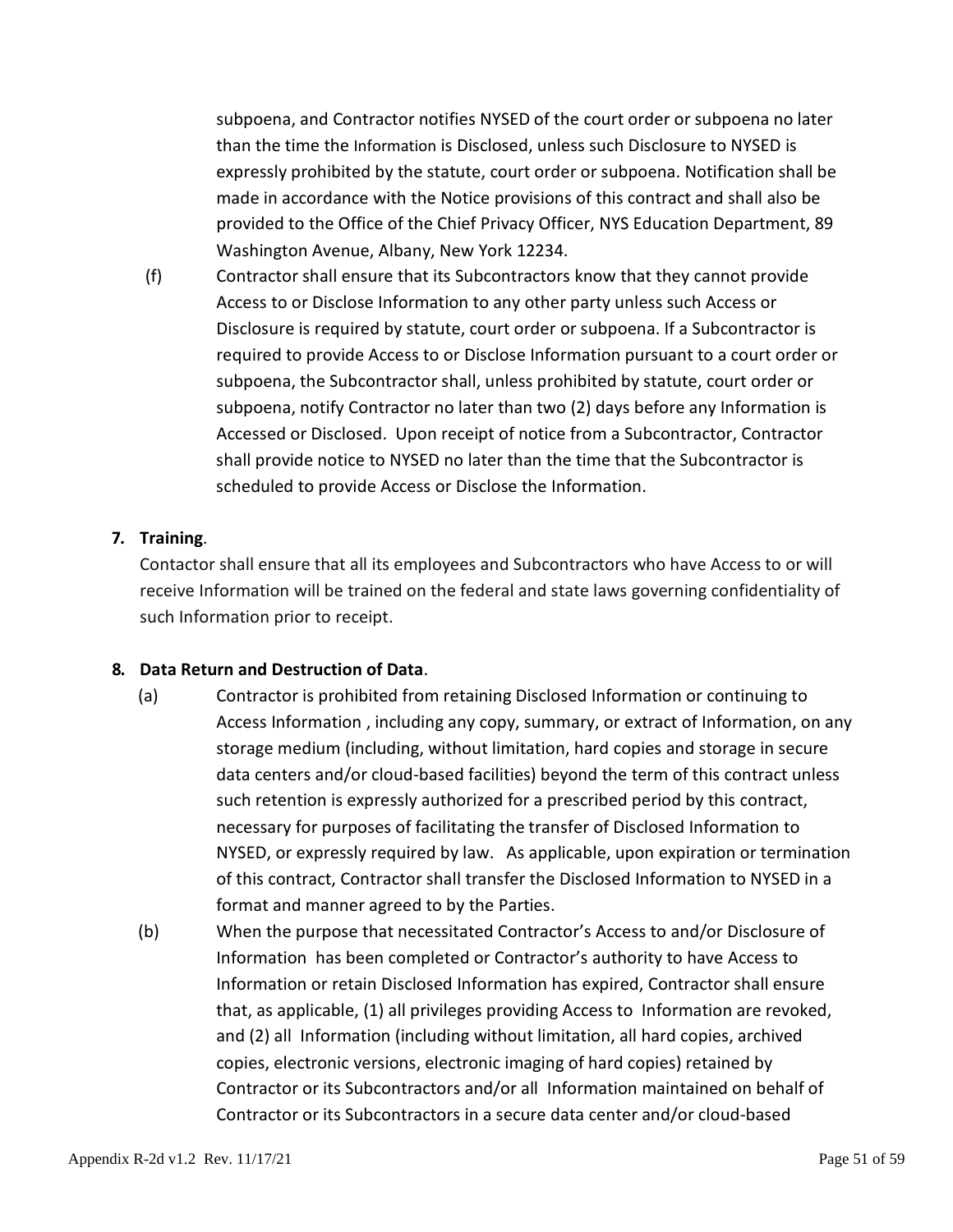facilities is securely deleted and/or destroyed in a manner that does not allow it to be retrieved or retrievable, read or reconstructed. Hard copy media must be shredded or destroyed such that Information cannot be read, or otherwise reconstructed, and electronic media must be cleared, purged, or destroyed such that the Information cannot be retrieved. Only the destruction of paper Information, and not redaction, will satisfy the requirements for data destruction. Redaction is specifically excluded as a means of data destruction.

- (c) Contractor shall provide NYSED with a written certification of, as applicable, (1) revocation of Access to Information granted by Contractor and/or its Subcontractors, and (2) the secure deletion and/or secure destruction of Information held by the Contractor or Subcontractors to the contract at the address for notifications set forth in this contract.
- (d) To the extent that Contractor and/or its Subcontractors continue to be in possession of any de-identified data (i.e., data that has had all direct and indirect identifiers removed), Contractor agrees that it will not attempt to re-identify deidentified data and/or transfer de-identified data to any person or entity, except as provided in subsection (a) of this section and that it will contractually prohibit its Subcontractors from the same.

#### **9. Commercial or Marketing Use Prohibition.**

Contractor agrees that it will not sell, use, or Disclose Student Data for a Commercial or Marketing Purpose and that it will contractually prohibit its Subcontractors from the same.

#### **10. Encryption.**

Contractor shall use industry standard security measures including encryption protocols that comply with New York law and regulations to preserve and protect Information. Contractor must encrypt Information at rest and in transit in accordance with applicable New York laws and regulations.

#### **11. Breach**.

Contractor shall promptly notify NYSED of any Breach of Information, regardless of whether Contractor or a Subcontractor suffered the Breach, without delay and in the most expedient way possible, but in no circumstance later than seven (7) calendar days after discovery of the Breach. Notifications shall be made in accordance with the notice provisions of this contract and shall also be provided to the office of the Chief Privacy Officer, NYS Education Department 89 Washington Avenue, Albany, New York 12234, and must, include a description of the Breach which includes the date of the incident and the date of discovery, the types of Information affected, and the number of records affected; a description of Contractor's investigation; and the name of a point of contact. Violations of the requirement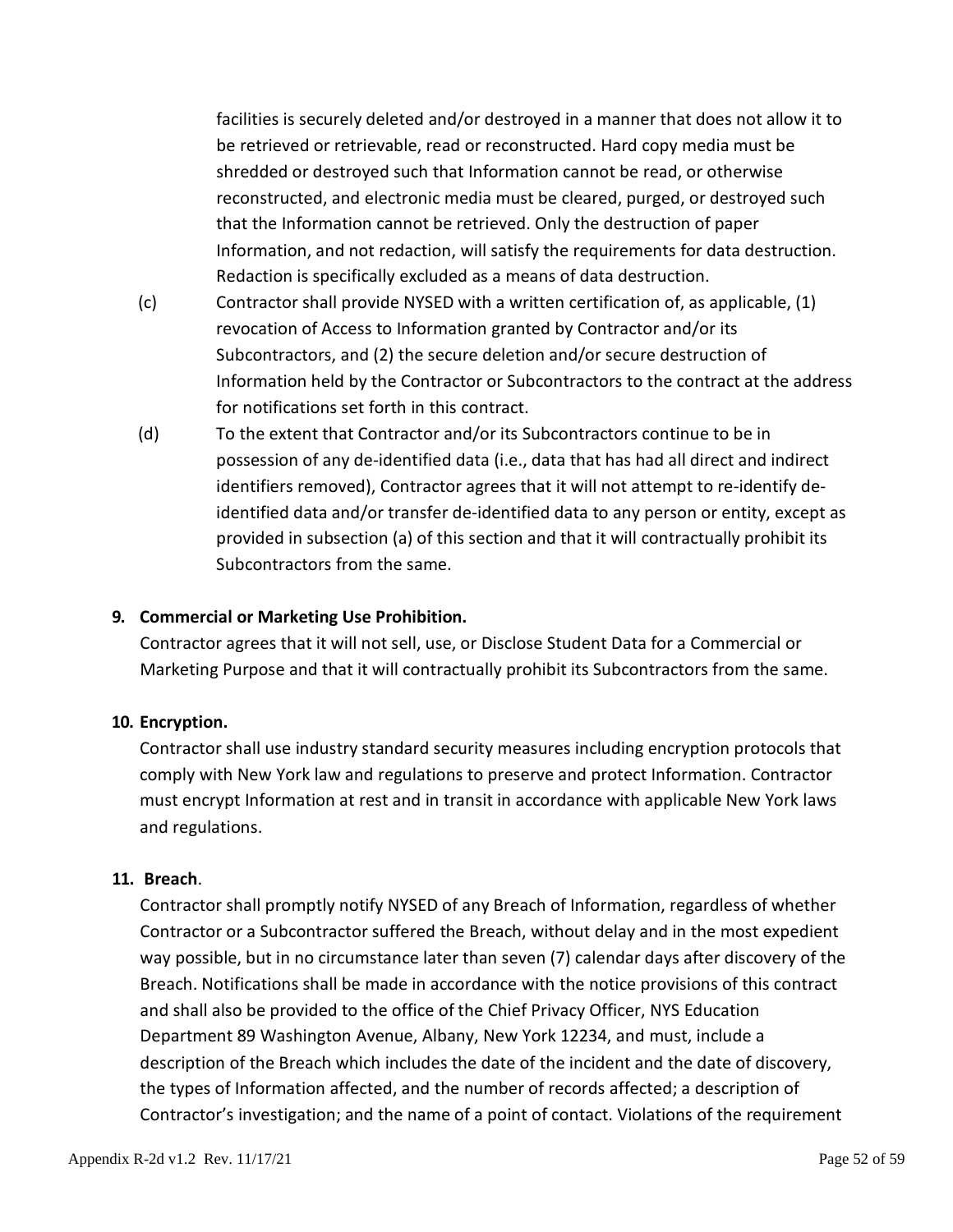to notify NYSED shall be subject to a civil penalty pursuant to Education Law § 2-d. The Breach of certain Information protected by Education Law § 2-d may subject the Contractor to additional penalties.

#### **12. Cooperation with Investigations.**

Contractor and its Subcontractors will cooperate with NYSED, and law enforcement where necessary, in any investigations into a Breach. Any costs incidental to the required cooperation or participation of the Contractor will be the sole responsibility of the Contractor if such Breach is attributable to Contractor or its Subcontractors.

#### **13. Notification to Individuals.**

Where a Breach of Information occurs that is attributable to Contractor and/or its Subcontractors, Contractor shall pay for or promptly reimburse NYSED the full cost of NYSED's notification to Parents, Eligible Students, teachers, and/or principals, in accordance with Education Law § 2-d and 8 NYCRR Part 121. NYSED will be reimbursed by Contractor within 30 days of a demand for payment under this section.

#### **14. Termination**.

The confidentiality and data security obligations of Contractor under this DPA shall survive any termination of this contract to which this DPA is attached but shall terminate upon Contractor's certifying that it and its' Subcontractors, as applicable (a) no longer have the ability to Access any Information provided to Contractor pursuant to this contract to which this DPA is attached and/or (b) that Contractor and its' Subcontractors have destroyed all Disclosed Information provided to Contractor pursuant to this contract to which this DPA is attached.

# ARTICLE III: PARENT AND ELIGIBLE STUDENT PROVISIONS

#### **1. Parent and Eligible Student Access**.

Education Law § 2-d and FERPA provide Parents and Eligible Students the right to inspect and review their child's or the Eligible Student's Student Data stored or maintained by NYSED. To the extent Student Data is held by Contractor pursuant to the Contract, Contractor shall respond within thirty (30) calendar days to NYSED's requests for access to Student Data necessary for NYSED to facilitate such inspection and review by a Parent or Eligible Student, and shall facilitate corrections, as necessary. If a Parent or Eligible Student contacts Contractor or a Subcontractor directly to review any of the Student Data held by Contractor or a Subcontractor pursuant to the Contract, Contractor shall refer the Parent or Eligible Student to NYSED and notify NYSED.

### **2. Bill of Rights for Data Privacy and Security**.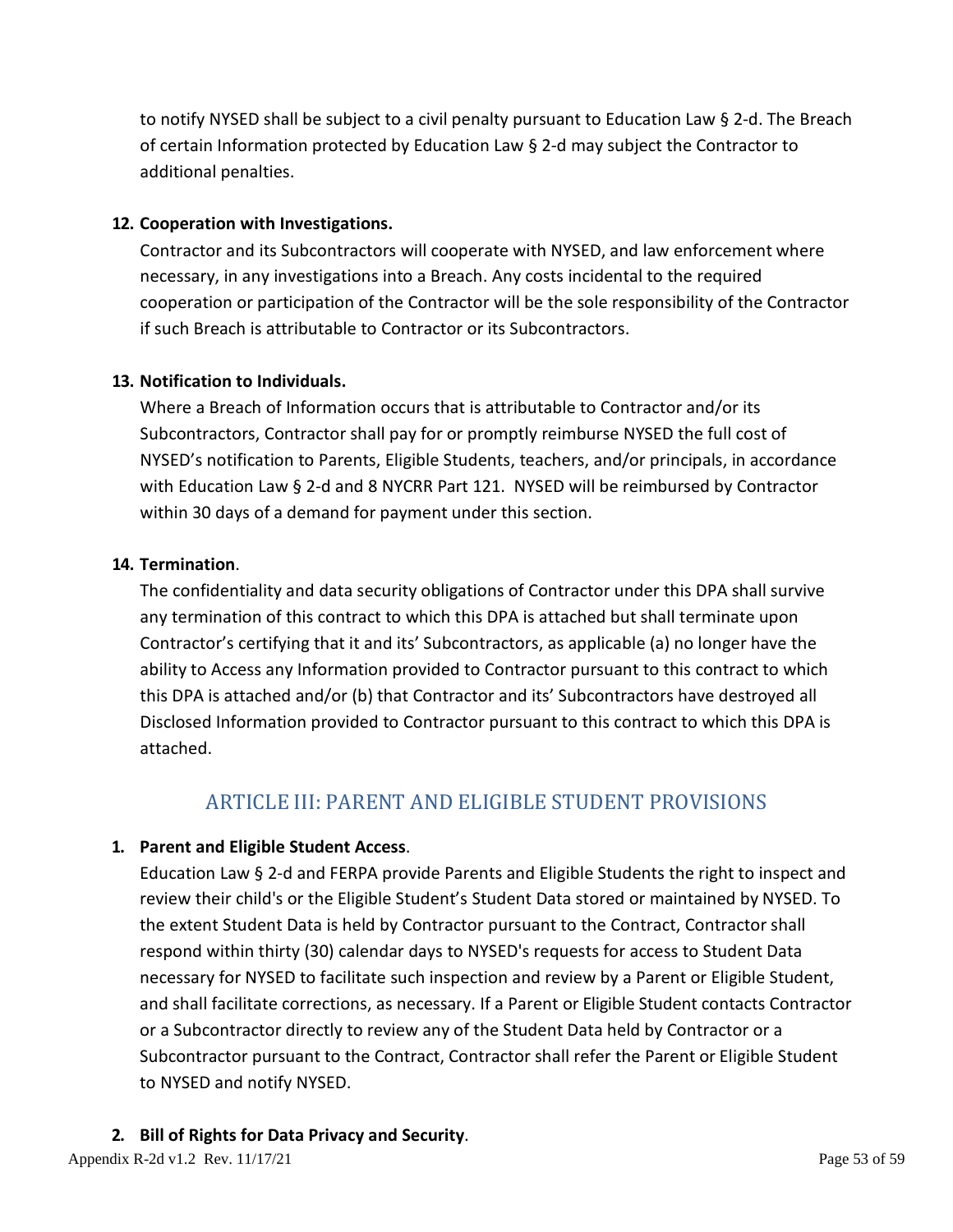As required by Education Law § 2-d, the Parents Bill of Rights for Data Privacy and Security and the Supplemental Information for this contract is attached to and incorporated in this DPA as Exhibit 2 Contractor understands and agrees that, as an agreement with a third party contractor who will receive Access to and/or Disclosure of Student Data, Education Law § 2-d requires NYSED to post Exhibit 2 to its website.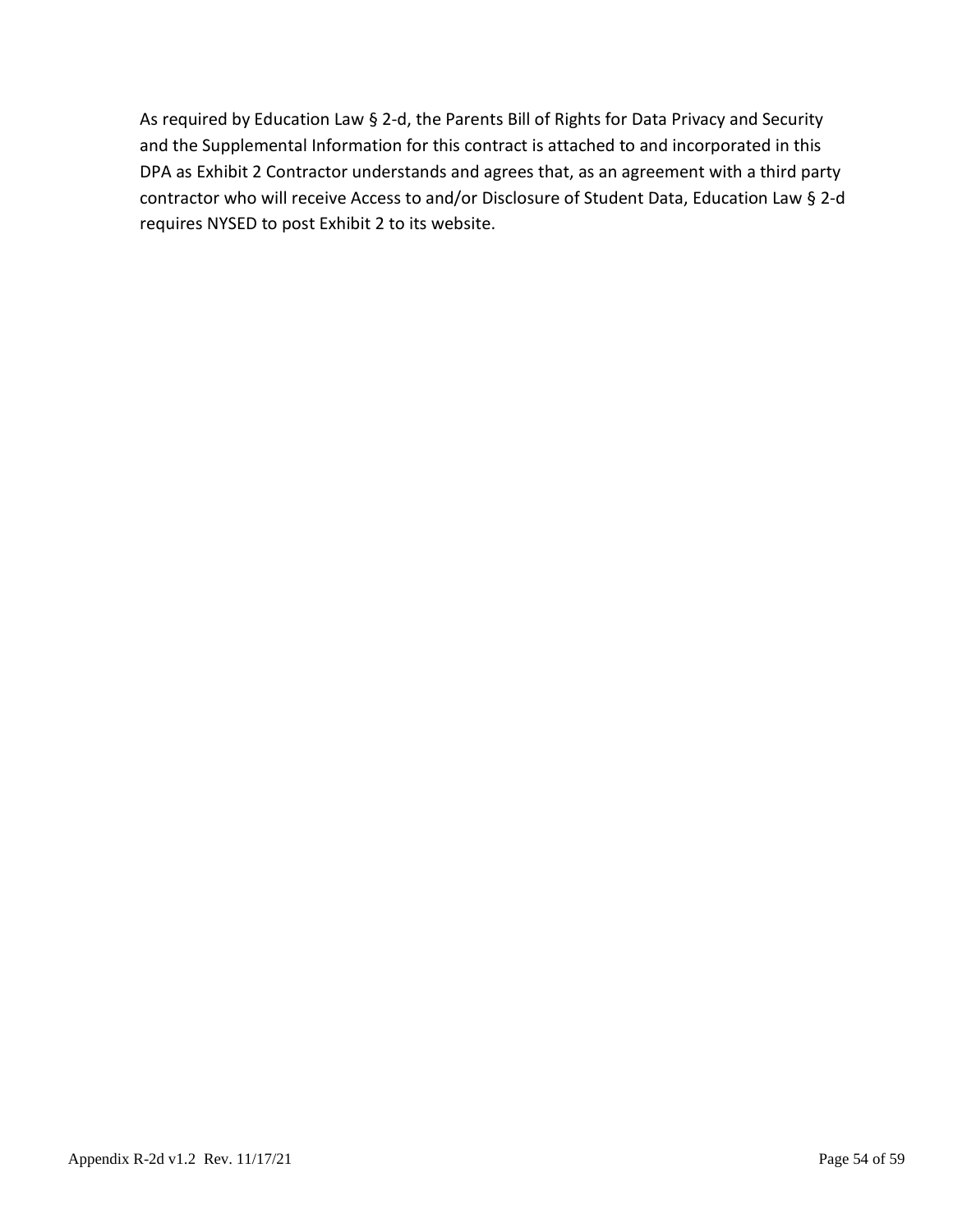# EXHIBIT 1 - Contractor's Data Privacy and Security Plan

Pursuant to Education Law § 2-d and § 121.6 of the Regulations of the Commissioner of Education, NYSED is required to ensure that all contracts with a third-party contractor that has Access to or receives Information include a Data Privacy and Security Plan. For every contract, the Contractor must complete the following or provide a plan that materially addresses its requirements, including alignment with the NIST Cybersecurity Framework, which is the standard for educational agency data privacy and security policies in New York state**. While this plan is not required to be posted to NYSED's website, contractors should nevertheless ensure that they do not include information that could compromise the security of their data and data systems.**

**1. Contractor Name:**

**2. Outline how you will implement applicable data privacy and security contract requirements over the life of the Contract.**

**3. Specify the administrative, operational, and technical safeguards and practices that you have in place to protect Information.**

**4. Address the training received by your employees and any Subcontractors engaged in the provision of services under the Contract on the federal and state laws that govern the confidentiality of Information.**

**5. Outline how you will ensure that your employees and any Subcontractors are bound by written agreement to the requirements of this contract.**

**6. Specify how you will manage any data privacy and security incidents that implicate Information, including a description of any specific plans you have in place to identify data Breaches, unauthorized Access to Information and unauthorized Disclosure of Information, to meet your obligation to report such incidents to the NYSED.** 

**7. If applicable, describe how Disclosed Information will be transitioned to NYSED when either (a) it is no longer needed by you to meet your obligations under this contract or (b) your authorization to Access Information or use Disclosed Information has terminated.**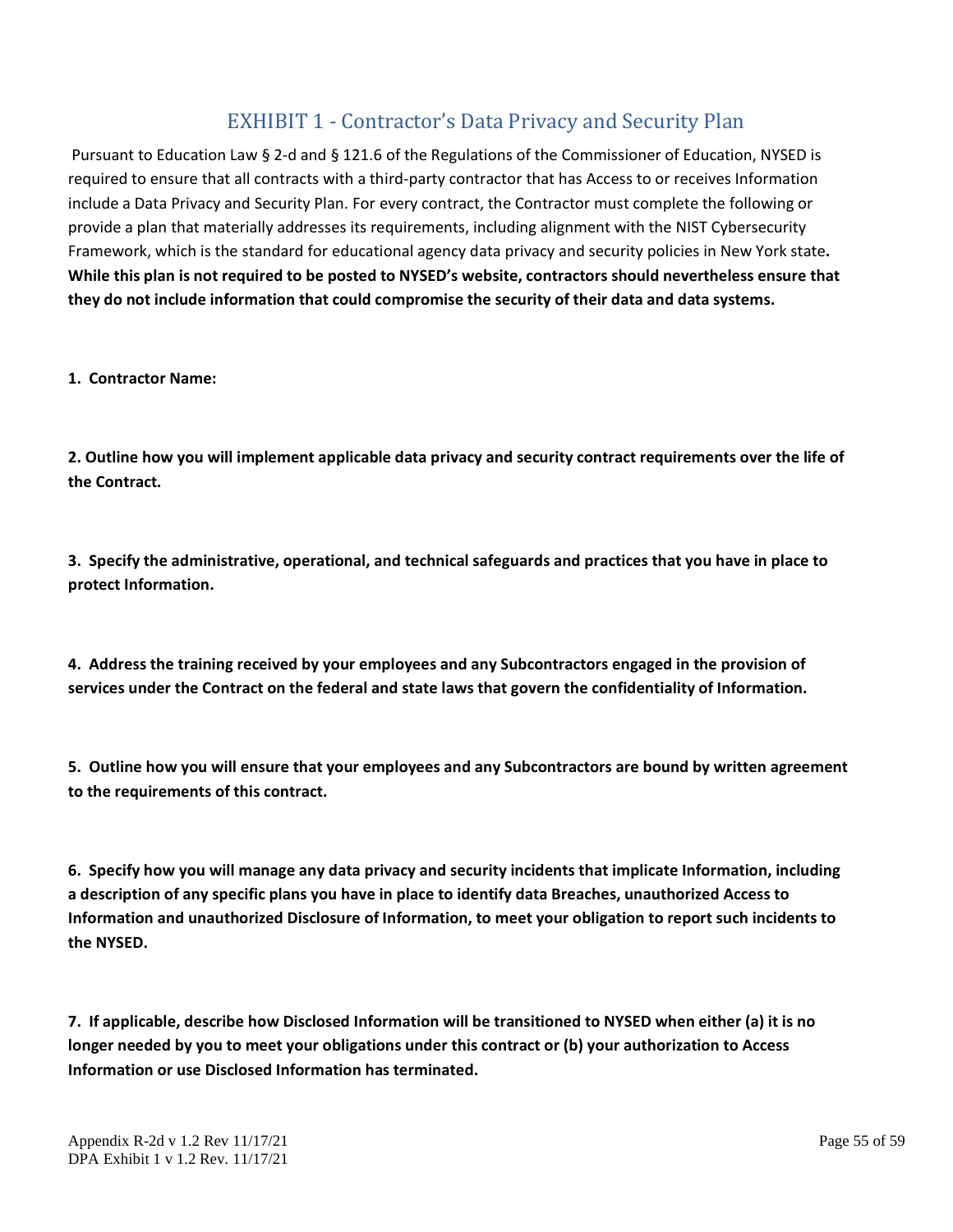**8. Describe your secure destruction and secure deletion practices and how you will certify to NYSED that all Access to Information has been revoked by you and, as applicable, your Subcontractors and that all Disclosed Information has been either securely deleted or securely destroyed by you and your Subcontractors.**

**9. Outline how your data privacy and security program/practices align with NYSED's applicable policies.**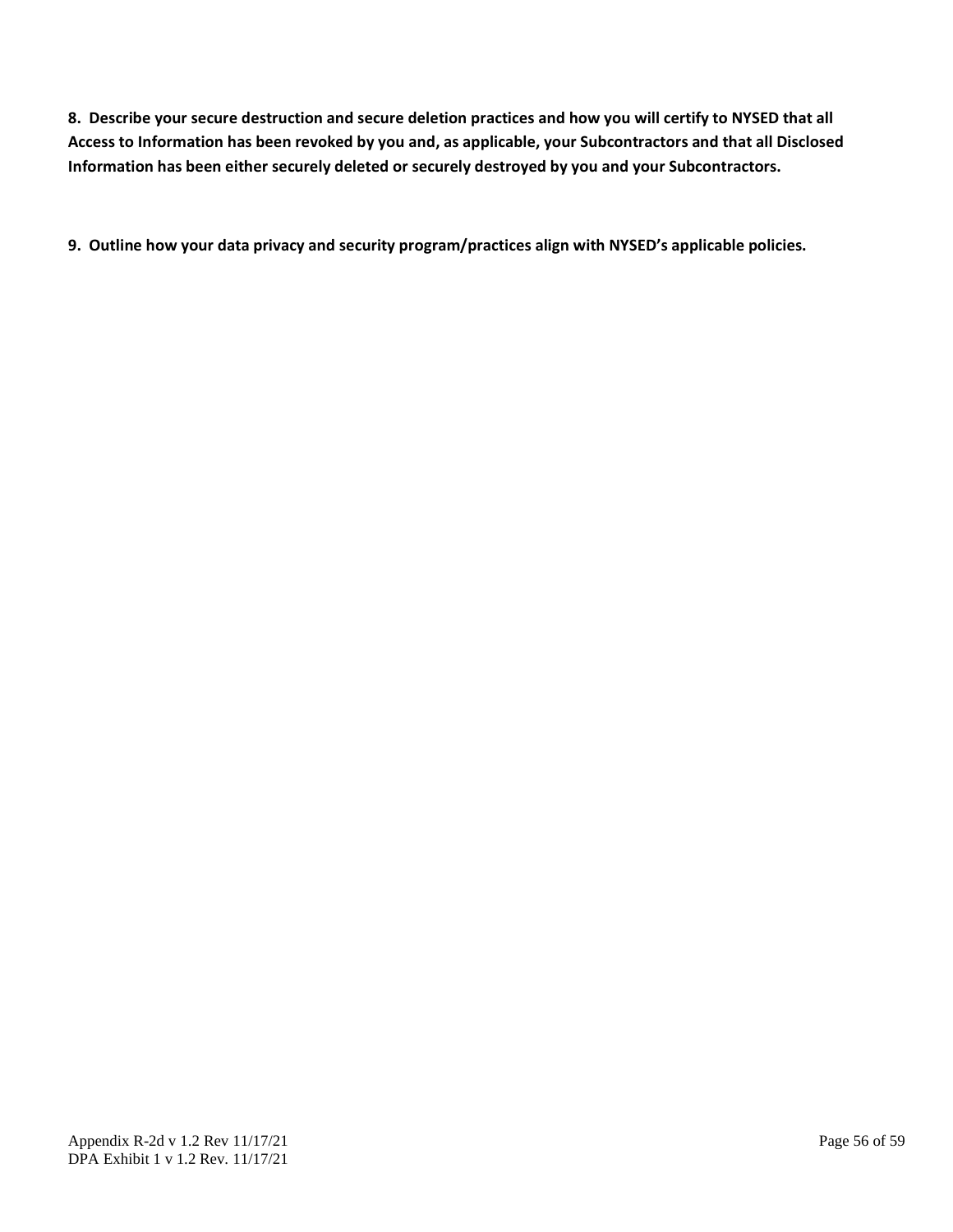# EXHIBIT 2 - Education Law § 2-d Bill of Rights for Data Privacy and Security and Supplemental Information for Contracts that Utilize Personally Identifiable Information

Parents (including legal guardians or persons in parental relationships) and Eligible Students (students 18 years and older) can expect the following:

- **1.** A Student's Personally Identifiable Information ("Student PII") cannot be sold or released for any Commercial or Marketing purpose. Student PII, as defined by Education Law § 2-d and the Family Educational Rights and Privacy Act ("FERPA"), includes direct identifiers such as a student's name or identification number, parent's name, or address; and indirect identifiers such as a student's date of birth, which when linked to or combined with other information can be used to distinguish or trace a student's identity. Please see FERPA's regulations at 34 CFR § 99.3 for a more complete definition.
- **2.** The right to inspect and review the complete contents of the student's education record stored or maintained by an educational agency. This right may not apply to Parents of an Eligible Student.
- **3.** State and federal laws such as Education Law § 2-d; the Regulations of the Commissioner of Education at 8 NYCRR Part 121, FERPA at 12 U.S.C. § 1232g (34 CFR Part 99); Children's Online Privacy Protection Act ("COPPA") at 15 U.S.C. §§ 6501-6502 (16 CFR Part 312); Protection of Pupil Rights Amendment ("PPRA") at 20 U.S.C. § 1232h (34 CFR Part 98); and the Individuals with Disabilities Education Act ("IDEA") at 20 U.S.C. § 1400 et seq. (34 CFR Part 300) protect the confidentiality of Student PII.
- **4.** Safeguards associated with industry standards and best practices including, but not limited to, encryption, firewalls and password protection must be in place when Student PII is stored or transferred.
- **5.** A complete list of all student data elements collected by New York State Education Department ("NYSED") is available at [www.nysed.gov/data-privacy-security/student-data-inventory](http://www.nysed.gov/data-privacy-security/student-data-inventory) and by writing to: Chief Privacy Officer, New York State Education Department, 89 Washington Avenue, Albany, NY 12234.
- **6.** The right to have complaints about possible breaches and unauthorized disclosures of Student PII addressed. Complaints should be submitted to the NYS Education Department at [www.nysed.gov/data](http://www.nysed.gov/data-privacy-security/report-improper-disclosure)[privacy-security/report-improper-disclosure,](http://www.nysed.gov/data-privacy-security/report-improper-disclosure) by mail to: Chief Privacy Officer, New York State Education Department, 89 Washington Avenue, Albany, NY 12234; by email to [privacy@nysed.gov; o](mailto:Privacy@nysed.gov)r by telephone at 518-474-0937.
- **7.** To be notified in accordance with applicable laws and regulations if Student PII is either unlawfully accessed or unlawfully disclosed.
- **8.** NYSED workers that have access to or receive disclosure of Student PII will receive training on applicable state and federal laws, policies, and safeguards associated with industry standards and best practices that protect PII.
- **9.** NYSED contracts with vendors that receive Student PII will address statutory and regulatory data privacy and security requirements.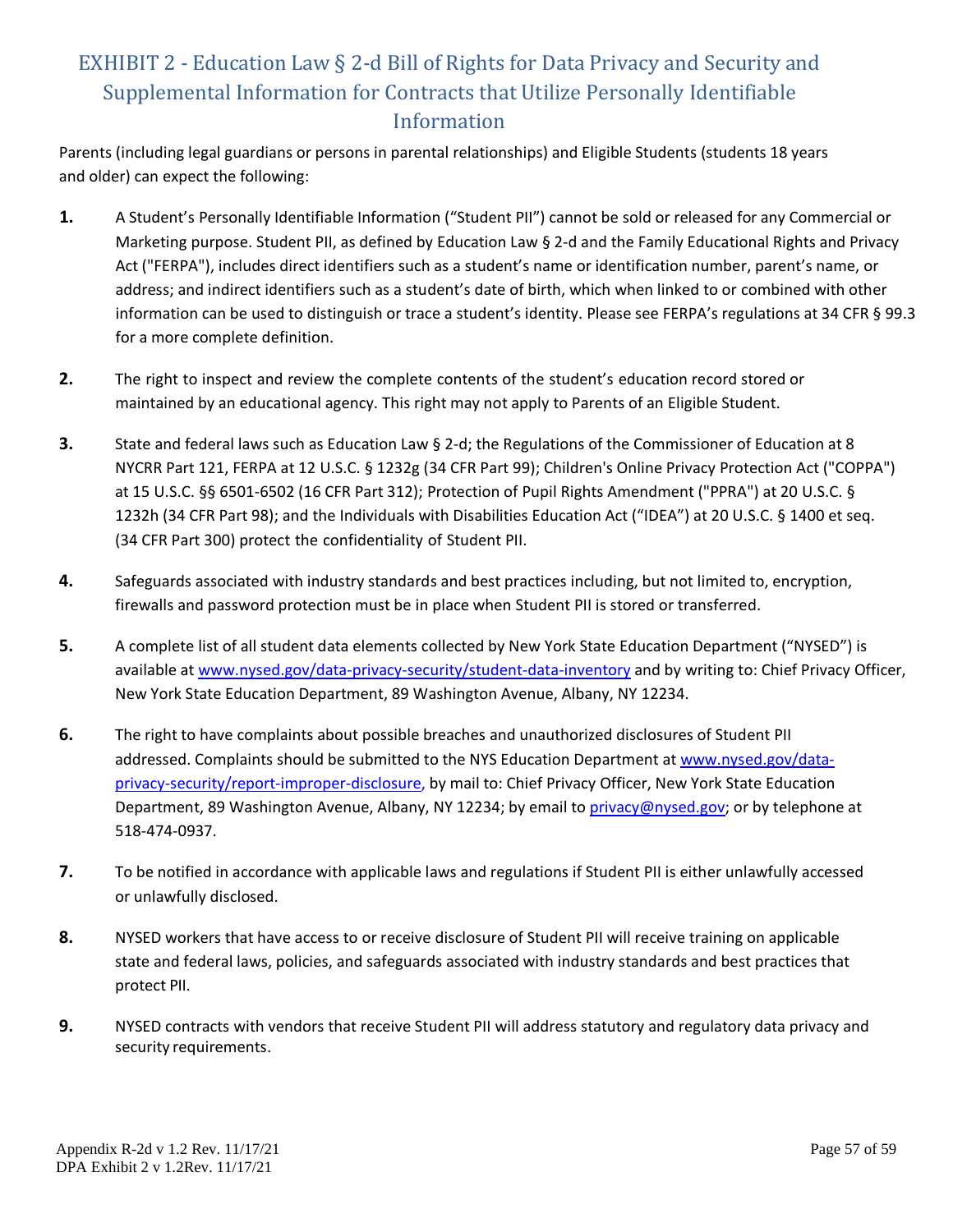#### *Supplemental Information*

Pursuant to Education Law § 2-d and § 121.3 of the Regulations of the Commissioner of Education, NYSED is required to post information to its website about its contracts with third-party contractors that will be provided Access to or receive Disclosure of Student Data and/or APPR Data.

#### **1. Name of Contractor:**

**2. Description of the exclusive purpose(s) for which the Student Data and/or APPR Data will be used:**

#### **3. Type(s) of Data that Contractor will be provided Access to or Disclosure of:**

| Student Data ⊔ Yes ⊔ No |                      |  |
|-------------------------|----------------------|--|
| APPR Data               | $\Box$ Yes $\Box$ No |  |

#### **4. Contract Term:**

Contract Start Date: Contract End Date:

#### **5. Subcontractor use and written agreement requirement:**

| <b>Contractor will use Subcontractors</b>     | $\Box$ Yes $\Box$ No |  |
|-----------------------------------------------|----------------------|--|
| <b>Contractor will not use Subcontractors</b> | $\Box$ Yes $\Box$ No |  |

If Contractor plans to use Subcontractors, Contractor will not utilize Subcontractors without a written contract that requires the Subcontractors to adhere to, at a minimum, materially similar data protection obligations imposed on the Contractor by state and federal laws and regulations and this contract.

| Contractor agrees to bind its Subcontractors by written agreement. | $\Box$ Yes $\Box$ No |
|--------------------------------------------------------------------|----------------------|
| Not Applicable because Contractor will not use Subcontractors.     | $\Box$ Yes $\Box$ No |

#### **6. Data Transition and Secure Destruction**

 $\Box$  Yes  $\Box$  No Contractor agrees that the confidentiality and data security obligations under this DPA will survive the expiration or termination of this contract but shall terminate upon Contractor's certifying, that Contractor and it's Subcontractors:

• Are unable to Access any Information provided to Contractor pursuant to this contract

• Securely transfer Disclosed Student Data and APPR Data to NYSED, or at NYSED's option and written discretion, a successor contractor in a format agreed to by the Parties**.**

• Securely delete and destroy Disclosed Student Data and APPR Data.

#### 7. **Challenges to Data Accuracy**